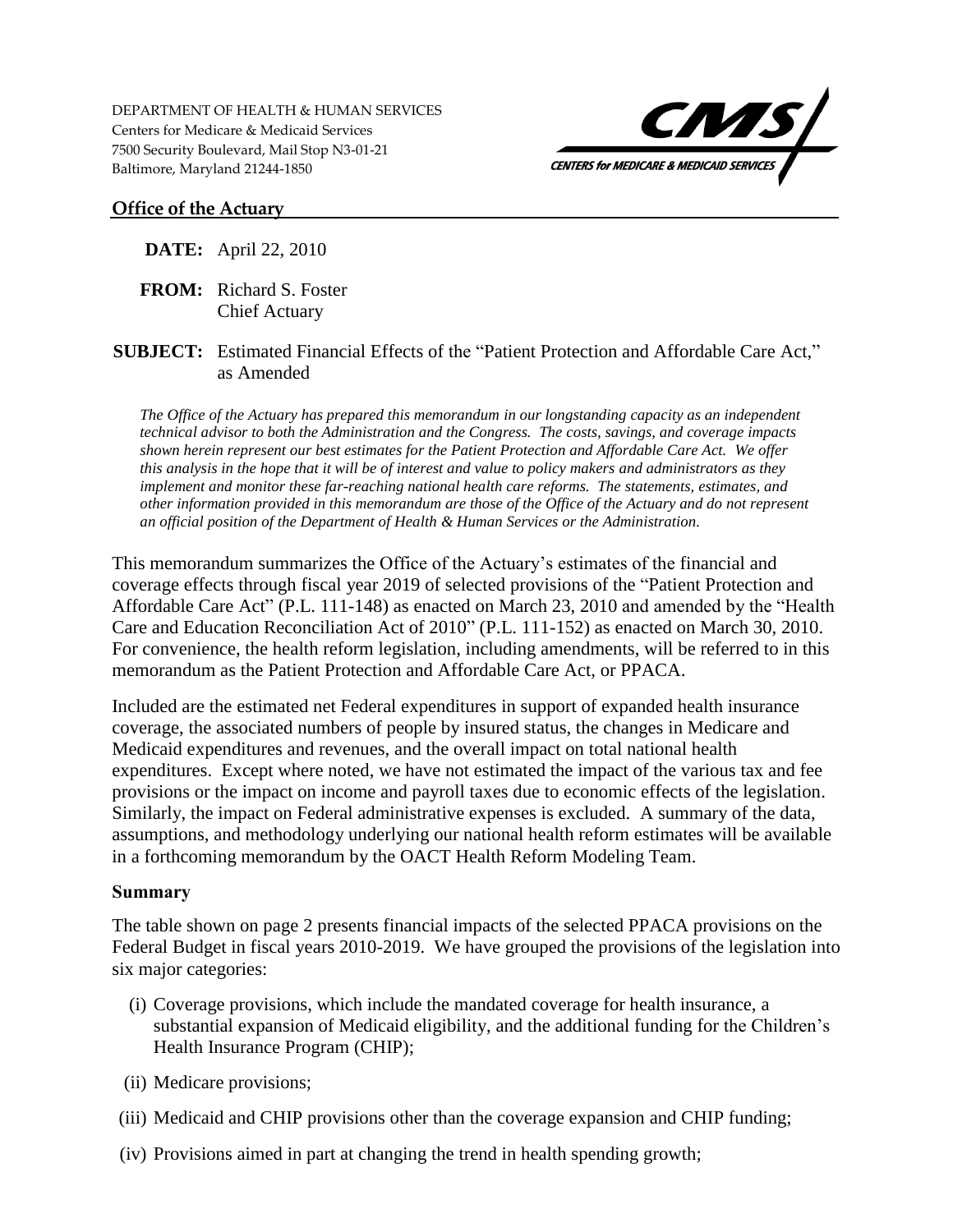- (v) The Community Living Assistance Services and Supports (CLASS) program; and
- (vi) Immediate health insurance reforms.

The estimated costs and savings shown in the table are based on the effective dates specified in the law as enacted. Additionally, we assume that employers and individuals would take roughly 3 to 5 years to fully adapt to the new insurance coverage options and that the enrollment of additional individuals under the Medicaid coverage expansion would be completed by the third year of implementation. Because of these transition effects and the fact that most of the coverage provisions would be in effect for only 6 of the 10 years of the budget period, the cost estimates shown in this memorandum do not represent a full 10-year cost for the new legislation.

| $\mu$ and $\mu$ and $\mu$ |        |        |         |                               |         |                    |         |         |                   |        |          |  |  |
|---------------------------|--------|--------|---------|-------------------------------|---------|--------------------|---------|---------|-------------------|--------|----------|--|--|
|                           |        |        |         |                               |         | <b>Fiscal Year</b> |         |         |                   |        | Total,   |  |  |
| Provisions                | 2010   | 2011   | 2012    | 2013                          | 2014    | 2015               | 2016    | 2017    | 2018              | 2019   | 2010-19  |  |  |
| Total*                    |        |        |         | $$9.2$ -\$0.7 -\$12.6 -\$22.3 | \$16.8  | \$57.9             | \$63.1  | \$54.2  | \$47.2            | \$38.5 | \$251.3  |  |  |
| Coveraget                 | 3.3    | 4.6    | 4.9     | 5.2                           | 82.9    | 119.2              | 138.2   | 146.6   | 157.6             | 165.8  | 828.2    |  |  |
| Medicare                  | 1.2    | $-4.7$ | $-14.9$ | $-26.3$                       | $-68.8$ | $-60.3$            | $-75.2$ | $-92.1$ | $-108.2$ $-125.7$ |        | $-575.1$ |  |  |
| Medicaid/CHIP             | $-0.9$ | $-0.9$ | 0.8     | 4.5                           | 8.6     | 5.1                | 4.6     | 3.4     | 1.3               | 1.7    | 28.3     |  |  |
| Cost trendt               |        |        |         |                               | $-0.0$  | $-0.1$             | $-0.2$  | $-0.4$  | $-0.6$            | $-0.9$ | $-2.3$   |  |  |
| CLASS program             |        | $-2.8$ | $-4.5$  | $-5.6$                        | $-5.9$  | $-6.0$             | $-4.3$  | $-3.4$  | $-2.8$            | $-2.4$ | $-37.8$  |  |  |
| Immediate reforms         | 5.6    | 3.2    | 1.2     |                               |         |                    |         |         |                   |        | 10.0     |  |  |

#### **Estimated Federal Costs (+) or Savings (−) under Selected Provisions of the Patient Protection and Affordable Care Act as Enacted and Amended** (in billions)

\* Excludes Title IX revenue provisions except for sections 9008 and 9015, certain provisions with limited impacts, and Federal administrative costs.

† Includes expansion of Medicaid eligibility and additional funding for CHIP.

‡ Includes estimated non-Medicare Federal savings from provisions for comparative effectiveness research, prevention and wellness, fraud and abuse, and administrative simplification. Excludes impacts of other provisions that would affect cost growth rates, such as the productivity adjustments to Medicare payment rates (which are reflected in the Medicare line) and the section 9001 excise tax on high-cost employer plans.

As indicated in the table above, the provisions in support of expanding health insurance coverage (including the Medicaid eligibility changes and additional CHIP funding) are estimated to cost \$828 billion through fiscal year 2019. The Medicare, Medicaid, growth-trend, CLASS, and immediate reform provisions are estimated to result in net savings of about \$577 billion, leaving a net overall cost for this period of \$251 billion before consideration of additional Federal administrative expenses and the increase in Federal revenues that would result from the excise tax on high-cost employer-sponsored health insurance coverage and other revenue provisions. (The additional Supplementary Medical Insurance revenues from fees on brand-name prescription drugs under section 9008 of the PPACA, and the additional Hospital Insurance payroll tax income under section 9015, are included in the estimated Medicare savings shown here.) The Congressional Budget Office and the Joint Committee on Taxation have estimated that the total net amount of Medicare savings and additional tax and other revenues would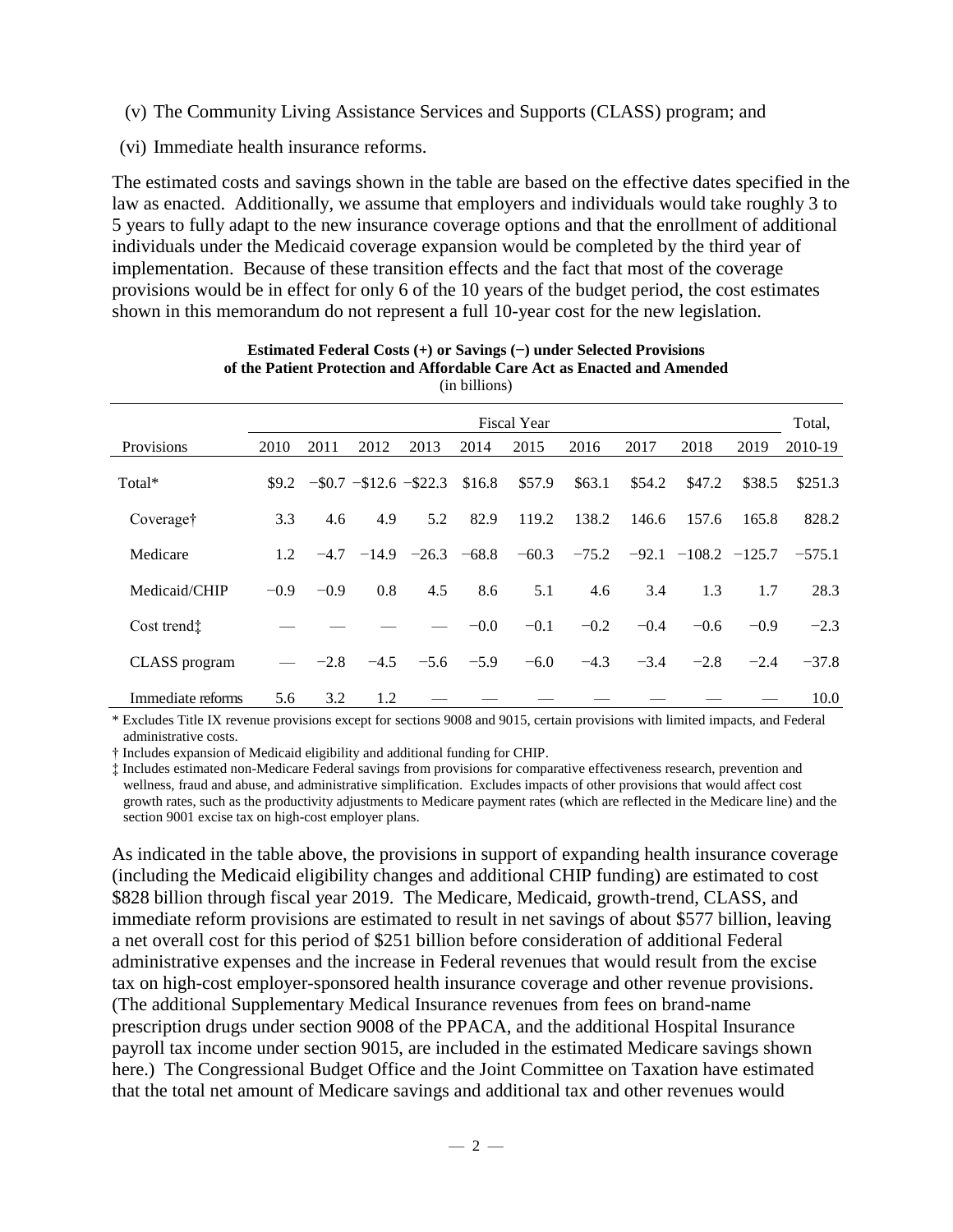somewhat more than offset the cost of the national coverage provisions, resulting in an overall reduction in the Federal deficit through 2019.

The following chart summarizes the estimated impacts of the PPACA on insurance coverage. The mandated coverage provisions, which include new responsibilities for both individuals and employers, and the creation of the American Health Benefit Exchanges (hereafter referred to as the "Exchanges"), would lead to shifts across coverage types and a substantial overall reduction in the number of uninsured, as many of these individuals become covered through their employers, Medicaid, or the Exchanges.



**Estimated Effect of the Patient Protection and Affordable Care Act, as Enacted and Amended, on 2019 Enrollment by Insurance Coverage** 

Note: Totals across categories are not meaningful due to overlaps among categories (e.g., Medicare and Medicaid).

By calendar year 2019, the mandates, coupled with the Medicaid expansion, would reduce the number of uninsured from 57 million, as projected under prior law, to an estimated 23 million under the PPACA. The additional 34 million people who would become insured by 2019 reflect the net effect of several shifts. First, an estimated 18 million would gain primary Medicaid coverage as a result of the expansion of eligibility to all legal resident adults under 133 percent<sup>1</sup> of the Federal Poverty Level (FPL).<sup>2</sup> (In addition, roughly 2 million people with employer-

 $\overline{a}$ 

 $<sup>1</sup>$  The health reform legislation specifies an income threshold of 133 percent of the Federal Poverty Level but also</sup> requires States to apply an "income disregard" of 5 percent of the FPL in meeting the income test. Consequently, the *effective* income threshold is actually 138 percent of the FPL. For convenience, we refer to the statutory factor of 133 percent in this memorandum.

 $2$  This provision would extend eligibility to two significant groups: (i) individuals who would meet current Medicaid eligibility requirements, for example as disabled adults, but who have incomes in excess of the existing State thresholds but less than 133 percent of the FPL; and (ii) people who live in households with incomes below 133 percent of the FPL but who have no other qualifying factors that make them eligible for Medicaid under prior law, such as being under age 18, age 65 or older, disabled, pregnant, or parents of eligible children.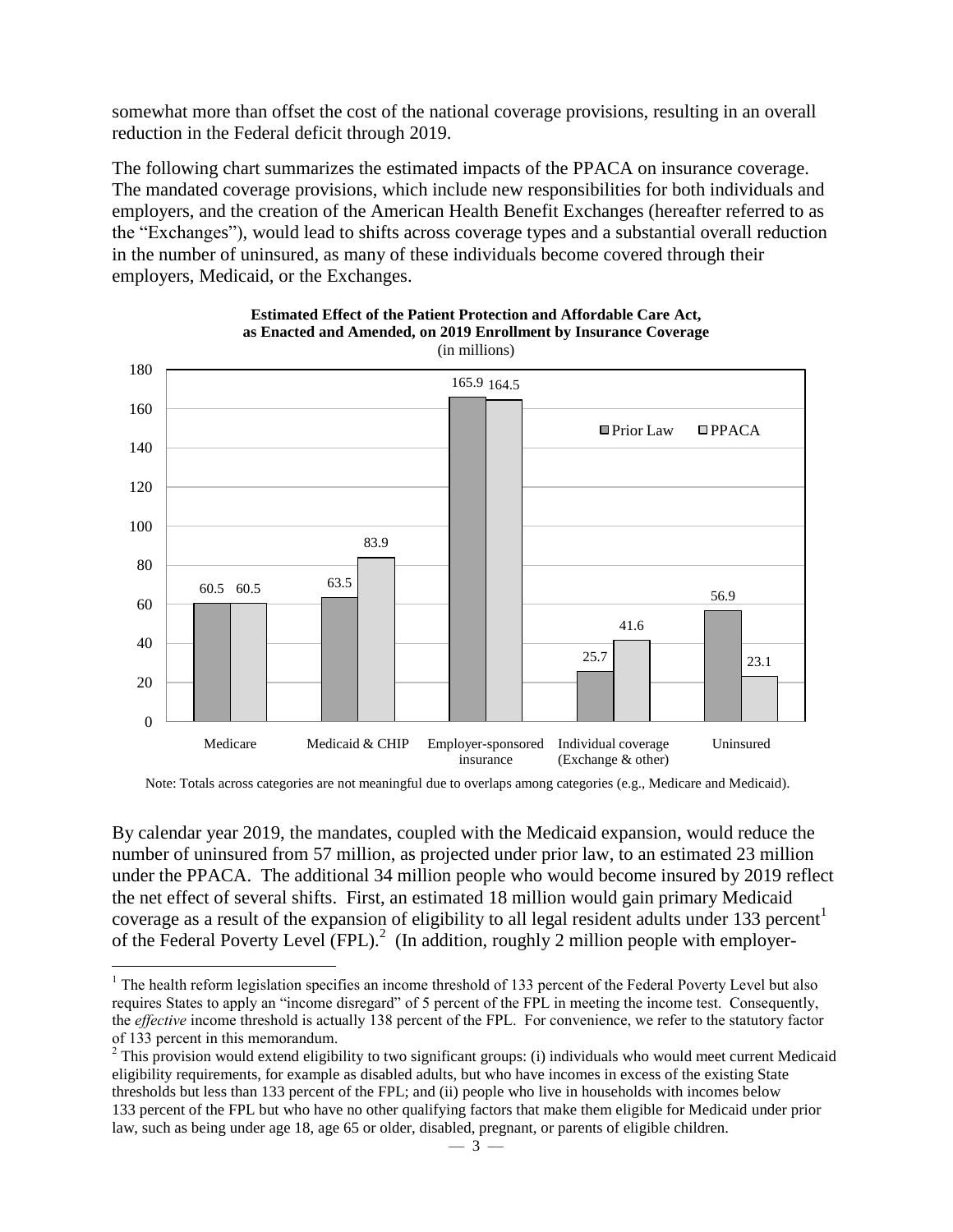sponsored health insurance would enroll in Medicaid for supplemental coverage.) Another 16 million persons (most of whom are currently uninsured) would receive individual insurance coverage through the newly created Exchanges, with the majority of these qualifying for Federal premium and cost-sharing subsidies. Finally, we estimate that the number of individuals with employer-sponsored health insurance would decrease overall by about 1 million, reflecting both gains and losses in such coverage under the PPACA.

As described in more detail in a later section of this memorandum, we estimate that overall national health expenditures under the health reform act would increase by a total of \$311 billion (0.9 percent) during calendar years 2010-2019, principally reflecting the net impact of (i) greater utilization of health care services by individuals becoming newly covered (or having more complete coverage), (ii) lower prices paid to health providers for the subset of those individuals who become covered by Medicaid, (but with net Medicaid costs from provisions other than the coverage expansion), and (iii) lower payments and payment updates for Medicare services. Although several provisions would help to reduce health care cost growth, their impact would be more than offset through 2019 by the higher health expenditures resulting from the coverage expansions.

The actual future impacts of the PPACA on health expenditures, insured status, individual decisions, and employer behavior are very uncertain. The legislation would result in numerous changes in the way that health care insurance is provided and paid for in the U.S., and the scope and magnitude of these changes are such that few precedents exist for use in estimation. Consequently, the estimates presented here are subject to a substantially greater degree of uncertainty than is usually the case with more routine health care legislation.

The balance of this memorandum discusses these financial and coverage estimates—and their limitations—in greater detail.

# **Effects of Coverage Provisions on Federal Expenditures and Health Insurance Coverage**

# Federal Expenditure Impacts

The estimated Federal costs of the coverage provisions in the PPACA are provided in table 1, attached, for fiscal years 2010 through 2019. We estimate that Federal expenditures would increase by a net total of \$251 billion during this period as a result of the selected PPACA provisions—a combination of \$828 billion in net costs associated with coverage provisions, \$575 billion in net savings for the Medicare provisions, a net cost of \$28 billion for the Medicaid/CHIP provisions (excluding the expansion of Medicaid eligibility and the additional CHIP funding), \$2 billion in savings from provisions intended to help reduce the rate of growth in health spending, \$38 billion in net savings from the CLASS program, and \$10 billion in costs for the immediate insurance reforms. These latter five impact categories are discussed in subsequent sections of this memorandum.

Of the estimated \$828 billion net increase in Federal expenditures related to the coverage provisions of the PPACA, about one-half (\$410 billion) can be attributed to expanding Medicaid coverage for all adults who live in households with incomes below 133 percent of the FPL. This cost reflects the fact that newly eligible persons would be covered with a Federal Medical Assistance Percentage (FMAP) of over 99 percent for the first 3 years, declining to 93 percent by the sixth year; that is, the Federal government would bear a significantly greater proportion of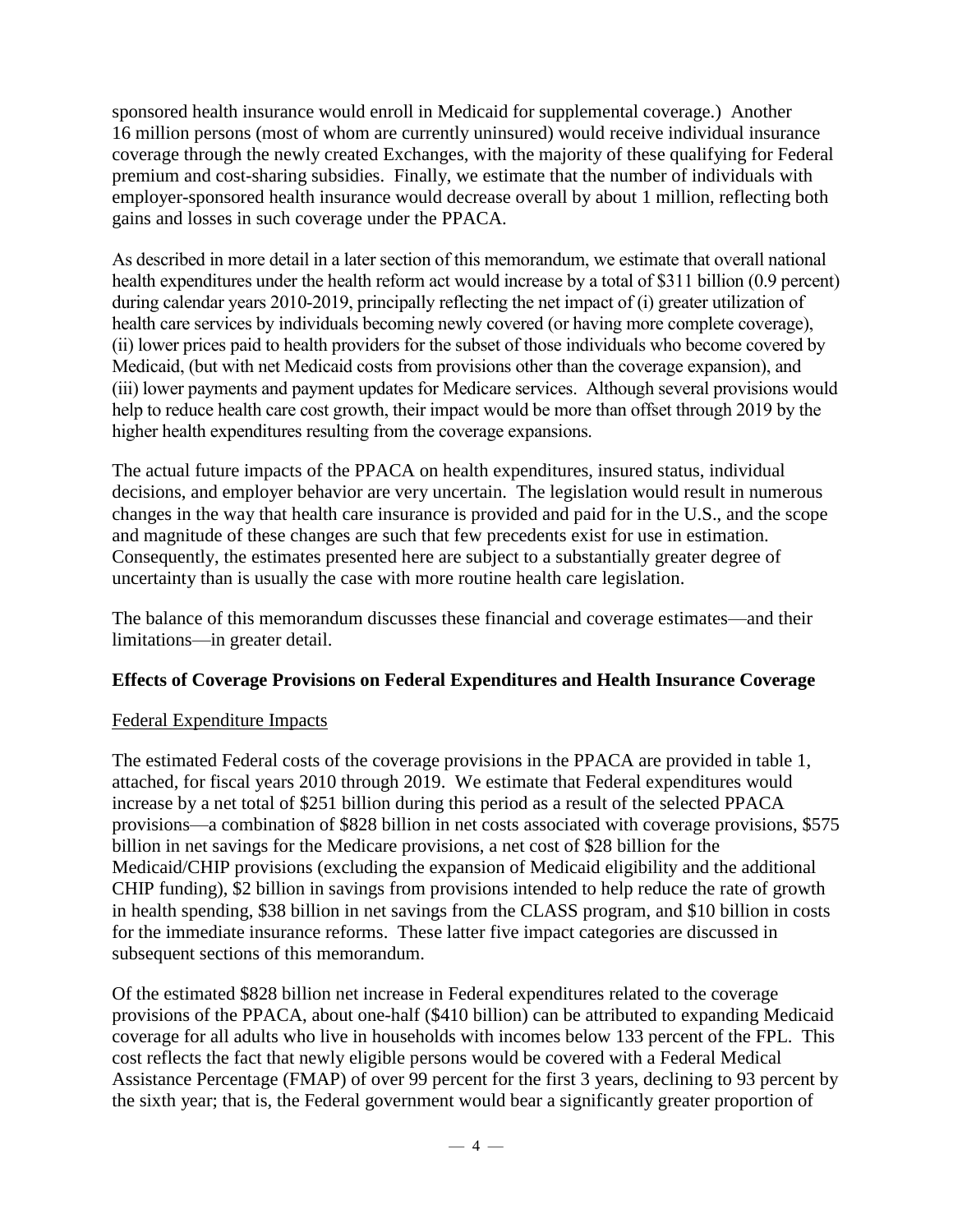the cost of the newly eligible enrollees than is the case for current Medicaid beneficiaries.<sup>3</sup> Also included in this cost is the additional funding for the CHIP program for 2014 and 2015, which would increase such expenditures by an estimated \$29 billion. The remaining costs of the coverage provisions arise from the refundable tax credits and reduced cost-sharing requirements for low-to-middle-income enrollees purchasing health insurance through the Exchanges (\$507 billion) and credits for small employers who choose to offer insurance coverage (\$31 billion). The increases in Federal expenditures would be partially offset by the penalties paid by affected individuals who choose to remain uninsured and employers who opt not to offer coverage; such penalties total \$120 billion through fiscal year 2019, reflecting the relatively low per-person penalty amounts specified in the legislation.<sup>4</sup>

The refundable premium tax credits in section 1401 of the PPACA (as amended by section 1001 of the Reconciliation Act) would limit the premiums paid by individuals with incomes up to 400 percent of the FPL to a range of 2.0 to 9.5 percent of their income and would cost an estimated \$451 billion through 2019. An estimated 25 million Exchange enrollees (79 percent) would receive these Federal premium subsidies. The cost-sharing credits would reimburse individuals and families with incomes up to 400 percent of the FPL for a portion of the amounts they pay out-of-pocket for health services, as specified in section 1402, as amended. These credits are estimated to cost \$55 billion through 2019.

The PPACA establishes the Exchange premium subsidies during 2014-2018 in such a way that the reduced premiums payable by those with incomes below 400 percent of FPL would maintain the same share of total premiums over time. As a result, the Federal premium subsidies for a qualifying individual would grow at the same pace as per capita health care costs during this period. Because the cost-sharing assistance is based on a percentage of health care costs incurred by qualifying individuals and families, average Federal expenditures for this assistance would also increase at the same rate as per capita health care costs. After 2018, if the Federal cost of the premium and cost-sharing subsidies exceeded 0.504 percent of GDP, then the share of Exchange health insurance premiums paid by enrollees below 400 percent of the FPL would increase such that the Federal cost would stay at approximately 0.504 percent of GDP. We estimate that the subsidy costs in 2018 would represent about 0.518 percent of GDP, with the result that the enrollee share of the total premium would generally increase in 2019 and later.

As noted previously, the Federal costs for the coverage expansion provisions are somewhat offset by the individual and employer penalties stipulated by the PPACA. We estimate that individual penalties would provide \$33 billion in revenue to the Federal government in fiscal years 2014-2019, taking into account the time lag associated with collecting the penalty amounts through the Federal income tax system. (A discussion of the estimated number of individuals who would choose to remain uninsured is provided below.) Additionally, for firms that do not

 $\overline{a}$ 

<sup>&</sup>lt;sup>3</sup> For the newly eligible enrollees, the FMAP for fiscal year 2020 and later will be 90 percent, compared to an average of 57 percent for the previously eligible enrollee population. In addition, the estimated cost includes new Medicaid enrollments by previously eligible individuals as a result of the publicity, enrollment assistance through the Exchanges, and reduced stigma associated with Federal assistance for health care. Also included here are the Medicaid costs for the provision to extend Medicaid coverage to individuals up to age 26 who were previously in foster care.

<sup>&</sup>lt;sup>4</sup> Employer penalties would be \$2,000 per employee in 2014, generally, which is substantially less than the cost of providing health insurance coverage. The relationship between penalties and premiums is much more complicated for individuals than for employers; still, for many individuals the applicable penalty would be considerably smaller than the cost of coverage.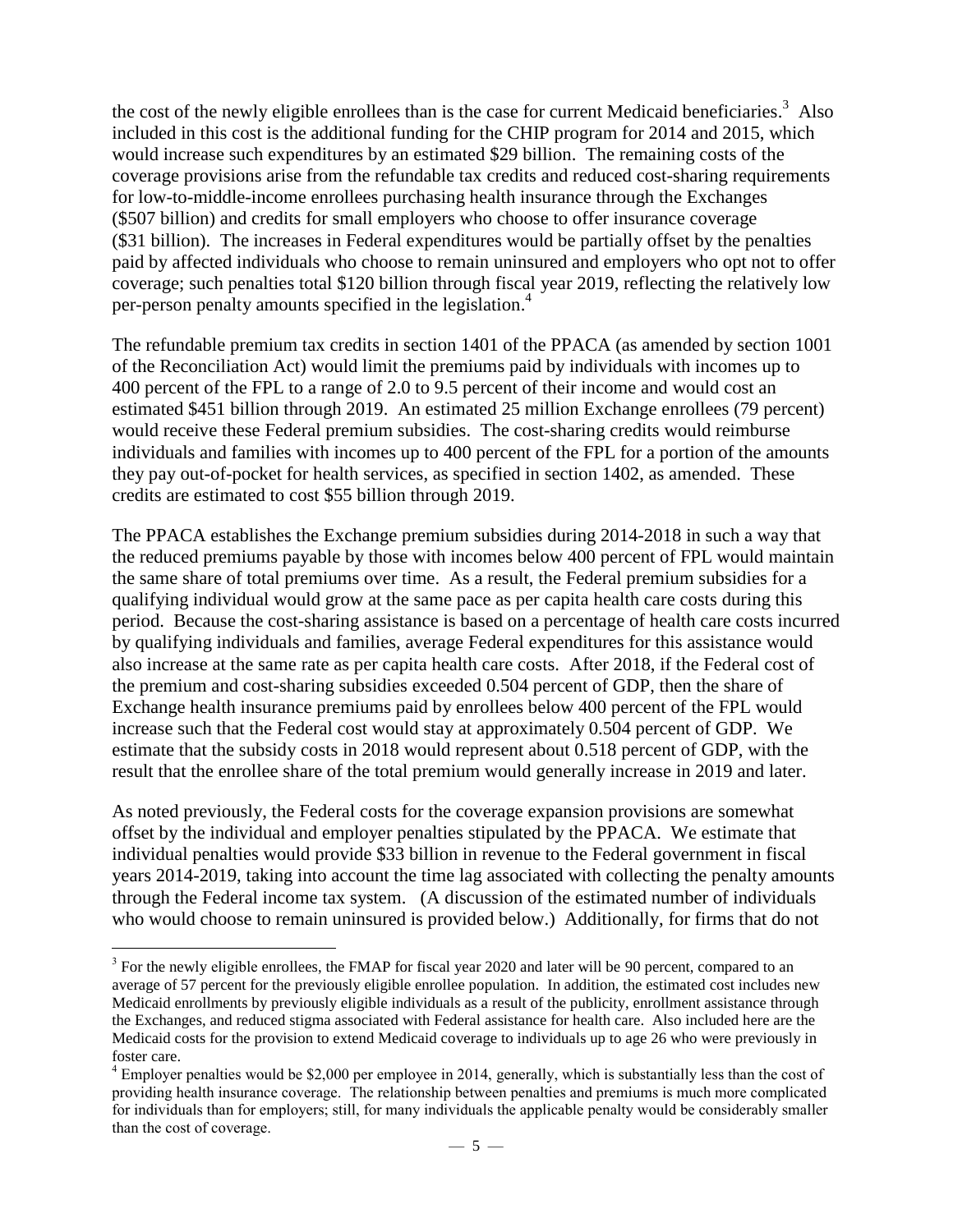offer health insurance and are subject to the "play or pay" penalties, we estimate that the penalties would total \$87 billion in 2014-2019.

The penalty amounts for noncovered individuals will be indexed over time by the CPI (or, in certain instances, by growth in income) and would normally increase more slowly than health care costs. As a result, penalty revenues for nonparticipating individuals are estimated to grow more slowly than the Federal expenditures for the premium assistance credits. Penalties for employers who do not offer health insurance will be indexed by premium levels and will thus keep pace with health care cost growth.

The health reform act specifies maximum out-of-pocket limits in 2014 equal to the corresponding maximums as defined in the Internal Revenue Code for high-deductible health plans. We estimate that these limits would be \$6,645 for an individual and \$13,290 for a family with qualified creditable coverage (including employer-sponsored health insurance). For future years, the limits are indexed to the growth in the average health insurance premium in the U.S. Under this approach, the proportion of health care costs above the out-of-pocket maximum would be relatively stable over time. For the basic "bronze" benefit plan for individuals, with an actuarial value of 60 percent, we estimate that the cost-sharing percentage applicable before the out-of-pocket maximum is reached would average about 76 percent in 2014 and later. The corresponding cost-sharing rate for family coverage is 64 percent. For the "silver" benefit package, the individual and family cost-sharing rates below the out-of-pocket maximums would average about 47 percent and 40 percent, respectively. For the more comprehensive "gold" and "platinum" benefit packages authorized through the Exchanges, these initial cost-sharing levels would be significantly lower.

# Health Insurance Coverage Impacts

The estimated effects of the PPACA on health insurance coverage are provided in table 2, attached. As summarized earlier, we believe that these effects will be quite significant. By calendar year 2019, the individual mandate, Medicaid expansion, and other provisions are estimated to reduce the number of uninsured from 57 million under prior law to 23 million after the PPACA. The percentage of the U.S. population with health insurance coverage is estimated to increase from 83 percent under the prior-law baseline to 93 percent after the changes have become fully effective.

Of the additional 34 million people who are estimated to be insured in 2019 as a result of the PPACA, a little more than one-half (18 million) would receive Medicaid coverage due to the expansion of eligibility to adults under 133 percent of the FPL. (Included in the total are an estimated 50,000 individuals who would gain Medicaid coverage as former children in foster care programs and who could be covered up to age 26 under the new law.) We anticipate that the intended enrollment facilitation under the PPACA—i.e., that the Health Benefits Exchanges help people determine which insurance plans are available and identify whether individuals qualify for Medicaid coverage, premium subsidies, etc.—would result in a high percentage of eligible persons becoming enrolled in Medicaid. We further believe that the great majority of such persons (15 million) would become covered in the first year, 2014, with the rest covered by 2016. About 2 million people who currently have employer-sponsored health insurance are estimated to enroll in Medicaid as a supplement to their existing coverage.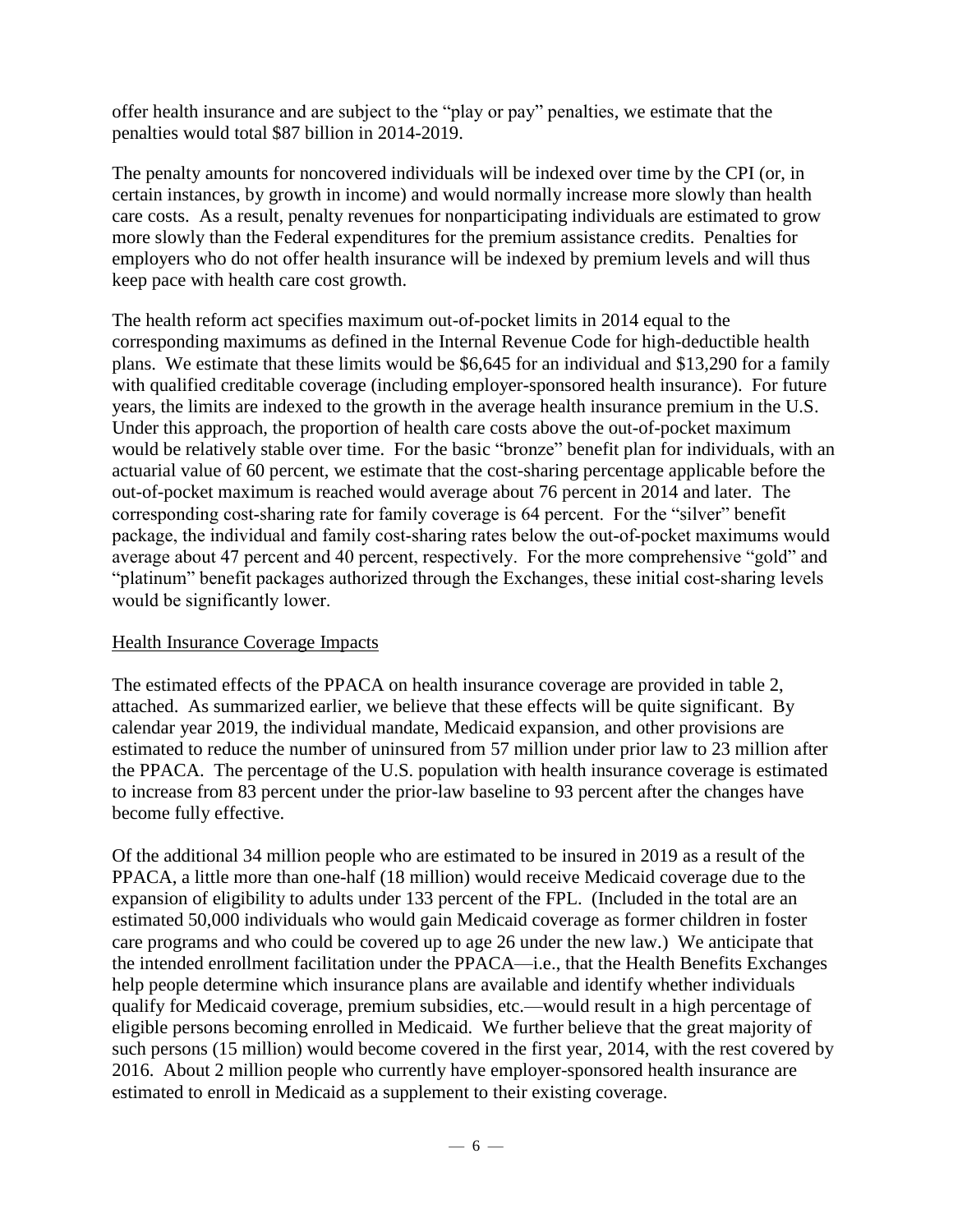We estimate that 16 million people would receive health coverage in 2019 through the newly created Exchanges under the PPACA. (Another 15 million, who currently have individual health insurance policies, are also expected to switch to Exchange plans.) We modeled the choice to purchase coverage from the Exchanges as a function of individuals' and families' expected health expenditures relative to the cost of coverage if they were insured (taking into account applicable premium subsidies). We also considered the required penalty associated with the individual mandate if they chose to remain uninsured, along with other factors. 5 Our model indicated that roughly 63 percent of those eligible for the Exchanges would choose to take such coverage, with the principal incentive being the level of premium assistance available. For many individuals, the penalty amounts for not having insurance coverage were not sufficiently large to have a sizable impact on the coverage decision. Also, in this regard, individuals or families would not be subject to a penalty for failing to enroll in an Exchange plan if the "bronze" premium level (reduced by the premium tax credit, if applicable) would exceed 8 percent of income. We estimate that this provision would exempt individuals and families with incomes between about 400 percent and 542 percent of the FPL, representing about 16 percent of the nonaged population.

The new legislation would require the Office of Personnel Management to arrange for at least two private, multi-State health plans to be offered through each health insurance Exchange. The multi-State plans would generally meet the same benefit, cost-sharing, network, and other requirements applicable to private Exchange plans and would negotiate payment rates with providers. (A State could enact a requirement for additional benefits in the multi-State plans, beyond the essential benefits specified for a qualified plan, but would have to make payments on behalf of eligible individuals to defray the cost of the additional benefits.) We estimate that the multi-State plans would have costs that were very similar to those for other Exchange plans.

Employer-sponsored health insurance has traditionally been the largest source of coverage in the U.S., and we anticipate that it would continue to be so under the PPACA. By 2019, an estimated 13 million workers and family members would become newly covered as a result of additional employers offering health coverage, a greater proportion of workers enrolling in employer plans, and an extension of dependent coverage up to age 26. However, a number of workers who currently have employer coverage would likely become enrolled in the expanded Medicaid program or receive subsidized coverage through the Exchanges. For example, some smaller employers would be inclined to terminate their existing coverage, and companies with low average salaries might find it to their—and their employees'—advantage to end their plans, thereby allowing their workers to qualify for heavily subsidized coverage through the Exchanges. Somewhat similarly, many part-time workers could obtain coverage more inexpensively through the Exchanges or by enrolling in the expanded Medicaid program. Finally, as mentioned previously, the per-worker penalties assessed on nonparticipating employers are relatively low compared to prevailing health insurance costs. As a result, the penalties would not be a substantial deterrent to dropping or forgoing coverage. We estimate that such actions would collectively reduce the number of people with employer-sponsored health coverage by about 14 million, or slightly more than the number newly covered through

 $\overline{a}$ 

<sup>&</sup>lt;sup>5</sup> Such other factors include age, gender of head of household, race, children, marital status, health status, and employment status (for both the head of household and the spouse), as well as adjustments to reflect the availability of health insurance on a guaranteed-issue basis and at community-rated, group insurance premium rates. Finally, we also considered the general desire to comply with the intent of the law, even in the significant number of cases in which the penalty amount would be small or would not apply.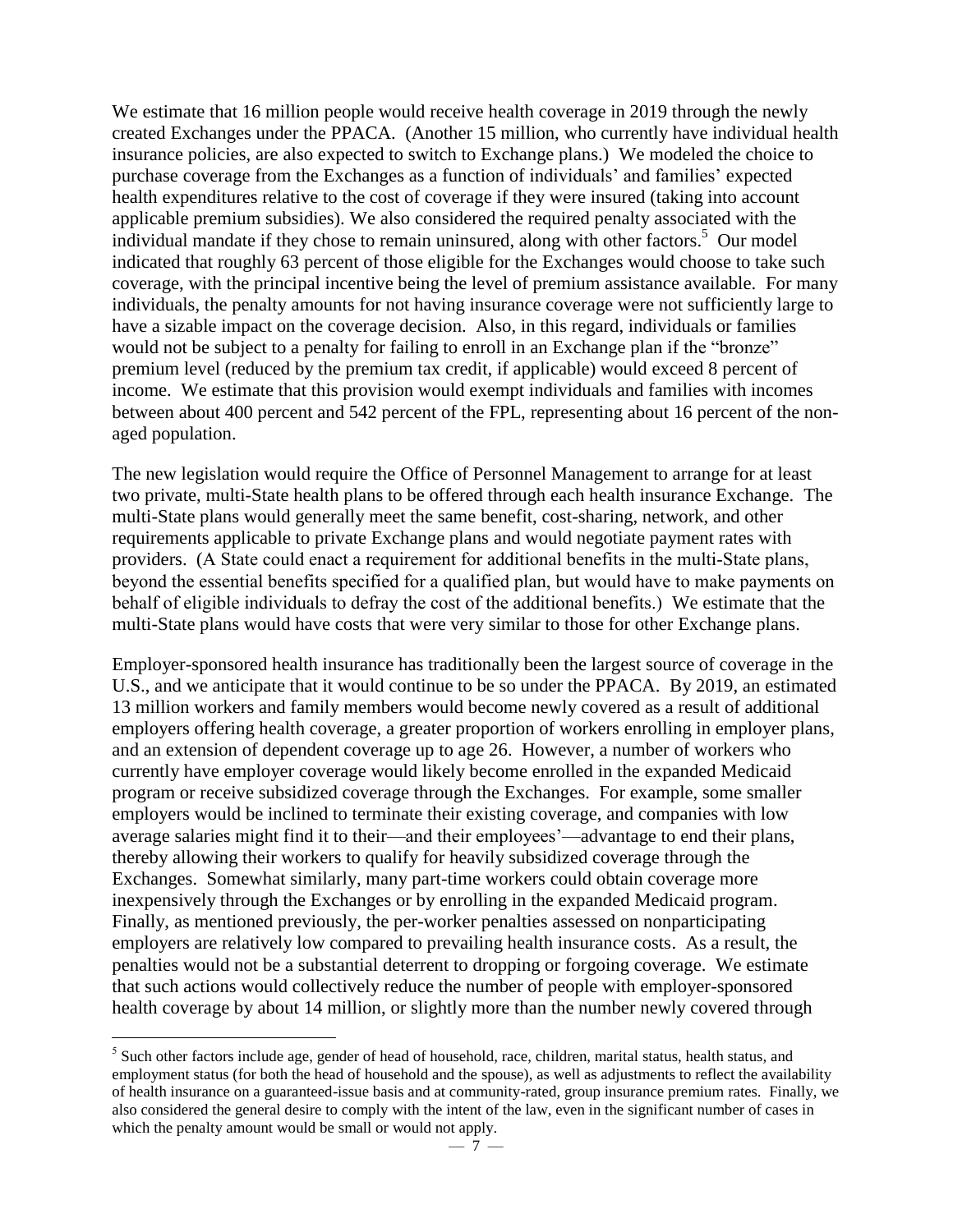existing and new employer plans under the PPACA. As indicated in table 2, the total number of persons with employer coverage in 2019 is estimated to be 1 million lower under the reform legislation than under the prior law.

For the estimated 23 million people who would remain uninsured in 2019, roughly 5 million are undocumented aliens who would be ineligible for Medicaid or the Exchange coverage subsidies under the health reform legislation. The balance of 18 million would choose not to be insured and to pay the penalty (if applicable) associated with the individual mandate. For the most part, these would be individuals with relatively low health care expenses for whom the individual or family insurance premium would be significantly in excess of any penalty and their anticipated health benefit value. In other instances, as happens currently, some people would not enroll in their employer plans or take advantage of the Exchange opportunities even though it would be in their best financial interest to do so.

# **Impact on Medicare and Medicaid**

# Medicare

 $\overline{a}$ 

The estimated financial impacts of the Medicare provisions in the PPACA are provided in detail in table 3, attached, which is organized by section of the legislation.  $6$  Net Medicare savings are estimated to total \$575 billion for fiscal years 2010-2019. Substantial savings are attributable to provisions that would, among other changes, reduce Part A and Part B payment levels and adjust future "market basket" payment updates for productivity improvements (\$233 billion); eliminate the Medicare Improvement Fund (\$27 billion); reduce disproportionate share hospital (DSH) payments (\$50 billion); reduce Medicare Advantage payment benchmarks and permanently extend the authority to adjust for coding intensity (\$145 billion); freeze the income thresholds for the Part B income-related premium for 9 years (\$8 billion); implement an Independent Payment Advisory Board together with strict Medicare expenditure growth rate targets (\$24 billion); and increase the HI payroll tax rate by 0.9 percentage point for individuals with incomes above \$200,000 and families above \$250,000 (\$63 billion). Other provisions would generate relatively smaller amounts of savings, through such means as reporting physician quality measures, reducing payments in cases involving hospital-acquired infections, reducing readmissions, refining imaging payments, increasing Part D premiums for higher-income beneficiaries, and implementing evidence-based coverage of preventive services.

These savings are slightly offset by the costs of closing the Part D coverage gap (\$12 billion); reducing the growth in the Part D out-of-pocket cost threshold (\$1 billion); extending a number of special payment provisions scheduled to expire, such as the postponement of therapy caps (\$5 billion); and by the costs for improving preventive health services and access to primary care (\$6 billion).

<sup>&</sup>lt;sup>6</sup> For ease of interpretation, we have incorporated the Medicare and Medicaid provisions of the managers' amendments, as specified in Title X of the PPACA, into the corresponding provisions of Titles II through VII and Title IX. For example, the savings shown for section 3403 (Independent Payment Advisory Board) represent the impact of this provision from the original bill as amended by Senate managers' amendment section 10320. Similarly, any further amendments introduced by the Reconciliation Act and managers' amendments to the Reconciliation Act have also been included with the corresponding title of the PPACA. For example, the costs under section 1101 of the Reconciliation Act, to close the Part D coverage gap or "donut hole," are included with the Part D provisions of PPACA, as are the costs of slowing the growth in the enrollee out-of-pocket cost threshold, as added by the managers' amendments to the Reconciliation Act.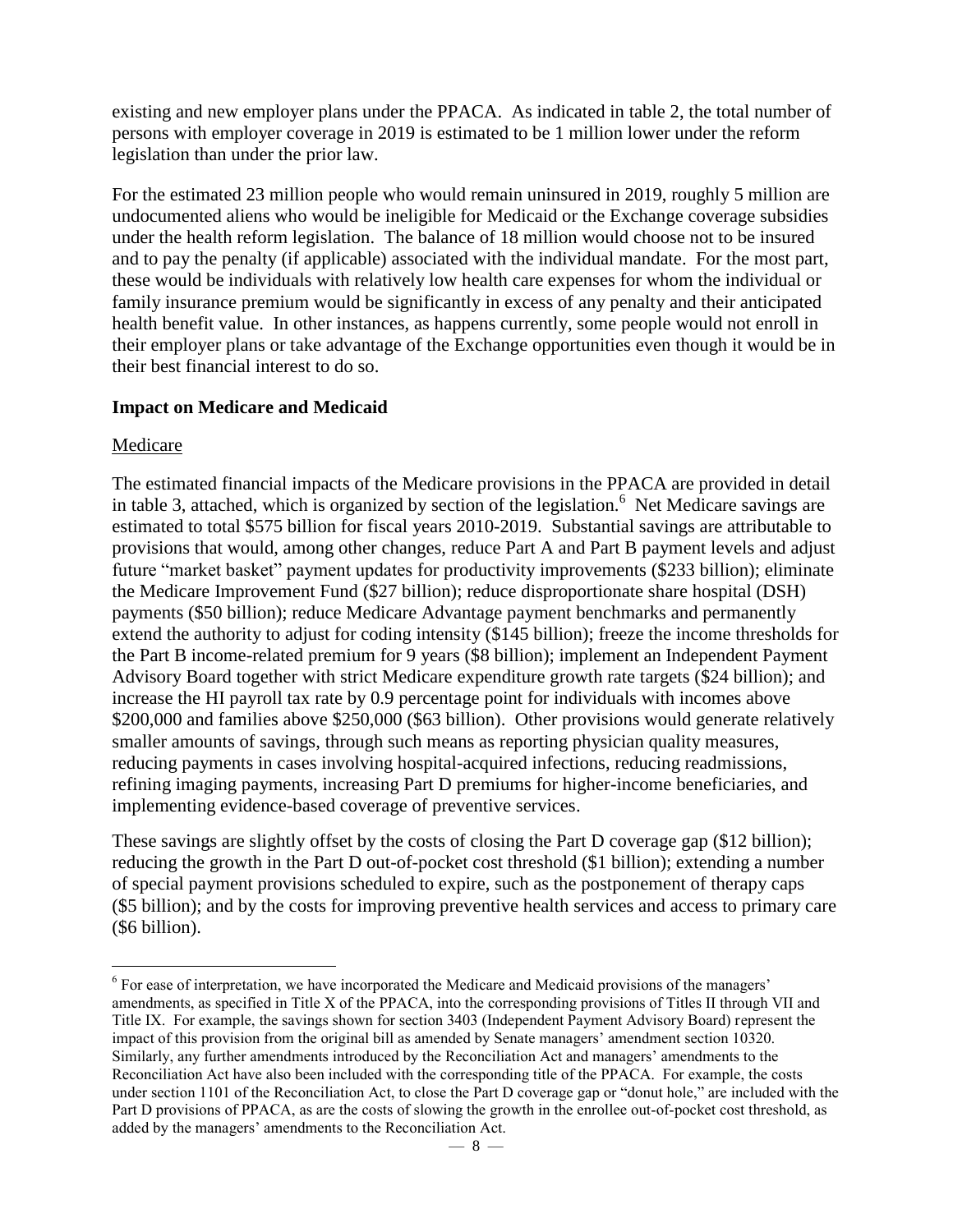The Reconciliation Act amendments introduced a new 3.8-percent "unearned income Medicare contribution" on income from interest, dividends, annuities, and other non-earnings sources for individual taxpayers with incomes above \$200,000 and couples filing joint returns with incomes above \$250,000. Despite the title of this tax, this provision is unrelated to Medicare; in particular, the revenues generated by the tax on unearned income are not allocated to the Medicare trust funds (and thus are not shown in table 3).

Conversely, the revenues from fees on manufacturers and importers of brand-name prescription drugs under section 9008 of the PPACA are earmarked for the Part B account in the Medicare Supplementary Medical Insurance trust fund. From the standpoint of the Federal Budget, these amounts are new receipts and serve to reduce the Budget deficit. From a trust fund perspective, however, the situation is more complicated. No changes were made in the existing statutory provisions for Part B beneficiary premiums and general revenue matching amounts, which by law are set each year at a level adequate to finance Part B expenditures. With no change to the existing financing, the additional revenues under section 9008 would result in an excessive level of financing for Part B and an unnecessary accumulation of account assets. It would be reasonable to establish a negative "premium margin" to maintain Part B assets at an appropriate contingency level, which would reduce beneficiary premium rates and matching general revenues by an amount equal to the new revenues from prescription drug fees. The estimated savings amounts shown in table 3 for section 9008 represent the net Budget impact (additional fee receipts less the reduction in beneficiary premiums). In practice, there would be no net impact on the operations of the Part B trust fund account.

Based on the estimated savings for Part A of Medicare, the assets of the Hospital Insurance trust fund would be exhausted in 2029 compared to 2017 under the prior law—an extension of 12 years. The combination of lower Part A costs and higher tax revenues results in a lower Federal deficit based on budget accounting rules. However, trust fund accounting considers the same lower expenditures and additional revenues as extending the exhaustion date of the HI trust fund. In practice, the improved HI financing cannot be simultaneously used to finance other Federal outlays (such as the coverage expansions) and to extend the trust fund, despite the appearance of this result from the respective accounting conventions.

It is important to note that the estimated savings shown in this memorandum for one category of Medicare provisions may be unrealistic. The PPACA introduces permanent annual productivity adjustments to price updates for most providers (such as hospitals, skilled nursing facilities, and home health agencies), using a 10-year moving average of economy-wide private, non-farm productivity gains. While such payment update reductions will create a strong incentive for providers to maximize efficiency, it is doubtful that many will be able to improve their own productivity to the degree achieved by the economy at large.<sup>7</sup> Over time, a sustained reduction in payment updates, based on productivity expectations that are difficult to attain, would cause Medicare payment rates to grow more slowly than, and in a way that was unrelated to, the

 $<sup>7</sup>$  The provision of most health services tends to be very labor-intensive. Economy-wide productivity gains reflect</sup> relatively modest improvements in the service sector together with much larger improvements in manufacturing. Except in the case of physician services, we are not aware of any empirical evidence demonstrating the medical community's ability to achieve productivity improvements equal to those of the overall economy. The Office of the Actuary's most recent analysis of hospital productivity highlights the difficulties in measurement but suggests that such productivity has been small or negligible during 1981 to 2005.

 $\overline{a}$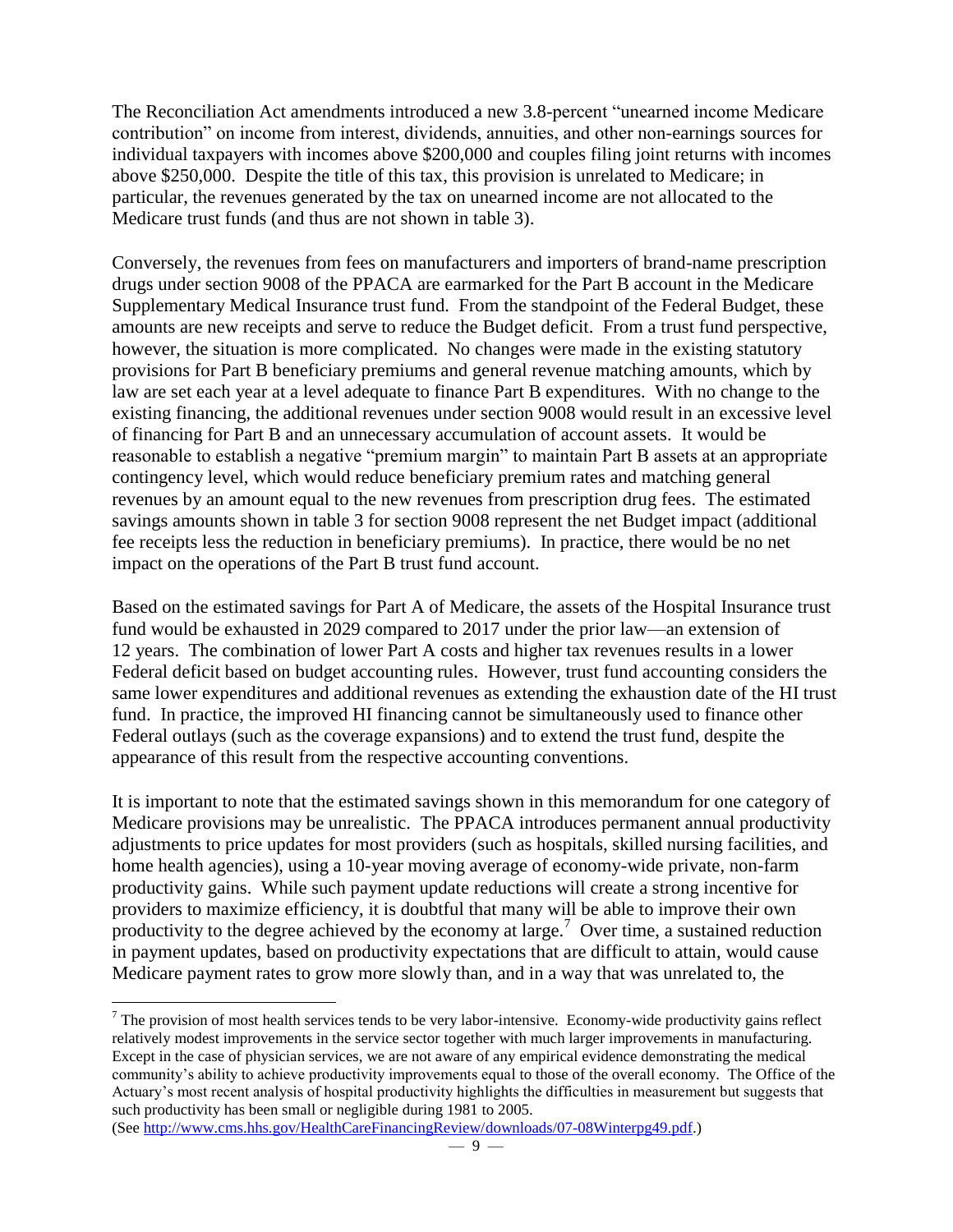providers' costs of furnishing services to beneficiaries. Thus, providers for whom Medicare constitutes a substantive portion of their business could find it difficult to remain profitable and, absent legislative intervention, might end their participation in the program (possibly jeopardizing access to care for beneficiaries). Simulations by the Office of the Actuary suggest that roughly 15 percent of Part A providers would become unprofitable within the 10-year projection period as a result of the productivity adjustments.<sup>8</sup> Although this policy could be monitored over time to avoid such an outcome, changes would likely result in smaller actual savings than shown here for these provisions.

A related concern is posed by the requirements that will be placed on the Independent Payment Advisory Board. The Board will be charged with recommending changes to certain Medicare payment categories in an effort to prevent per-beneficiary Medicare costs from increasing faster than the average of the CPI and the CPI-medical for "implementation years" 2015 through 2019.<sup>9</sup> The Secretary of HHS is required to implement the Board's recommendations unless the statutory process is overridden by new legislation.

Average Medicare costs per beneficiary usually increase over time as a function of (i) medicalspecific price growth, (ii) more utilization of services by beneficiaries, and (iii) greater "intensity" or average complexity of these services. In general, limiting cost growth to a level below medical price inflation alone would represent an exceedingly difficult challenge. Actual Medicare cost growth per beneficiary was below the target level in only 4 of the last 25 years, with 3 of those years immediately following the Balanced Budget Act of 1997; the impact of the BBA prompted Congress to pass legislation in 1999 and 2000 moderating many of the BBA provisions. As an additional comparison, during the last 25 years the average increase in the target growth rate has been 0.33 percent per year below the average increase in nominal GDP per capita—which is approximately the target level for the physician sustainable growth rate (SGR) payment system. Congress has overridden the SGR-based payment reductions for each of the last 7 years (and, to date, for the first 5 months of 2010).

The Board's efforts would be further complicated by provisions that prohibit increases in costsharing requirements and that exempt certain categories of Medicare expenditures from consideration. We have estimated the savings for section 3403 under the assumption that the provision will be implemented as specified; in particular, we have not assumed that Congress would pass subsequent legislation to prevent implementation of the Board's recommendations. Although the savings from the other Medicare provisions in the PPACA are quite substantial, they would not be sufficient to meet the growth rate targets specified in conjunction with the Advisory Board. We estimate that meeting the growth rate targets in 2015-2019 would require changes that would reduce Medicare growth rates by another 0.3 percent per year, on average, in addition to the impacts of the productivity adjustments, MA and DSH reductions, and other provisions in the PPACA.

 $\overline{a}$ 

<sup>&</sup>lt;sup>8</sup> The simulations were based on actual fiscal year 2007 Medicare and total facility margin distributions for hospitals, skilled nursing facilities, and home health agencies. Provider revenues and expenditures were projected using representative growth rates and the Office of the Actuary's best estimates of achievable productivity gains for each provider type, and holding all other factors constant. A sensitivity analysis suggested that the conclusions drawn from the simulations would not change significantly under different provider behavior assumptions.

<sup>&</sup>lt;sup>9</sup> Maximum growth rate reductions of 0.5, 1.0, and 1.25 percentage points would apply to 2015, 2016, and 2017, respectively, and the maximum would be 1.5 percentage points thereafter. After implementation year 2019, the target growth amount would be based on the increase in per capita GDP plus 1 percentage point.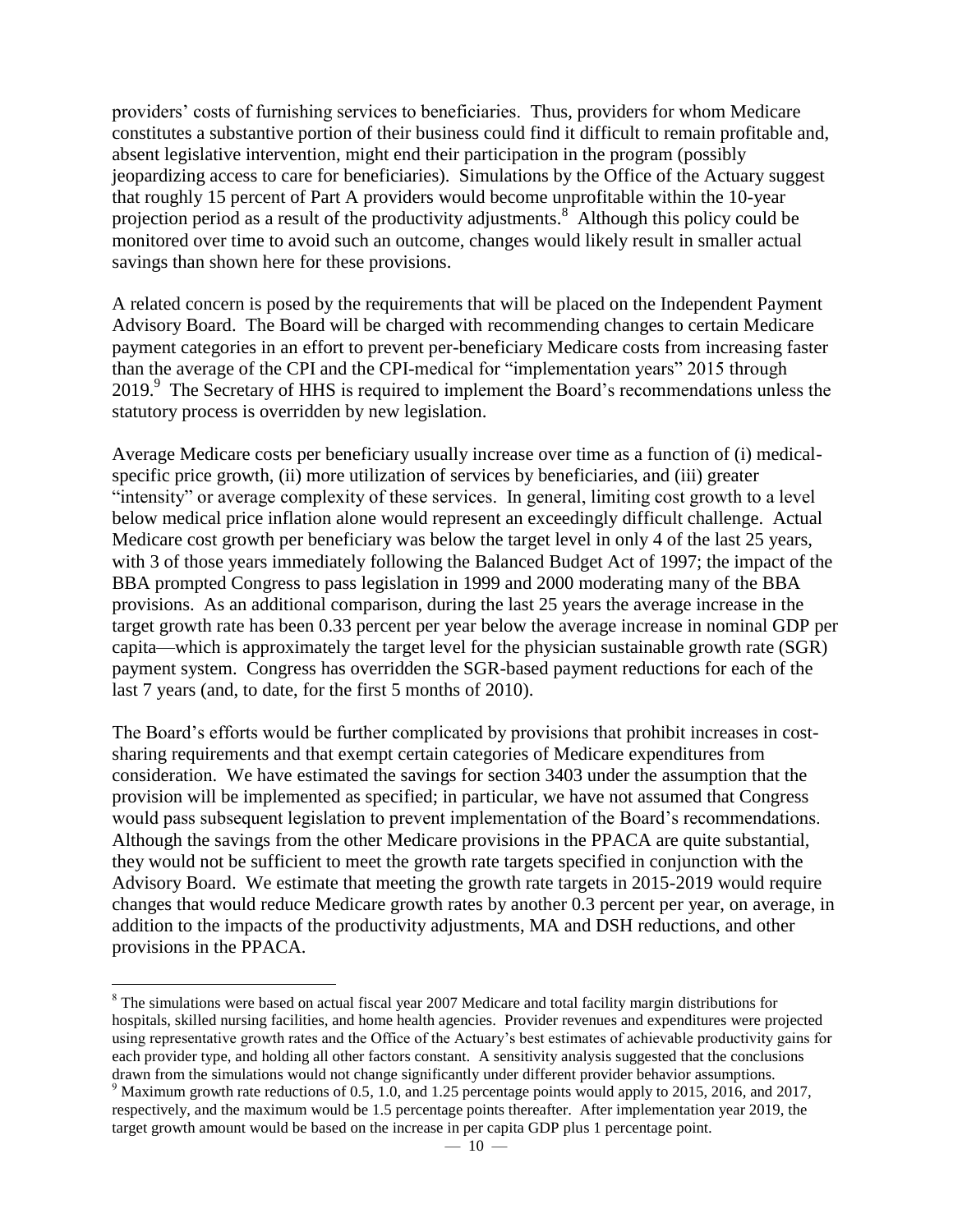After 2019, further Advisory Board recommendations for growth rate reductions would generally not be required. The other Medicare savings provisions, if permitted to continue, would normally reduce expenditure growth rates to slightly below the post-2019 target level based on per capita GDP growth plus 1 percent. Even if Medicare growth rates exceeded the targets, recommendations might not be required if the projected Medicare growth rate were less than that for overall national health expenditures on a per capita basis—as would tend to be the case, given the continuing Medicare savings. (This exemption from the requirement to make recommendations could not be applied in 2 successive years.) Although the Advisory Board process would have no impact after 2019 based on the specific assumptions underlying these estimates, it would still serve as a brake during any periods of unusually rapid spending growth.

Under the prior law, Medicare Advantage payment benchmarks were generally in the range of 100 to 140 percent of fee-for-service costs. Section 1102 of reconciliation amendments sets the 2011 MA benchmarks equal to the benchmarks for 2010 and specifies that, ultimately, the benchmarks will equal a percentage (95, 100, 107.5, or 115 percent) of the fee-for-service rate in each county. During a transition period, the benchmarks will be based on a blend of the prior ratebook approach and the ultimate percentages. The phase-in schedule for the new benchmarks will occur over 2 to 6 years, with the longer transitions for counties with the larger benchmark decreases under the new method.

The PPACA, as amended, also introduces MA bonuses and rebate levels that are tied to the plans' quality ratings. Beginning in 2012, benchmarks will be increased for plans that receive a 4-star or higher rating on a 5-star quality rating system. The bonuses will be 1.5 percent in 2012, 3.0 percent in 2013, and 5.0 percent in 2014 and later. An additional county bonus, which is equal to the plan bonus, will be provided on behalf of beneficiaries residing in specified counties. The percentage of the "benchmark minus bid" savings provided as a rebate, which historically has been 75 percent, will also be tied to a plan's quality rating. In 2014, when the provision is fully phased in, the rebate share will be 50 percent for plans with a quality rating of less than 3.5 stars; 65 percent for a quality rating of 3.5 to 4.49; and 70 percent for a quality rating of 4.5 or greater.

The new provisions will generally reduce MA rebates to plans and thereby result in less generous benefit packages.<sup>10</sup> We estimate that in 2017, when the MA provisions will be fully phased in, enrollment in MA plans will be lower by about 50 percent (from its projected level of 14.8 million under the prior law to 7.4 million under the new law).

# Medicaid/CHIP

 $\overline{a}$ 

The estimated Federal financial effects of the Medicaid and CHIP provisions in the PPACA are shown in table 4, attached. As noted earlier, the costs associated with the expansion of Medicaid eligibility to individuals and families with incomes below 133 percent of the FPL and to children previously in foster care are included with the national coverage provisions shown in table 1. The additional funding for the CHIP program is also included in table 1 with the other coverage provisions.

 $10$  MA plans use rebate revenues to reduce Medicare coinsurance requirements, add extra benefits such as vision or dental care, and/or reduce enrollee premiums for Part B or Part D of Medicare. The new law also requires adjustments to offset the impact of excess "coding intensity" in determining plan risk scores. These adjustments would prevent increases in future payments to MA plans as a result of such coding.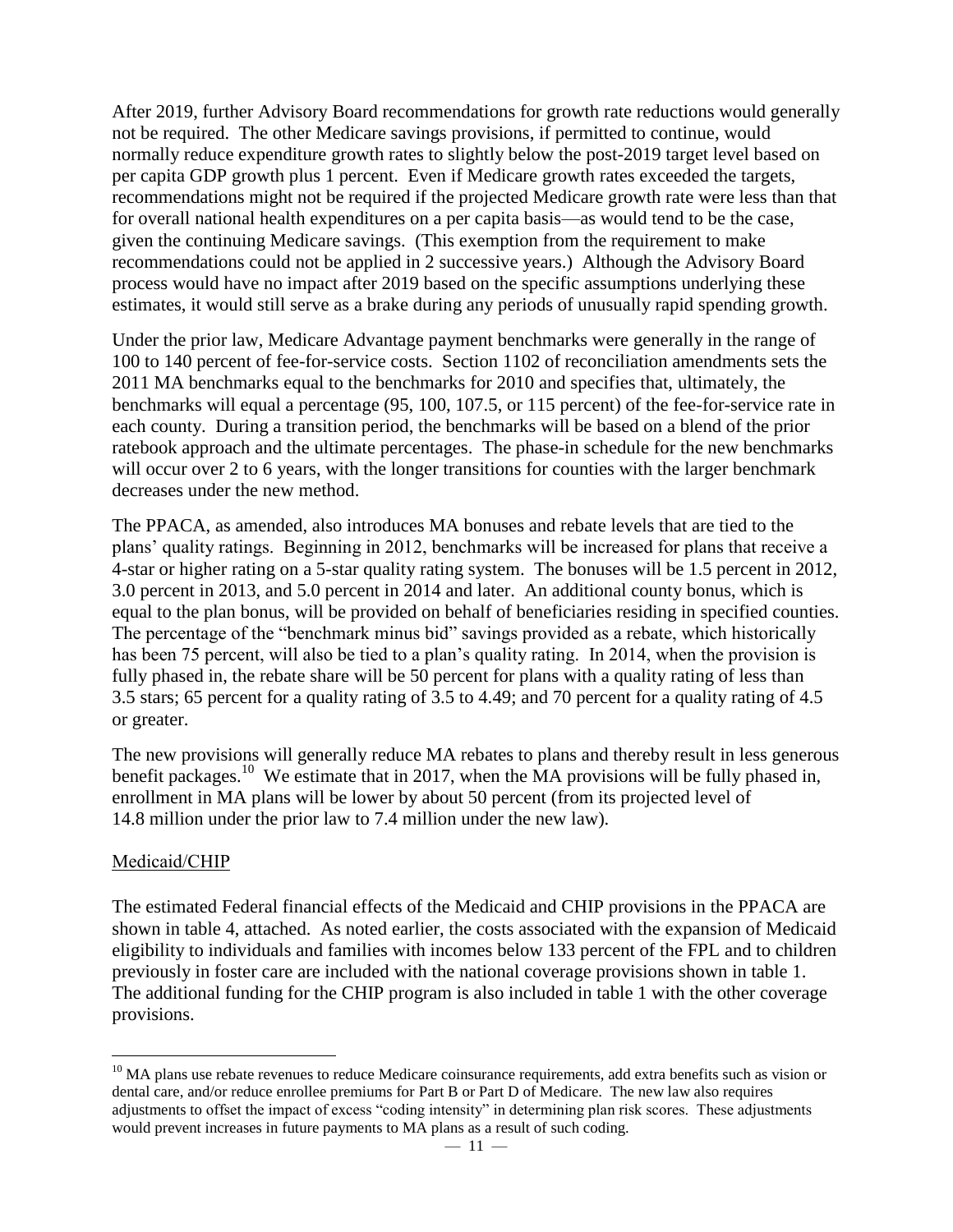The total net Federal cost of the other Medicaid and CHIP provisions is estimated to be \$28 billion in fiscal years 2010-2019 and reflects numerous cost increases and decreases under the individual provisions. Those with significant Federal savings include various provisions increasing the level of Medicaid prescription drug rebates (\$24 billion) and reductions in Medicaid DSH expenditures (\$14 billion). Interactions between the different sections of the legislation, such as the lower Medicare Part B premiums under the PPACA, contribute an additional \$9 billion in reduced Medicaid outlays.

The key provisions that would increase Federal Medicaid and CHIP costs are the Medicaid "Community First Choice Option" and other changes to encourage home and community-based services (\$29 billion), higher Federal matching rates for States with existing childless-adult coverage expansions (\$24 billion), a temporary increase in payments to primary care physicians (\$11 billion), and increased payments to the territories (\$7 billion). (The net impact of the Medicaid and CHIP provisions on State Medicaid costs is a reduction totaling \$33 billion through fiscal year 2019. These savings result in part because certain of the provisions reallocate costs from States to the Federal government.)

#### **Impact of Provisions on the Rate of Growth in Health Care Costs**

The PPACA includes a number of provisions that are intended, in part, to help control health care costs and to change the overall trend in health spending growth. Many of these are specific to the Medicare program, and their estimated financial effects are shown in table 3. While some of the Medicare provisions would have a largely one-time impact on the *level* of expenditures (for example, the reduction in MA benchmarks), others would have an effect on expenditure *growth rates*. Examples of the latter include the productivity adjustments to Medicare payment updates for most categories of providers, which would reduce overall Medicare cost growth by roughly 0.6 to 0.7 percent per year, and the Independent Payment Advisory Board process, which would further reduce Medicare growth rates during 2015-2019 by about 0.3 percent per year. As discussed previously, however, the growth rate reductions from productivity adjustments are unlikely to be sustainable on a permanent annual basis, and meeting the CPI-based target growth rates prior to 2020 will be very challenging as well.

The Independent Payment Advisory Board will also be required to periodically submit recommendations to Congress and the President regarding methods of slowing the growth of non-Federal health care programs. In many cases, Federal or State legislation would need to be enacted to implement these recommendations. In other cases, they could be adopted voluntarily by private health insurance plans or by health providers or introduced administratively by government entities. Because the nature of these broader recommendations is not known and there is no mandate to adopt them, we have not estimated an explicit impact on health care spending growth.

Another provision that would tend to moderate health care cost growth rates is the excise tax on high-cost employer-sponsored health insurance coverage (section 9001), which is described in more detail in the section of this memorandum on national health expenditures. In reaction to the tax, which would take effect in 2018, many employers would reduce the scope of their health benefits. The resulting reductions in covered services and/or increases in employee cost-sharing requirements would induce workers to use fewer services. Because plan benefit values will generally increase faster than the threshold amounts for defining high-cost plans (which, after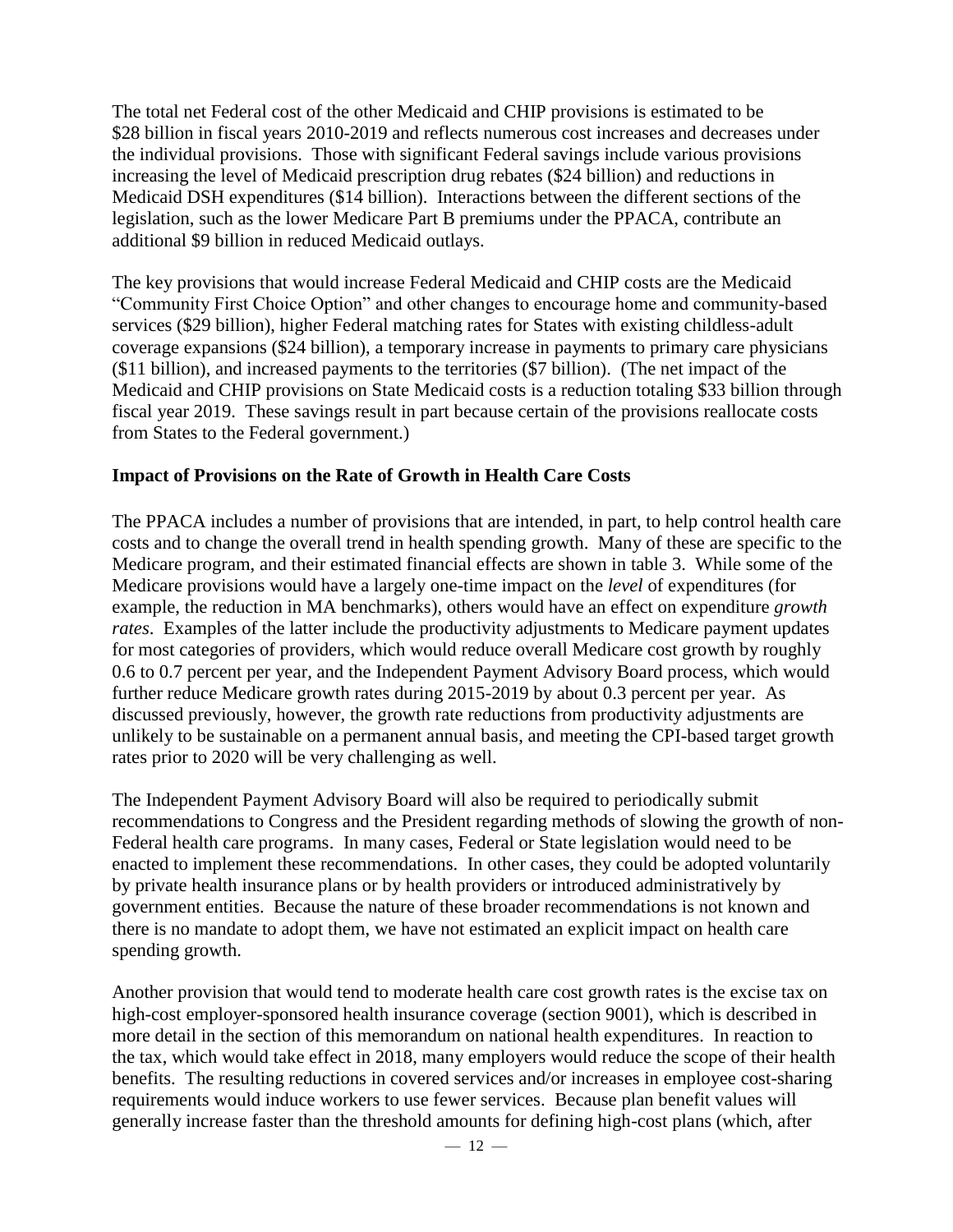2019, are indexed by the CPI), additional plans would become subject to the excise tax over time, prompting many of those employers to scale back coverage. This continuing cycle would have a moderate impact on the overall growth of expenditures for employer-sponsored insurance. It should be noted, however, that an estimated 12 percent of insured workers in 2019 would be in employer plans with benefit values in excess of the thresholds (before changes to reduce benefits) and that this percentage would increase rapidly thereafter. The effect of the excise tax on reducing health care cost growth would depend on its ongoing application to an expanding share of employer plans and on an increasing scope of benefit reductions for affected plans. Since this provision is characterized as affecting high-cost employer plans, its broader and deeper impact could become an issue.

Certain other provisions of the PPACA are also intended to help control health care costs more generally, through promotion of comparative effectiveness research, greater use of prevention and wellness measures, administrative simplification, and augmented fraud and abuse enforcement. For fiscal years 2010 through 2019, we estimate a relatively small reduction in non-Medicare Federal health care expenditures of \$2 billion for these provisions, all of which is associated with comparative effectiveness research.

# Comparative Effectiveness Research

We reviewed literature and consulted experts to determine the potential cost savings that could be derived from comparative effectiveness research (CER). We found that the magnitude of potential savings varies widely depending upon the scope and influence of comparative effectiveness efforts. Small savings could be achieved through the wide availability of nonbinding research, while substantial savings could be generated by a comparative effectiveness board with authority over payment and coverage policies.

Our interpretation of the CER provisions in the PPACA, which allow the Secretary of HHS to use evidence and findings from CER within defined limits in making coverage determinations under Medicare, is consistent with a low level of influence, translating into an estimated total reduction in national health expenditures of \$8 billion for calendar years 2010 through 2019, and Federal savings of about \$4 billion for fiscal years 2010 through 2019 (including Medicare). We anticipate that such savings would develop gradually, as changes in provider practice and culture evolved over time. Expert input on this subject suggests that the full impact of comparative effectiveness research, together with dissemination and application of its results, would take many years to develop.

# Other Provisions

We show a negligible financial impact over the next 10 years for the other provisions intended to help control future health care cost growth. There is no consensus in the available literature or among experts that prevention and wellness efforts result in lower costs. Several prominent studies conclude that such provisions—while improving the quality of individuals' lives in important ways—generally increase costs overall. For example, while it is possible that savings can be achieved for many people by diagnosing diseases in early stages and promoting lifestyle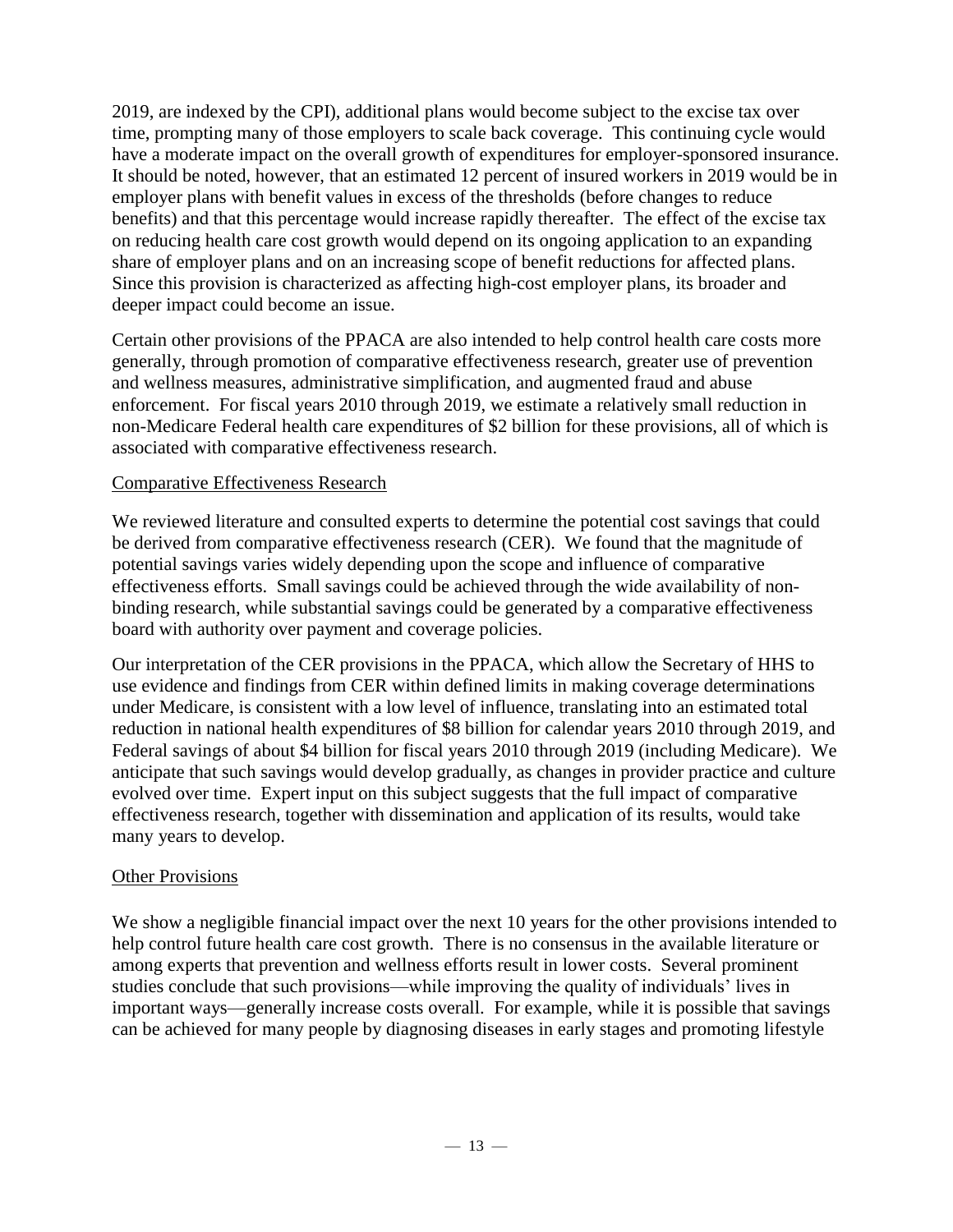and behavioral changes that reduce the risk for serious and costly illnesses, additional costs are incurred as a result of increased screenings, preventive care, and extended years of life.<sup>11</sup>

Regarding the general fraud and abuse and administrative simplification provisions (that is, excluding the Medicare and Medicaid provisions), we find that the language is not sufficiently specific to provide estimates.

# **CLASS Program**

Title VIII of the health reform act establishes a new, voluntary, Federal insurance program providing a cash benefit if a participant is unable to perform at least two or three activities of daily living or has substantial cognitive impairment. The program will be financed by participant premiums, with no Federal subsidy. Participants will have to meet certain modest work requirements during a 5-year vesting period before becoming eligible for benefits. Benefits are intended to be used to help purchase community living assistance services and supports (CLASS) that would help qualifying beneficiaries maintain their personal and financial independence and continue living in the community. Benefits can also be used to help cover the cost of institutional long-term care.

As shown in the table on page 2, we estimate a net Federal savings for the CLASS program of \$38 billion during the first 9 years of operations—the first 5 of which are prior to the commencement of benefit payments. After 2015, as benefits are paid, the net savings from this program will decline; in 2025 and later, projected benefits exceed premium revenues, resulting in a net Federal cost in the longer term.<sup>12</sup>

We estimate that roughly 2.8 million persons will participate in the program by the third year. This level represents about 2 percent of potential participants, compared to a participation rate of 4 percent for private long-term care insurance offered through employers. Factors affecting participation in CLASS include the program's voluntary nature, the lack of a Federal subsidy, a minimal premium for students and individuals with incomes under 100 percent of the FPL (initially \$5 per month), a relatively high premium for all other participants as a result of adverse selection and the effect of subsidizing participants paying the \$5 premium, a new and unfamiliar benefit, and the availability of lower-priced private long-term care insurance for many.

Compounding this situation will be the probable participation of a significant number of individuals who already meet the functional limitation requirements to qualify for benefits. In the sixth year of the program (2016), these participants would begin to receive benefits, along with others who had developed such limitations in the interim. We estimate that an initial

 $\overline{a}$ <sup>11</sup> Title IV in the PPACA creates a Prevention and Public Health Fund and authorizes the appropriation of \$15 billion for these purposes. We consider these expenditures to be primarily administrative in nature and thus have not included them as program costs in this memorandum.

 $12$  The CLASS program is intended to be financed on a long-range, 75-year basis through participant premiums that would fully fund benefits and administrative expenses. If this goal can be achieved, despite anticipated serious adverse selection problems (described subsequently), then annual expenditures would be met through a combination of premium income and interest earnings on the assets of the CLASS trust fund. The Federal Budget impact would be the net difference between premium receipts and program outlays. Thus, the trust fund would be adequately financed in this scenario, but the Federal Budget would have a net savings each year prior to 2025 and a net cost each year thereafter.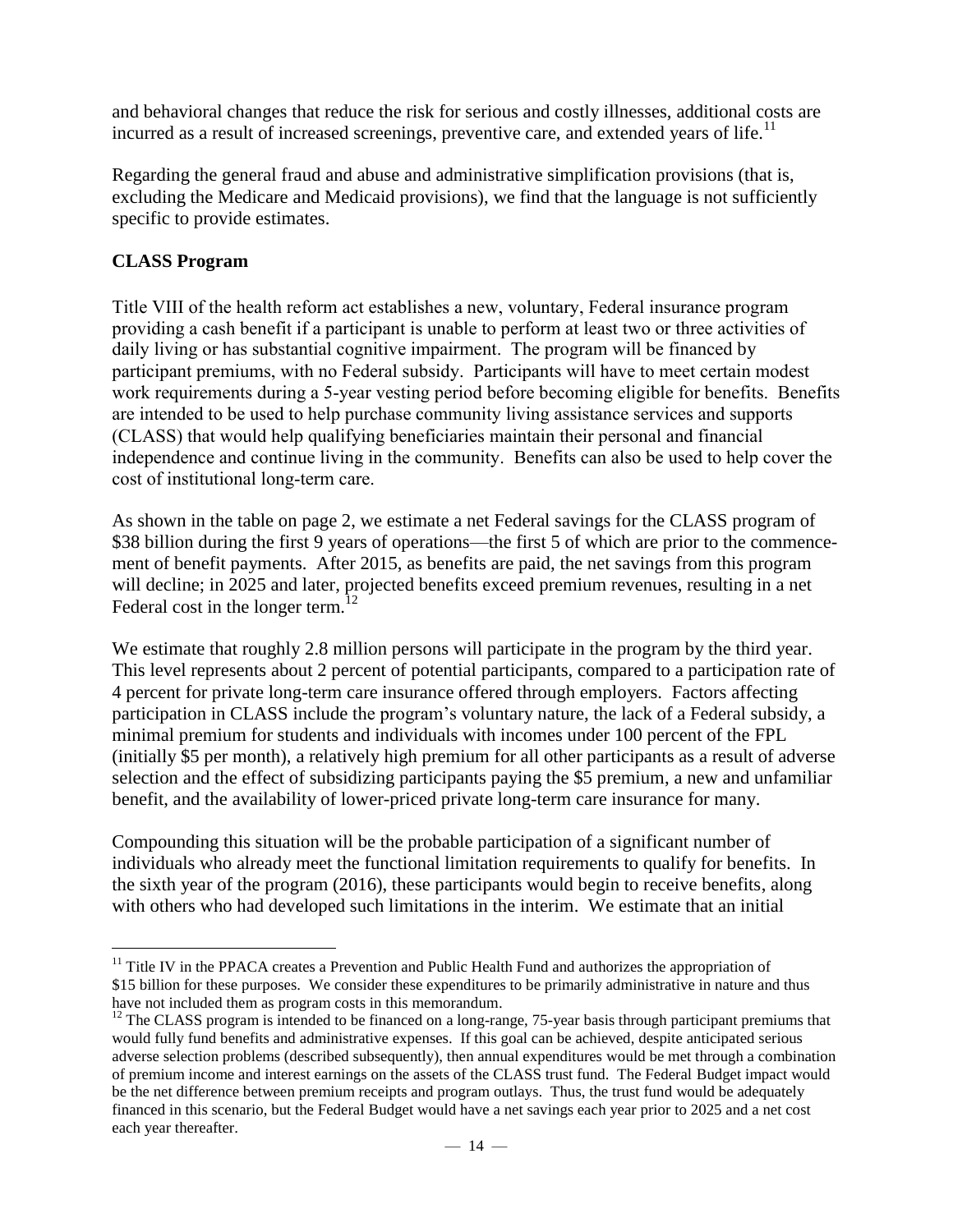average premium level of about \$240 per month would be required to adequately fund CLASS program costs for this level of enrollment, adverse selection, and premium inadequacy for students and low-income participants. (Except for those paying the \$5 premium, individuals enrolling in a given year will pay a constant premium amount throughout their participation, unless trust fund deficits necessitate a premium increase. Premiums will vary by age at enrollment and by year of enrollment.)

In general, voluntary, unsubsidized, and non-underwritten insurance programs such as CLASS face a significant risk of failure as a result of adverse selection by participants. Individuals with health problems or who anticipate a greater risk of functional limitation would be more likely to participate than those in better-than-average health. Setting the premium at a rate sufficient to cover the costs for such a group further discourages persons in better health from participating, thereby leading to additional premium increases. This effect has been termed the "classic assessment spiral" or "insurance death spiral." The problem of adverse selection is intensified by requiring participants to subsidize the \$5 premiums for students and low-income enrollees. Although Title VIII includes modest work requirements in lieu of underwriting and specifies that the program is to be "actuarially sound" and based on "an actuarial analysis of the 75-year costs of the program that ensures solvency throughout such 75-year period," there is a very serious risk that the problem of adverse selection will make the CLASS program unsustainable.<sup>13</sup>

# **Immediate Insurance Reforms**

A number of provisions in the PPACA have an immediate effect on insurance coverage. Most of these provisions, however, do not have a direct impact on Federal expenditures. (A discussion of their impact on national health expenditures is included in the following section of this memorandum.) Section 1101 of the PPACA authorizes the expenditure of up to \$5 billion in support of a temporary national insurance pool for high-risk individuals without other health insurance. Section 1102 requires the Secretary of HHS to establish a Federal reinsurance program in 2010-2013 for early retirees and their families in employer-sponsored health plans. Participation by employers is optional, and the law authorizes up to \$5 billion in Federal financing for the reinsurance costs. No other financing is provided, and reinsurance claims would be paid only as long as the authorized amount lasts. We estimate that the full amount of the authorizations for sections 1101 and 1102 would be expended during the first 1 to 3 calendar years of operation.

# **National Health Expenditure Impacts**

The estimated effects of the PPACA on overall national health expenditures (NHE) are shown in table 5. In aggregate, we estimate that for calendar years 2010 through 2019, NHE would increase by \$311 billion, or 0.9 percent, over the updated baseline projection that was released on June 29, 2009.<sup>14</sup> Year by year, the relative increases are largest in 2016, when the coverage expansions would be fully phased in (2.0 percent), and gradually decline thereafter to 1.0 percent

 $\overline{a}$  $<sup>13</sup>$  An analysis of the potential adverse selection problems for the CLASS program was performed by a nonpartisan,</sup> joint workgroup of the American Academy of Actuaries and the Society of Actuaries. Their report was issued on July 22, 2009 and is available at [http://www.actuary.org/pdf/health/class\\_july09.pdf](http://www.actuary.org/pdf/health/class_july09.pdf) .

<sup>&</sup>lt;sup>14</sup> R. Foster and S. Heffler, "Updated and Extended National Health Expenditure Projections, 2010-2019." Memorandum dated June 29, 2009. Available online at [http://www.cms.hhs.gov/NationalHealthExpendData/](http://www.cms.hhs.gov/NationalHealthExpendData/Downloads/NHE_Extended_Projections.pdf) [Downloads/NHE\\_Extended\\_Projections.pdf.](http://www.cms.hhs.gov/NationalHealthExpendData/Downloads/NHE_Extended_Projections.pdf)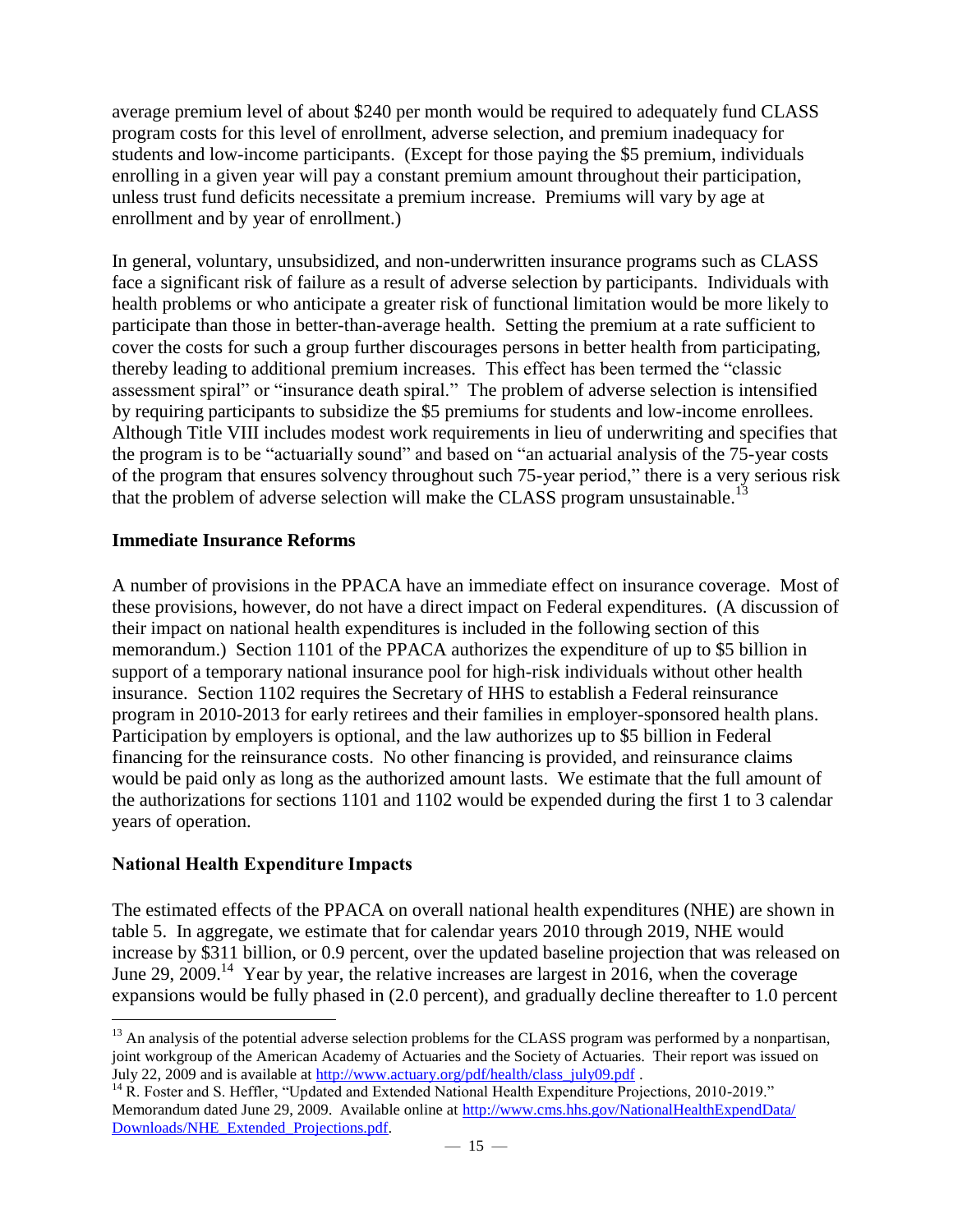in 2019, as the effects of the Medicare market basket reductions compound and as the excise tax on high-cost employer health plans becomes effective. The NHE share of GDP is projected to be 21.0 percent in 2019, compared to 20.8 percent under prior law.

The increase in total NHE is estimated to occur primarily as a net result of the substantial expansions in coverage under the PPACA, together with the expenditure reductions for Medicare. Numerous studies have demonstrated that individuals and families with health insurance use more health services than otherwise-similar persons without insurance. Under the health reform legislation, as noted above, an estimated 34 million currently uninsured people would gain comprehensive coverage through the health insurance Exchanges, their employers, or Medicaid. The availability of coverage would typically result in a fairly substantial increase in the utilization of health care services, with a corresponding impact on total health expenditures. These higher costs would be partially offset by the sizable discounts imposed on providers by State Medicaid payment rules and by the significant discounts negotiated by private health insurance plans. We estimate that the net effect of the utilization increases and price reductions arising from the coverage provisions of the PPACA would increase NHE in 2019 by about 3.4 percent.

The PPACA will also affect aggregate NHE through the Medicare savings provisions. We estimate that these impacts would reduce NHE by roughly 2.4 percent in 2019, assuming that the productivity adjustments to Medicare payment updates and the impacts of the Independent Payment Advisory Board can be sustained through this period. The legislation would have only a slight impact on the utilization of health care services by Medicare beneficiaries (subject to the caveat mentioned previously regarding possible access issues under the provision to permanently reduce annual provider payment updates by economy-wide productivity gains). Medicaid outlays for health care would increase under some provisions and decrease under others; excluding the coverage expansion, the overall higher level of such costs would lower total U.S. health expenditures in 2019 by about 0.1 percent.

The immediate insurance reforms in Title I will affect national health expenditures as well, although by relatively small amounts. We estimate that the creation of a national high-risk insurance pool will result in roughly 375,000 people gaining coverage in 2010, increasing national health spending by \$4 billion. By 2011 and 2012 the initial \$5 billion in Federal funding for this program would be exhausted, resulting in substantial premium increases to sustain the program; we anticipate that such increases would limit further participation. An estimated 2.7 million retirees and dependents would be affected by the Federal reinsurance program for early retirees with employer-sponsored insurance. Although the reinsurance program would increase Federal costs by the allotted \$5 billion, we estimate that the impact on total national health expenditures would be negligible.

Beginning in 2010, qualified child dependents below age 26 who are uninsured will be allowed to enroll under dependent coverage. An estimated 485,000 dependent children will gain insurance coverage through their parents' private group health plans, increasing national health spending by \$0.9 billion. These impacts are expected to persist through 2013. Additionally, because this provision would not expire when the Medicaid expansion, individual mandate, and Exchanges start in 2014, we anticipate that these individuals would continue to remain covered as dependents even though they may be newly eligible for other coverage. Finally, we did not estimate NHE coverage or cost impacts for the other immediate reform provisions, such as prohibiting limitations on pre-existing conditions or elimination of lifetime aggregate benefit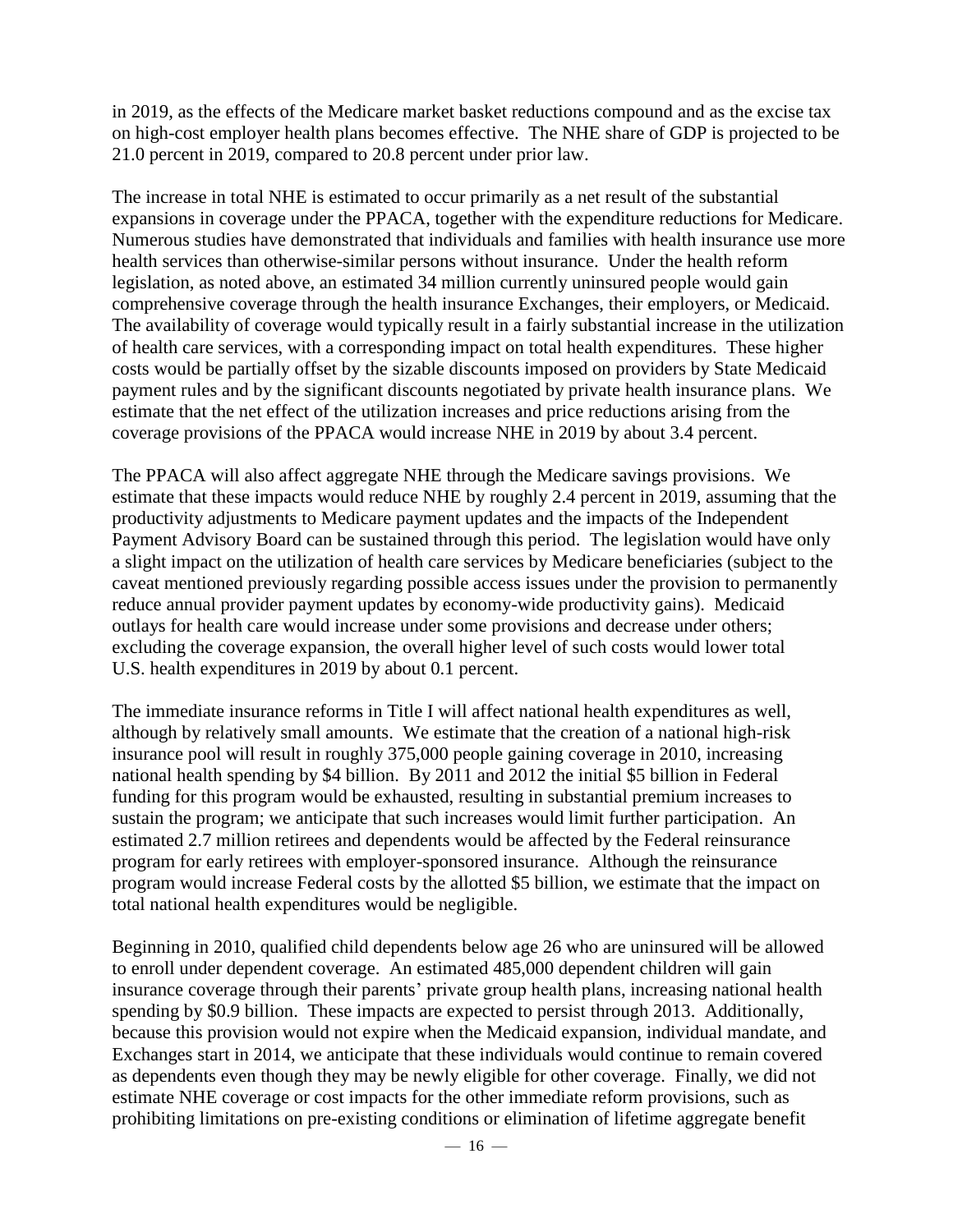limits. We believe that each of these provisions would have only a relatively minor upward impact on national health spending.

Section 9001 of the PPACA places an excise tax on employer-sponsored health insurance coverage with a benefit value above specified levels (generally \$10,200 for individuals and \$27,500 for families in 2018, adjusted in 2019 by growth in the CPI plus 1 percentage point and by growth in the CPI thereafter).<sup>15</sup> The tax is 40 percent of the excess benefit value above these thresholds. We estimate that, in aggregate, affected employers will reduce their benefit packages in such a way as to eliminate about three-quarters of the excess benefit value. The resulting higher cost-sharing requirements for employees would have an initial impact on the overall level of health expenditures, reducing total NHE by an estimated 0.1 percent in 2019. Moreover, because health care costs will generally increase faster than the CPI, we anticipate additional, incremental benefit coverage reductions in future years to prevent an increase in the share of employer coverage subject to the excise tax. These further adjustments would contribute to a small reduction in the growth in total health care costs (but an increase in out-of-pocket costs) for affected employees in 2019 and later.<sup>16</sup> As mentioned earlier, the proportion of workers experiencing reductions in their employer-sponsored health coverage as a result of the excise tax is estimated to increase rapidly after 2019.

The health reform legislation, as enacted, imposes collective annual fees on manufacturers and importers of brand-name prescription drugs and on health insurance plans. In addition, the PPACA establishes an excise tax on non-personal-use retail sales by manufacturers and importers of medical devices. For manufacturers and importers of brand-name prescription drugs, the fee is \$2.5 billion in 2011, increasing to a maximum of \$4.1 billion by 2018, and then is set at \$2.8 billion per year in 2019 and beyond.<sup>17</sup> For insurers, the annual fee is set at \$8.0 billion starting in 2014 and rises to \$14.3 billion by 2018; thereafter, the fee increases by the rate of premium growth. In each case, the total annual fee amount would be assessed on the specified industry as a whole; the share of the fee payable by any given firm in that industry would be determined based on sales (for manufacturers and importers of drugs) and on net premiums (in the case of insurers), with some limited exemptions. The excise tax on medical device sales is effective in 2011 and is set at 2.3 percent of first sales in each year. We anticipate that these fees and the excise tax would generally be passed through to health consumers in the form of higher drug and device prices and higher insurance premiums, with an associated increase in overall national health expenditures ranging from \$2.1 billion in 2011 to \$18.2 billion in 2018 and \$17.8 billion in 2019.

Although, compared to prior law, the *level* of total national health expenditures is estimated to be higher through 2019 under the PPACA, two particular provisions of the legislation would help reduce NHE *growth rates* after 2016. Specifically, the productivity adjustments to most Medicare payment updates would reduce NHE growth by about 0.10 to 0.15 percent per year. In addition, the excise tax on high-cost employer health plans (with benefit thresholds indexed by the CPI plus 1 percent for 2019 and by the CPI thereafter) would exert a further decrease in NHE

 $\overline{a}$ 

 $15$  Higher thresholds apply in the case of qualified retirees and individuals in high-risk occupations. Additionally, a higher threshold applies for employers with above-average proportions of older and/or female workers.

<sup>&</sup>lt;sup>16</sup> We have not included the excise taxes under this provision in the estimated financial effects of the PPACA shown in this memorandum. Similarly, the indirect impacts on Federal income taxes and social insurance payroll taxes are not shown.

<sup>&</sup>lt;sup>17</sup> These fees are allocated to the Part B account of the Medicare Supplementary Medical Insurance trust fund.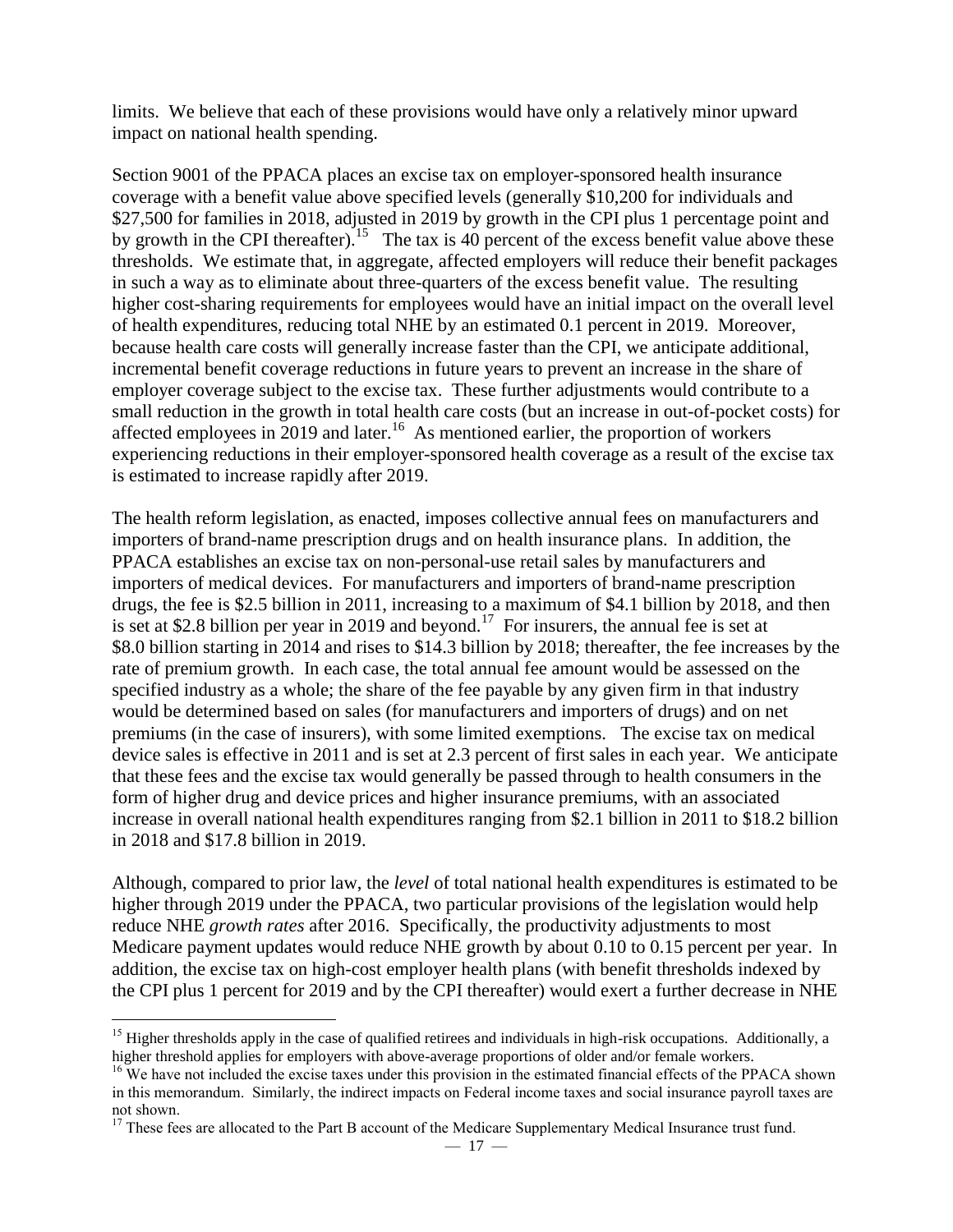growth rates of an estimated 0.05 percent in 2019 and slightly more than that for some years after. Although these growth rate differentials are not large, over time they would have a noticeable downward effect on the level of national health expenditures. Such an outcome, however, would depend critically on the sustainability of both provisions. As discussed previously, the Medicare productivity adjustments could become unsustainable even within the next 10 years, and over time the reductions in the scope of employer-sponsored health insurance could also become an issue. For these reasons, the estimated reductions in NHE growth rates after 2016 may not be fully achievable.

Underlying the overall moderate effects of the PPACA on NHE will be various changes by payer. Based on the net impact of (i) the substantial coverage expansions, (ii) the significant cost-sharing subsidies for low-to-middle-income persons, (iii) the maximum out-of-pocket limitations associated with the qualified health benefit, and (iv) the increases in workers' costsharing obligations in plans affected by the excise tax on high-cost employer-sponsored health insurance coverage, we estimate that overall out-of-pocket spending would be reduced significantly by the PPACA (a net total decline of \$237 billion in calendar years 2010-2019).

Public spending would increase under the PPACA as a result of the expansion of the Medicaid program and additional CHIP funding but would be reduced by the net Medicare savings from the legislation. Private expenditures would decrease somewhat because of the net reduction in the number of persons with employer-sponsored health insurance and the reduced benefits for plans affected by the excise tax on high-cost employer coverage. The sizable growth in health insurance coverage through Exchange plans would also affect NHE amounts by payer. Prior to the PPACA, public expenditures (principally Medicare and Medicaid) were estimated to represent 52 percent of total NHE in 2019. Under the PPACA, the public share would be roughly 51 percent if health expenditures by Exchange plans are classified as private spending.<sup>18</sup>

#### **Caveats and Limitations of Estimates**

The Federal costs and savings, changes in health insurance coverage, and effects on total national health expenditures presented in this memorandum represent the Office of the Actuary's best estimates for the PPACA. Although we believe that these estimates are reasonable and fairly portray the likely future effects of this comprehensive package of health care reforms, they are

(iii) The premium subsidies will vary between zero and 100 percent from one person to another, and the cost-sharing subsidies from zero to 80 percent on an insurance-value basis.

 $\overline{a}$ <sup>18</sup> The allocation of NHE *by payer* is based on the entity that is responsible for establishing the coverage and benefit provisions and that has the primary responsibility to ensure that payment is made for health care services. (Auxiliary analyses of NHE *by sponsor* are also prepared, based on the financing of health expenditures in the U.S.) Because all Exchange plans will be private plans, under the traditional NHE classification approach these expenditures would be considered private health insurance spending. However, the classification of health expenditures made by Exchange plans is complicated by three factors:

<sup>(</sup>i) The Exchanges will be government entities, with a role in setting minimum benefit standards, but they will not directly provide health insurance coverage. The same situation applies to the multi-State Exchange plans arranged by the Office of Personnel Management.

<sup>(</sup>ii) The Federal government, through the refundable tax credits and cost-sharing reductions, will subsidize a significant portion of Exchange plan premiums and cost-sharing liabilities.

A more precise determination of the appropriate classification of the Exchange plan expenditures based on national health expenditure accounting principles will be conducted in the future.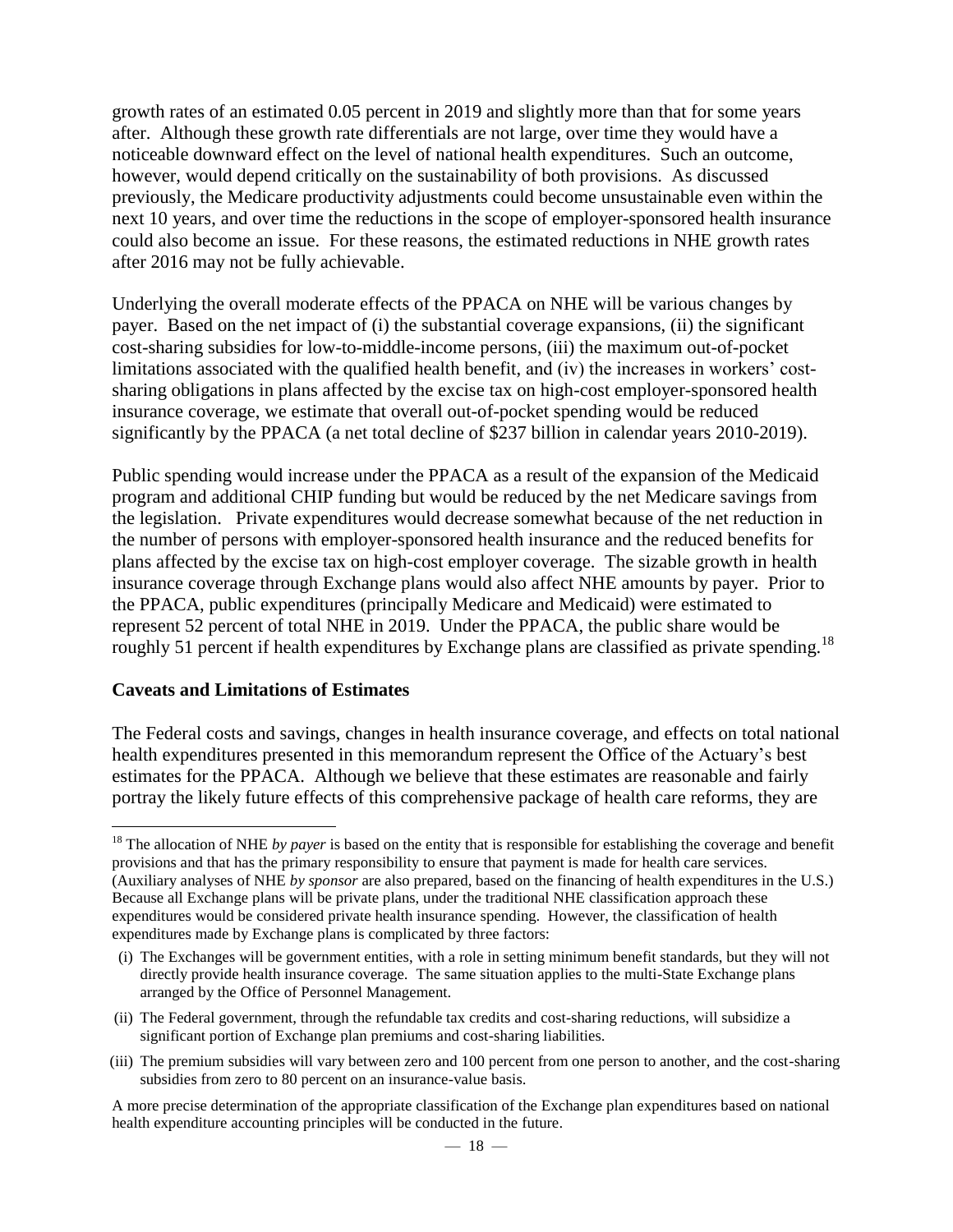subject to much greater uncertainty than normal. The following caveats should be noted, and the estimates should be interpreted cautiously in view of their limitations.

- These financial and coverage impacts are based on the provisions of the PPACA as enacted on March 23, 2010 and amended on March 30 by the Health Care and Education Reconciliation Act of 2010.
- Many of the provisions, particularly the coverage expansions, are unprecedented or have been implemented only on a smaller scale (for example, at the State level). Consequently, little historical experience is available with which to estimate the potential impacts.
- The behavioral responses to changes introduced by national health reform legislation are impossible to predict with certainty. In particular, the responses of individuals, employers, insurance companies, and Exchange administrators to the new coverage mandates, Exchange options, and insurance reforms could differ significantly from the assumptions underlying the estimates presented here.
- The nominal dollar amounts of costs and savings under national health reform are sensitive to the assumed trajectory of future health cost trends. Relative measures, such as the cost as a percentage of GDP, are less sensitive.
- Due to the very substantial challenges inherent in modeling national health reform legislation, our estimates will vary from those of other experts and agencies. Differences in results from one estimating entity to another may tend to cause confusion among policy makers. These differences, however, provide a useful reminder that all such estimates are uncertain and that actual future impacts could differ significantly from the estimates of any given organization. Indeed, the future costs and coverage effects could lie outside of the range of estimates provided by the various estimators.
- The existing number of uninsured persons in the U.S. is difficult to measure, and the number of uninsured persons who are undocumented aliens is considerably more uncertain. Medicaid coverage and Exchange premium subsidies under the PPACA are not available to undocumented aliens. As a result of these measurement difficulties, the actual costs under the PPACA and the reduction in the number of uninsured persons may be somewhat higher or lower than estimated in this memorandum.
- Certain Federal costs and savings were not included in our estimates if (i) a provision would have no, or only a minor, impact; (ii) the legislative language did not provide sufficient detail with which to estimate a provision's impact; or (iii) the estimates are outside of the scope of the Office of the Actuary's expertise and will be prepared by other agencies. In particular, we did not include any Federal savings pertaining to the excise tax on high-cost employersponsored health insurance coverage, the fees on insurance plans, the excise tax on devices, and other non-Medicare revenue provisions of the PPACA, as those estimates are provided by the Department of the Treasury. (In contrast, the impacts of these provisions on national health expenditures are reflected.) Similarly, Federal administrative expenses associated with the PPACA are not included here and will be estimated separately. The Congressional Budget Office and the Joint Committee on Taxation have estimated that the total amount of Medicare savings and additional excise tax and other revenues would somewhat more than offset the cost of the national coverage provisions, resulting in an overall small reduction in the Federal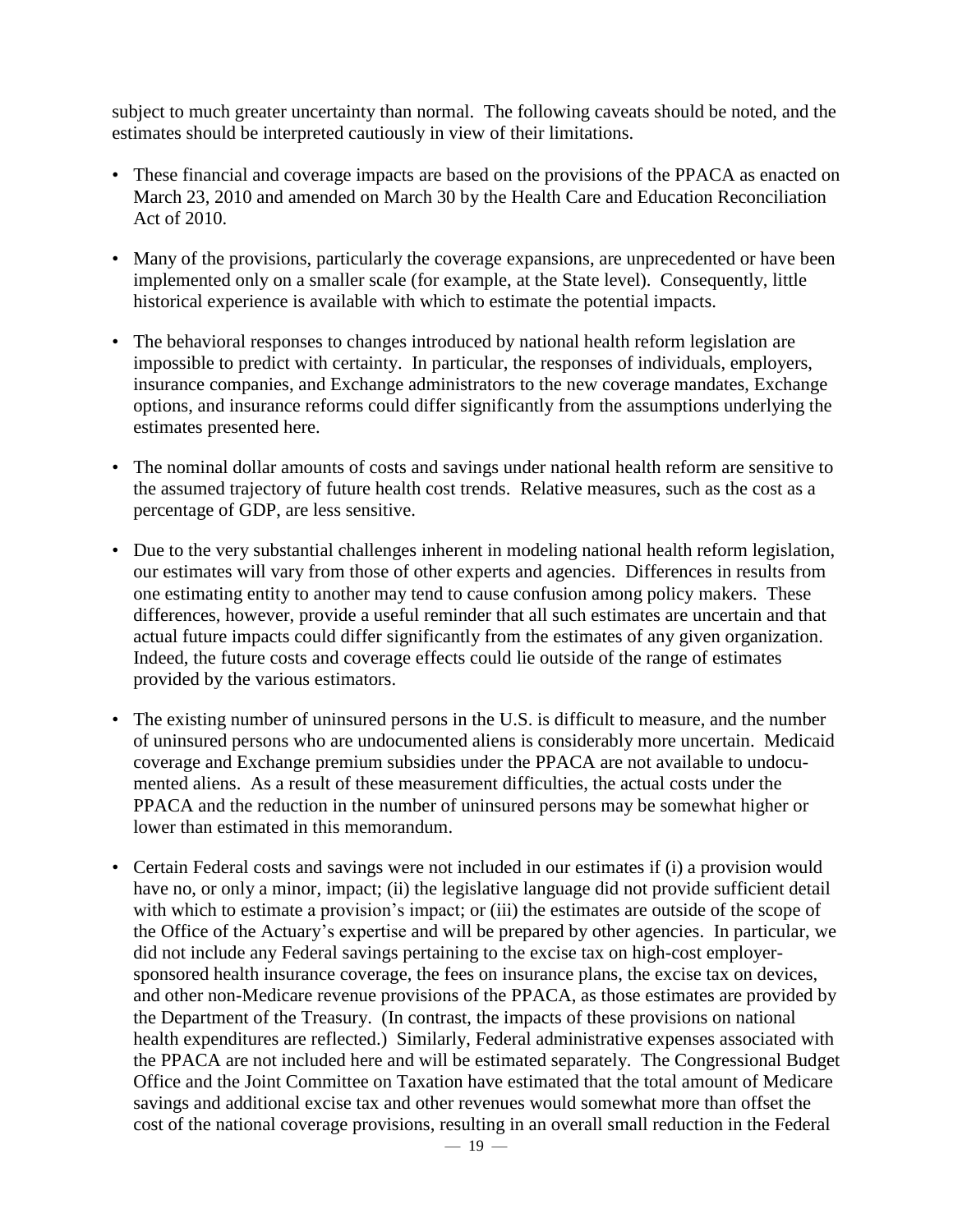deficit through 2019, and for the following 10 years as well, if all of the provisions continued to be fully implemented.

• In estimating the financial impacts of the PPACA, we assumed that the increased demand for health care services could be met without market disruptions. In practice, supply constraints might initially interfere with providing the services desired by the additional 34 million insured persons. Price reactions—that is, providers successfully negotiating higher fees in response to the greater demand—could result in higher total expenditures or in some of this demand being unsatisfied. Alternatively, providers might tend to accept more patients who have private insurance (with relatively attractive payment rates) and fewer Medicare or Medicaid patients, exacerbating existing access problems for Medicaid enrollees. Either outcome (or a combination of both) should be considered plausible and even probable initially.

The latter possibility is especially likely in the case of the substantially higher volume of Medicaid services, for which provider payment rates are well below average. Therefore, it is reasonable to expect that a significant portion of the increased demand for Medicaid would be difficult to meet, particularly over the first few years.

We have not attempted to model that impact or other plausible supply and price effects, such as supplier entry and exit or cost-shifting towards private payers. A specific estimate of these potential outcomes is impracticable at this time, given the uncertainty associated with both the magnitude of these effects and the interrelationships among these market dynamics. We may incorporate such factors in future estimates, should we determine that they can be estimated with a reasonable degree of confidence. For now, we believe that consideration should be given to the potential consequences of a significant increase in demand for health care meeting a relatively fixed supply of health care providers and services.

- As stated in the section on Medicare estimates, reductions in payment updates to health care providers, based on economy-wide productivity gains, are unlikely to be sustainable on a permanent annual basis. If these reductions were to prove unworkable within the 10-year period 2010-2019 (as appears probable for significant numbers of hospitals, skilled nursing facilities, and home health agencies), then the actual Medicare savings from these provisions would be less than shown in this memorandum. Similarly, the further reductions in Medicare growth rates mandated for 2015 through 2019 through the Independent Payment Advisory Board may be difficult to achieve in practice.
- In estimating the financial impact of the Medicaid eligibility expansion, we assumed that existing and new Medicaid enrollees would be appropriately classified for FMAP purposes.
- As discussed in the section on the CLASS program, we believe that there is a very serious risk that the program, as currently specified, will not be sustainable because of adverse selection.

# **Conclusions**

The national health care reform provisions in the Patient Protection and Affordable Care Act, as amended, make far-reaching changes to the health sector, including mandated coverage for most people, required payments by most employers not offering insurance, expanded eligibility for Medicaid, Federal premium and cost-sharing subsidies for many individuals and families, a new system of health benefits Exchanges for facilitating coverage, and a new Federal insurance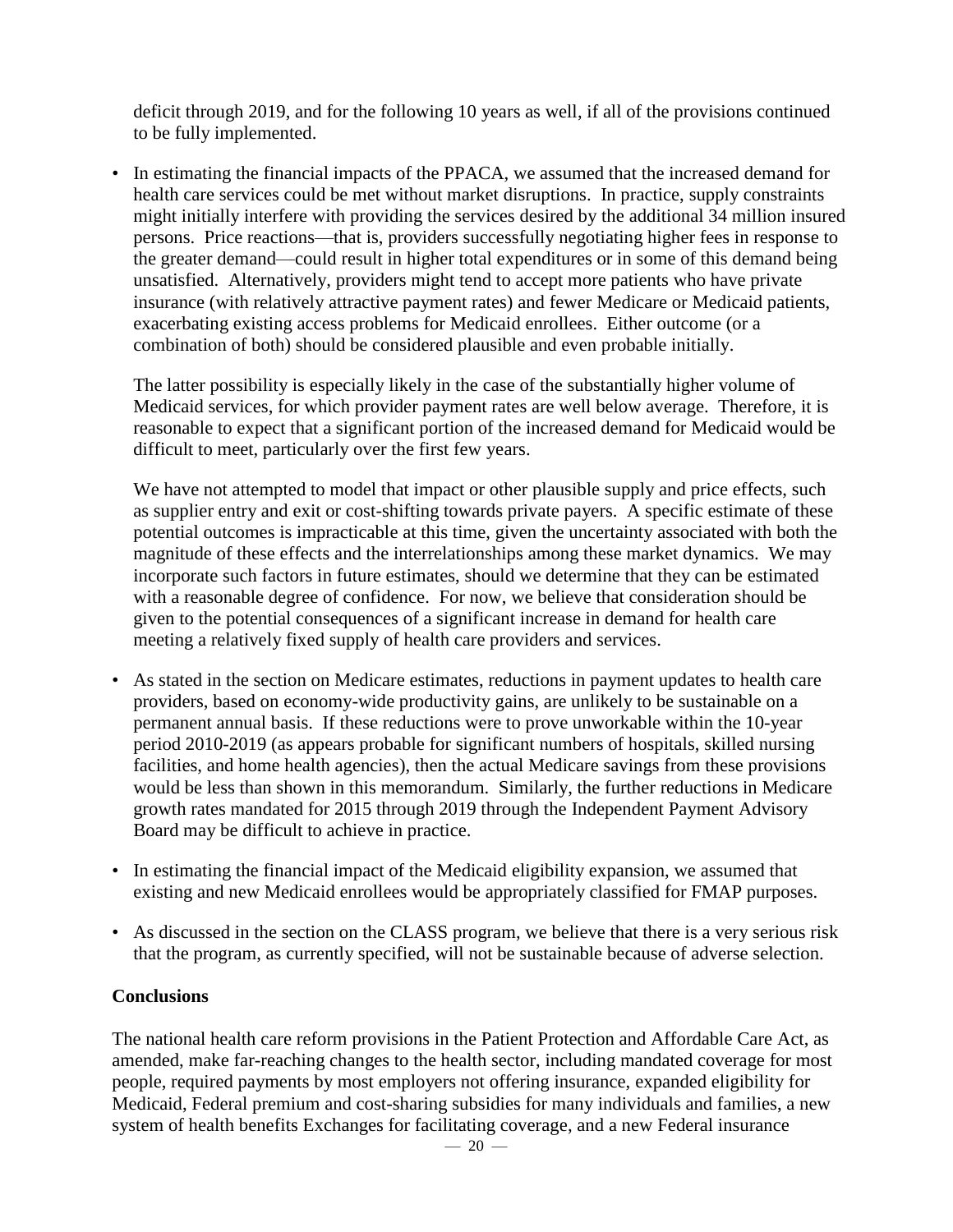program in support of long-term care. Additional provisions will reduce Medicare outlays, make other Medicaid modifications, provide more funding for the CHIP program, add certain benefit enhancements for these programs, and combat fraud and abuse. Federal revenues will be increased through an excise tax on high-cost insurance plans; fees or excise taxes on drugs, devices, and health plans; higher Hospital Insurance payroll taxes for high-income taxpayers; a new tax on investment revenues and other unearned income; and other provisions.

The Office of the Actuary at CMS has estimated the effects of the non-tax provisions of the PPACA on Federal outlays, overall national health expenditures, and health insurance coverage in the U.S. Our estimates are based on available data sources and what we believe are reasonable assumptions regarding individual, employer, and health plan responses to the legislation, together with analyses of the likely changes in the cost and use of health care services. Our primary estimates for the PPACA are as follows:

- The total Federal cost of the national insurance coverage provisions would be about \$828 billion during fiscal years 2010 through 2019.
- By 2019, an additional 34 million U.S. citizens and other legal residents would have health insurance coverage meeting the essential-benefit requirements.
- Total net savings in 2010-2019 from Medicare provisions would offset about \$575 billion of the Federal costs for the national coverage provisions. The Medicaid and CHIP provisions, excluding the expansion of Medicaid and increased CHIP funding, would raise costs by \$28 billion. Additional Federal revenues would further offset the coverage costs; however, the Office of the Actuary does not have the expertise necessary to estimate all such impacts. The Congressional Budget Office and the Joint Committee on Taxation have estimated an overall reduction in the Federal Budget deficit through 2019 under the PPACA.
- The new Community Living Assistance Services and Supports (CLASS) insurance program would produce an estimated total net savings of \$38 billion through fiscal year 2019. This effect, however, is due to the initial 5-year period during which no benefits would be paid. Over the longer term, expenditures would exceed premium receipts, and there is a very serious risk that the program would become unsustainable as a result of adverse selection by participants.
- Total national health expenditures in the U.S. during 2010-2019 would increase by about 0.9 percent. The additional demand for health services could be difficult to meet initially with existing health provider resources and could lead to price increases, cost-shifting, and/or changes in providers' willingness to treat patients with low-reimbursement health coverage.
- The mandated reductions in Medicare payment updates for providers, the actions of the Independent Payment Advisory Board, and the excise tax on high-cost employer-sponsored health insurance would have a downward impact on future health care cost growth rates. During 2010-2019, however, these effects would be outweighed by the increased costs associated with the expansions of health insurance coverage. Also, the longer-term viability of the Medicare update reductions is doubtful. Other provisions, such as comparative effectiveness research, are estimated to have a relatively small effect on expenditure growth rates.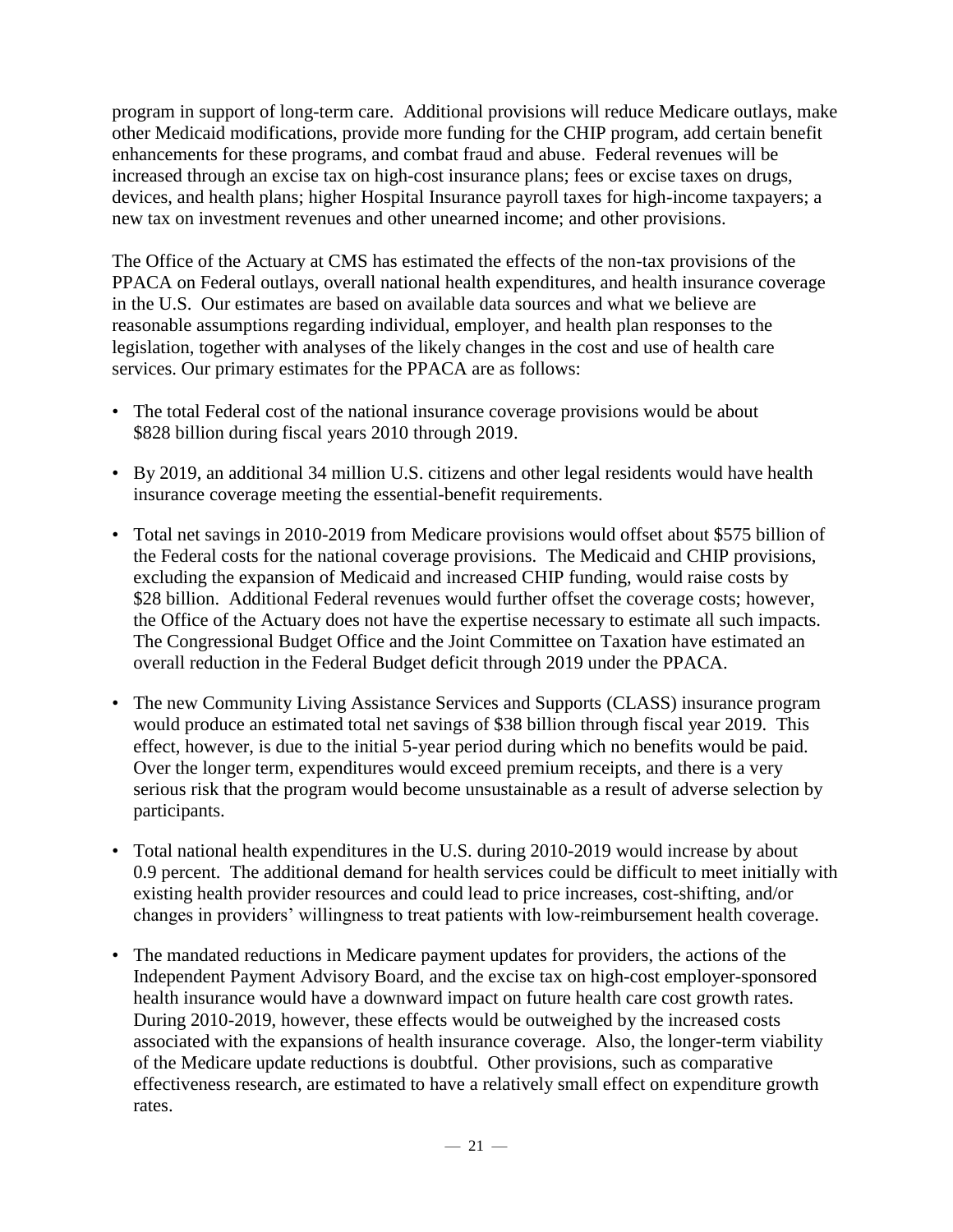We hope that the information presented here will be of value to policy makers and administrators as they endeavor to implement and monitor the health reform act.

> Richard S. Foster, FSA, MAAA Chief Actuary

Attachments: 5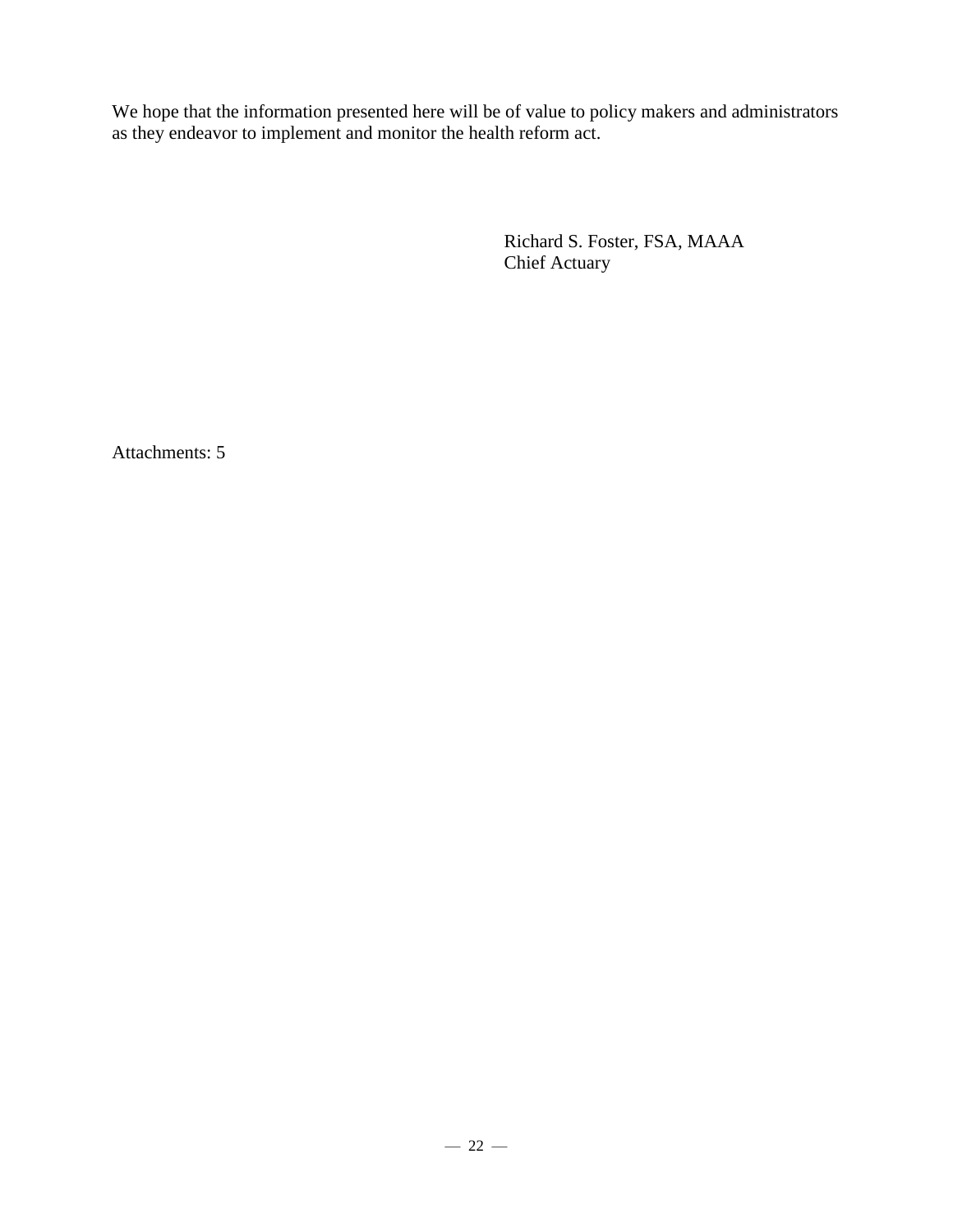|                                               | <b>Fiscal Year</b><br>Total, FY<br>2010<br>2013<br>2014<br>2015<br>2016 |                 |          |                                 |         |         |         |         |          |          |           |  |  |
|-----------------------------------------------|-------------------------------------------------------------------------|-----------------|----------|---------------------------------|---------|---------|---------|---------|----------|----------|-----------|--|--|
| Provisions                                    |                                                                         | 2011            | 2012     |                                 |         |         |         | 2017    | 2018     | 2019     | 2010-2019 |  |  |
| Total*                                        | \$9.2                                                                   | $-$0.7$         | $-$12.6$ | $-$ \$22.3                      | \$16.8  | \$57.9  | \$63.1  | \$54.2  | \$47.2   | \$38.5   | \$251.3   |  |  |
| Coverage Provisions:                          | 3.3                                                                     | 4.6             | 4.9      | 5.2                             | 82.9    | 119.2   | 138.2   | 146.6   | 157.6    | 165.8    | 828.2     |  |  |
| Medicaid Expansion and CHIP Funding           |                                                                         |                 |          | $\hspace{0.05cm}$               | 38.8    | 62.9    | 78.7    | 72.2    | 76.3     | 81.2     | 410.3     |  |  |
| Credits:                                      | 3.3                                                                     | 4.6             | 4.9      | 5.2                             | 49.6    | 67.6    | 77.9    | 99.1    | 110.3    | 115.5    | 537.9     |  |  |
| Individual Exchange Subsidies:                |                                                                         |                 |          | $\qquad \qquad$                 | 43.9    | 61.4    | 76.3    | 99.1    | 110.3    | 115.5    | 506.5     |  |  |
| Refundable Premium Tax Credits                |                                                                         |                 |          | $\overbrace{\phantom{13333}}$   | 38.4    | 54.2    | 68.3    | 88.6    | 98.7     | 103.0    | 451.1     |  |  |
| <b>Reduced Cost-Sharing Requirements</b>      |                                                                         |                 |          | $\overbrace{\phantom{13333}}$   | 5.5     | 7.2     | 8.0     | 10.5    | 11.6     | 12.5     | 55.4      |  |  |
| <b>Small Employer Credits</b>                 | 3.3                                                                     | 4.6             | 4.9      | 5.2                             | 5.7     | 6.2     | 1.6     | 0.0     | 0.0      | 0.0      | 31.4      |  |  |
| Penalties:                                    |                                                                         |                 |          | $\hspace{0.1mm}-\hspace{0.1mm}$ | $-5.5$  | $-11.3$ | $-18.4$ | $-24.7$ | $-29.0$  | $-30.9$  | $-119.9$  |  |  |
| <b>Individual Penalties</b>                   |                                                                         |                 |          | $\qquad \qquad$                 | 0.0     | $-2.4$  | $-5.3$  | $-7.6$  | $-8.6$   | $-9.2$   | $-33.1$   |  |  |
| <b>Employer Penalties</b>                     |                                                                         |                 |          |                                 | $-5.5$  | $-9.0$  | $-13.0$ | $-17.1$ | $-20.4$  | $-21.8$  | $-86.8$   |  |  |
| Medicare                                      | 1.2                                                                     | $-4.7$          | $-14.9$  | $-26.3$                         | $-68.8$ | $-60.3$ | $-75.2$ | $-92.1$ | $-108.2$ | $-125.7$ | $-575.1$  |  |  |
| Medicaid/CHIP (Excluding Coverage Expansions) | $-0.9$                                                                  | $-0.9$          | 0.8      | 4.5                             | 8.6     | 5.1     | 4.6     | 3.4     | 1.3      | 1.7      | 28.3      |  |  |
| <b>Cost Trend Proposals:</b>                  | __                                                                      |                 |          | $\qquad \qquad$                 | 0.0     | $-0.1$  | $-0.2$  | $-0.4$  | $-0.6$   | $-0.9$   | $-2.3$    |  |  |
| Comparative Effectiveness Research†           |                                                                         |                 |          |                                 | 0.0     | $-0.1$  | $-0.2$  | $-0.4$  | $-0.6$   | $-0.9$   | $-2.3$    |  |  |
| Prevention and Wellness                       |                                                                         | $\qquad \qquad$ |          | $\qquad \qquad$                 | 0.0     | 0.0     | 0.0     | 0.0     | 0.0      | 0.0      | 0.0       |  |  |
| Fraud and Abuse                               |                                                                         |                 |          | $\overbrace{\phantom{12332}}$   | 0.0     | 0.0     | 0.0     | 0.0     | 0.0      | 0.0      | 0.0       |  |  |
| Administrative Simplification                 |                                                                         |                 |          |                                 | 0.0     | 0.0     | 0.0     | 0.0     | 0.0      | 0.0      | 0.0       |  |  |
| <b>Additional Proposals:</b>                  | 5.6                                                                     | 0.4             | $-3.3$   | $-5.6$                          | $-5.9$  | $-6.0$  | $-4.3$  | $-3.4$  | $-2.8$   | $-2.4$   | $-27.8$   |  |  |
| <b>CLASS Program</b>                          |                                                                         | $-2.8$          | $-4.5$   | $-5.6$                          | $-5.9$  | $-6.0$  | $-4.3$  | $-3.4$  | $-2.8$   | $-2.4$   | $-37.8$   |  |  |
| <b>Immediate Reforms</b>                      | 5.6                                                                     | 3.2             | 1.2      |                                 |         |         |         |         |          |          | 10.0      |  |  |

\* Excludes Title IX revenue provisions except for sections 9008 (fees on manufacturers and importers of brand-name prescription drugs) and 9015 (additional HI payroll tax). Also excludes certain provisions with limited impacts and Federal administrative costs.

† Excludes the Medicare impact of CER, which is included in the Medicare savings total.

Source: Centers for Medicare & Medicaid Services, Office of the Actuary.

April 22, 2010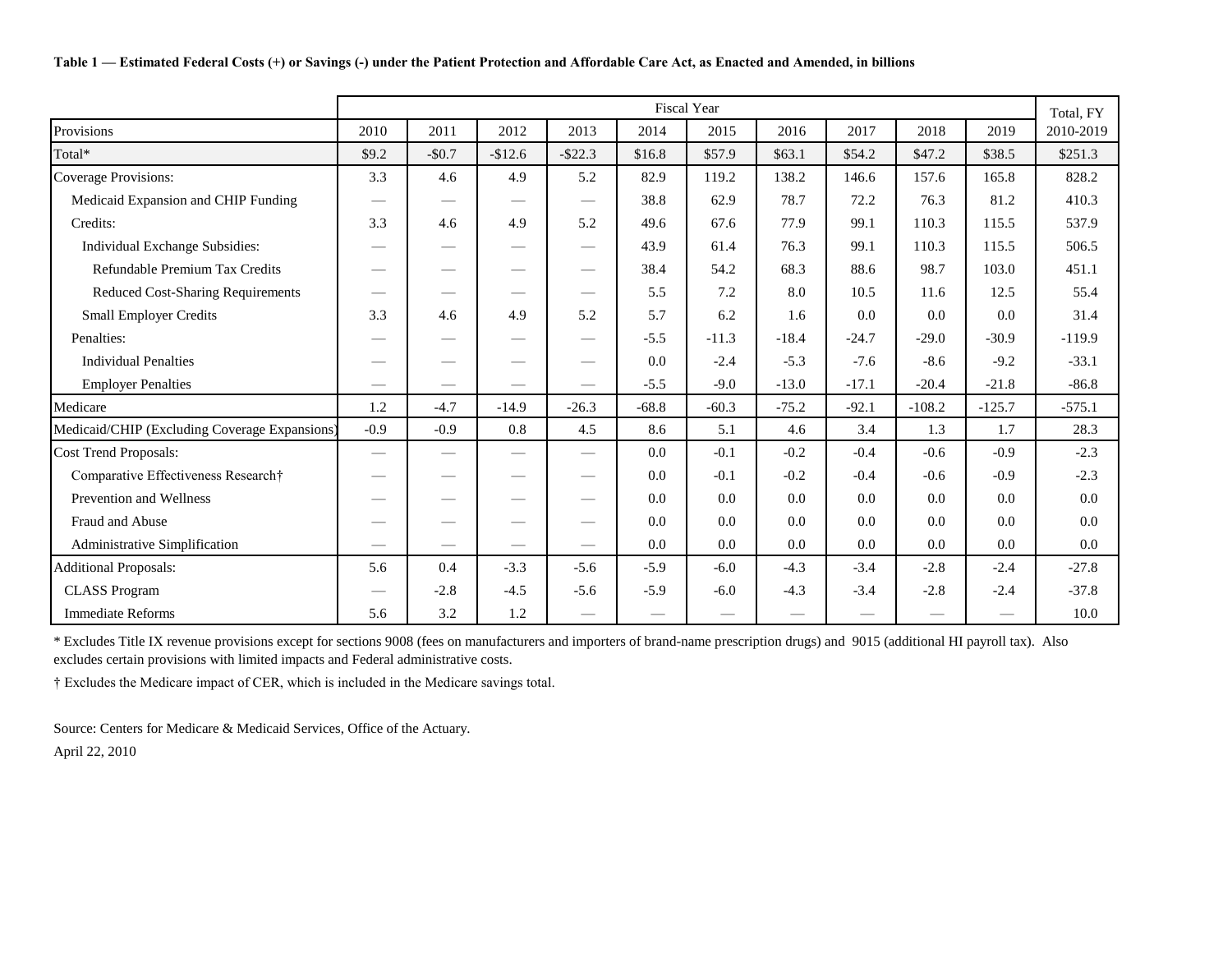**Table 2 — Estimated Effects of the Patient Protection and Affordable Care Act, as Enacted and Amended, on Enrollment by Insurance Coverage, in millions**

|                                             |       |       |       |       |       | Calendar Year |       |       |       |       |  |  |  |  |
|---------------------------------------------|-------|-------|-------|-------|-------|---------------|-------|-------|-------|-------|--|--|--|--|
| Prior Law Baseline                          | 2010  | 2011  | 2012  | 2013  | 2014  | 2015          | 2016  | 2017  | 2018  | 2019  |  |  |  |  |
| Medicare                                    | 46.9  | 48.0  | 49.4  | 50.9  | 52.4  | 53.9          | 55.4  | 57.1  | 58.7  | 60.5  |  |  |  |  |
| Medicaid/CHIP                               | 59.2  | 60.5  | 61.6  | 62.0  | 60.6  | 60.3          | 61.1  | 61.9  | 62.7  | 63.5  |  |  |  |  |
| Other Public                                | 12.3  | 12.6  | 12.9  | 13.2  | 13.6  | 13.9          | 14.2  | 14.6  | 14.9  | 15.2  |  |  |  |  |
| Employer-Sponsored Private Health Insurance | 163.8 | 163.2 | 164.5 | 165.0 | 166.1 | 166.6         | 166.4 | 166.2 | 166.0 | 165.9 |  |  |  |  |
| Other Private Health Insurance*             | 26.1  | 25.3  | 25.5  | 25.6  | 25.8  | 25.8          | 25.8  | 25.8  | 25.8  | 25.7  |  |  |  |  |
| Uninsured                                   | 48.3  | 48.6  | 47.9  | 48.1  | 50.0  | 51.7          | 53.1  | 54.4  | 55.6  | 56.9  |  |  |  |  |
| Insured Share of US Population†             | 84.4% | 84.5% | 84.8% | 84.9% | 84.4% | 84.0%         | 83.8% | 83.5% | 83.3% | 83.0% |  |  |  |  |

|                                             |       |       |       |       |       | Calendar Year |       |       |       |       |
|---------------------------------------------|-------|-------|-------|-------|-------|---------------|-------|-------|-------|-------|
| $New Law - PPACA$                           | 2010  | 2011  | 2012  | 2013  | 2014  | 2015          | 2016  | 2017  | 2018  | 2019  |
| Medicare                                    | 46.9  | 48.0  | 49.4  | 50.9  | 52.4  | 53.9          | 55.4  | 57.1  | 58.7  | 60.5  |
| Medicaid/CHIP                               | 59.2  | 60.5  | 61.6  | 62.0  | 83.6  | 84.6          | 84.1  | 82.1  | 82.9  | 83.9  |
| Other Public                                | 12.6  | 12.6  | 12.9  | 13.2  | 13.6  | 13.9          | 14.2  | 14.6  | 14.9  | 15.2  |
| Employer-sponsored Private Health Insurance | 164.3 | 163.7 | 164.9 | 165.5 | 168.1 | 169.0         | 166.6 | 164.7 | 163.7 | 164.5 |
| Other Private Health Insurance*             | 26.1  | 25.3  | 25.5  | 25.6  | 12.6  | 12.2          | 11.5  | 10.9  | 10.4  | 10.0  |
| Exchanges                                   |       |       |       |       | 16.9  | 18.6          | 24.8  | 29.8  | 31.4  | 31.6  |
| Uninsured                                   | 47.5  | 48.1  | 47.4  | 47.6  | 23.8  | 22.2          | 21.0  | 22.0  | 22.8  | 23.1  |
| Insured Share of US Population†             | 84.7% | 84.6% | 85.0% | 85.0% | 92.6% | 93.2%         | 93.6% | 93.3% | 93.1% | 93.1% |

|                                             |        |                          |        |        |         | Calendar Year |         |         |         |         |
|---------------------------------------------|--------|--------------------------|--------|--------|---------|---------------|---------|---------|---------|---------|
| Impact of PPACA                             | 2010   | 2011                     | 2012   | 2013   | 2014    | 2015          | 2016    | 2017    | 2018    | 2019    |
| Medicare                                    |        |                          |        |        |         |               |         |         |         |         |
| Medicaid/CHIP                               |        |                          |        |        | 23.0    | 24.3          | 23.1    | 20.2    | 20.2    | 20.4    |
| <b>Other Public</b>                         | 0.4    | $\overline{\phantom{a}}$ | __     | __     | __      |               |         | _       | __      |         |
| Employer-sponsored Private Health Insurance | 0.5    | 0.5                      | 0.5    | 0.5    | 2.0     | 2.5           | 0.2     | $-1.5$  | $-2.4$  | $-1.4$  |
| Other Private Health Insurance*             | __     |                          | _      |        | $-13.2$ | $-13.7$       | $-14.3$ | $-14.9$ | $-15.3$ | $-15.7$ |
| Exchanges                                   | __     | $\overline{\phantom{a}}$ | __     |        | 16.9    | 18.6          | 24.8    | 29.8    | 31.4    | 31.6    |
| Uninsured                                   | $-0.9$ | $-0.5$                   | $-0.5$ | $-0.5$ | $-26.2$ | $-29.5$       | $-32.1$ | $-32.4$ | $-32.9$ | $-33.8$ |
| Insured Share of US Population†             | 0.3%   | 0.2%                     | 0.2%   | 0.2%   | 8.2%    | 9.1%          | 9.8%    | 9.8%    | 9.9%    | 10.1%   |

\* In the prior-law baseline, other private health insurance includes private Medicare supplemental coverage and individual coverage. In the new-law estimates, other private health insurance includes only those with Medicare supplemental coverage.

† Calculated as a proportion of total U.S. population, including unauthorized immigrants.

Source: Centers for Medicare & Medicaid Services, Office of the Actuary.

April 22, 2010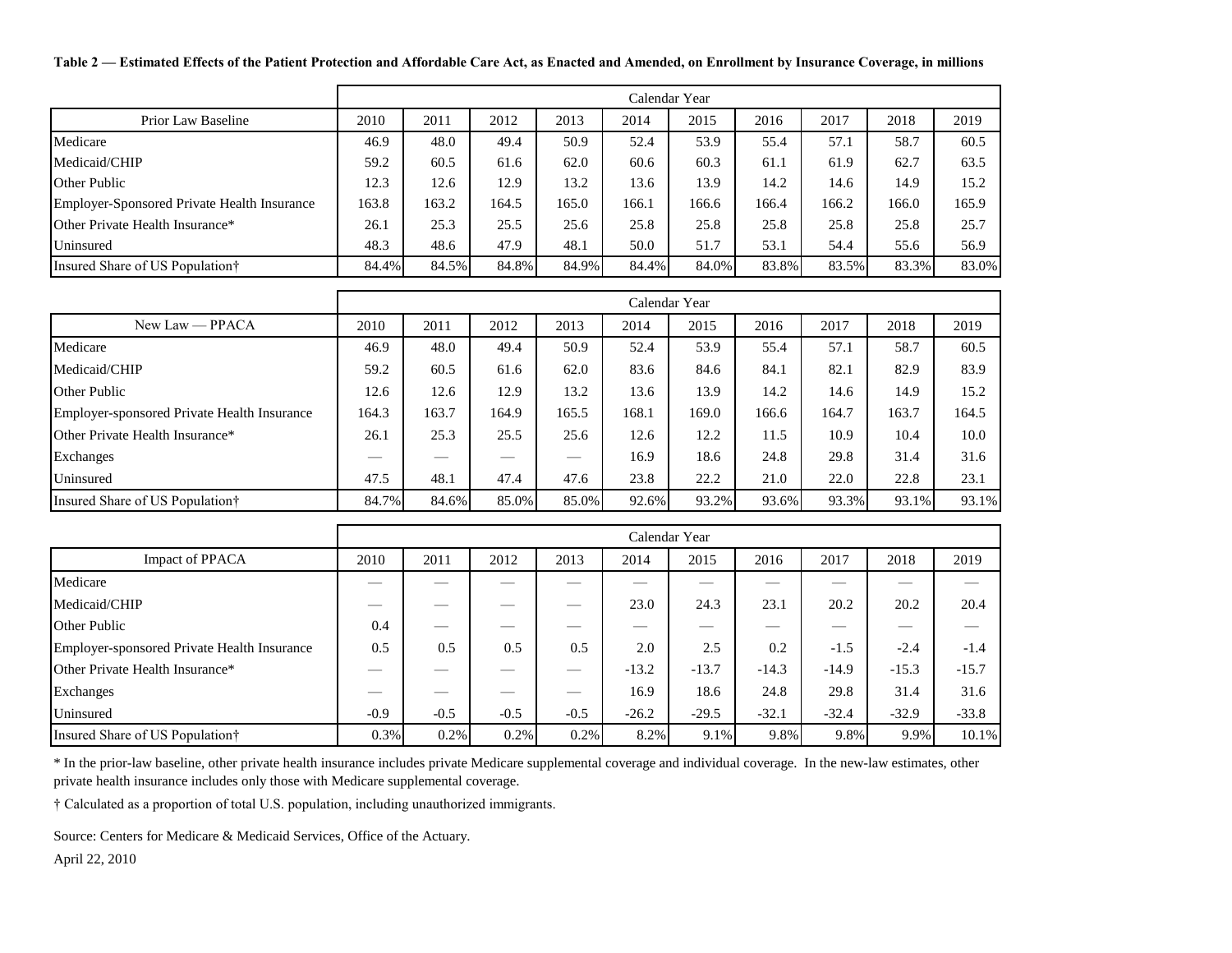|      |                                                                                     | Fiscal year      |                |                  |                  |                  |                  |                  |                  |                |                |                  | Total          |  |
|------|-------------------------------------------------------------------------------------|------------------|----------------|------------------|------------------|------------------|------------------|------------------|------------------|----------------|----------------|------------------|----------------|--|
| Sec. | Provision                                                                           | 2010             | 2011           | 2012             | 2013             | 2014             | 2015             | 2016             | 2017             | 2018           | 2019           | 2010-14          | 2010-19        |  |
|      | TITLE III-IMPROVING THE QUALITY AND EFFICIENCY OF HEALTH CARE                       |                  |                |                  |                  |                  |                  |                  |                  |                |                |                  |                |  |
|      | SUBTITLE A-TRANSFORMING THE HEALTH CARE DELIVERY SYSTEM                             |                  |                |                  |                  |                  |                  |                  |                  |                |                |                  |                |  |
|      | PART I-LINKING PAYMENT TO QUALITY OUTCOMES IN THE MEDICARE PROGRAM                  |                  |                |                  |                  |                  |                  |                  |                  |                |                |                  |                |  |
| 3001 | <b>Hospital Value-Based Purchasing</b>                                              | \$0              | \$0            | \$0              | \$0              | \$0              | \$0              | \$0              | \$0              | \$0            | \$0            | \$0              | \$0            |  |
| 3002 | Physician Quality Reporting Initiative                                              | $\overline{0}$   | $\overline{0}$ | $\boldsymbol{0}$ | 210              | 120              | $-190$           | $-390$           | $-580$           | $-560$         | $-530$         | 330              | $-1,920$       |  |
| 3003 | Expansion of Physician Feedback Program                                             | $\theta$         | $\Omega$       | $\Omega$         | $\mathbf{0}$     | $\overline{0}$   | $\mathbf{0}$     | $\overline{0}$   | $\overline{0}$   | $\overline{0}$ | $\overline{0}$ | $\mathbf{0}$     | $\theta$       |  |
| 3004 | Quality Reporting for Long-Term Care Hospitals, Inpatient                           |                  |                |                  |                  |                  |                  |                  |                  |                |                |                  |                |  |
|      | Rehabilitation Hospitals, and Hospice Programs                                      | $\Omega$         | $\Omega$       | $\Omega$         | $\mathbf{0}$     | $-30$            | $-30$            | -30              | -30              | $-20$          | $-20$          | $-30$            | $-160$         |  |
| 3005 | Quality Reporting for PPS-exempt Cancer Hospitals                                   | $\Omega$         | $\Omega$       | $\Omega$         | $\theta$         | $\theta$         | $\mathbf{0}$     | $\mathbf{0}$     | $\theta$         | $\Omega$       | $\Omega$       | $\mathbf{0}$     | $\overline{0}$ |  |
| 3006 | Value-based Purchasing for SNF, HHA, & ASC                                          | $\Omega$         | $\Omega$       | $\Omega$         | $\theta$         | $\overline{0}$   | $\mathbf{0}$     | $\overline{0}$   | $\overline{0}$   | $\overline{0}$ | $\overline{0}$ | $\mathbf{0}$     | $\mathbf{0}$   |  |
| 3007 | Value-based Payment Modifer under Physician Fee Schedule                            | $\theta$         | $\theta$       | $\mathbf{0}$     | $\Omega$         | $\boldsymbol{0}$ | $\mathbf{0}$     | $\overline{0}$   | $\overline{0}$   | $\theta$       | $\theta$       | $\boldsymbol{0}$ | $\Omega$       |  |
| 3008 | Payment Adjustment for Conditions Acquired in Hospitals                             | $\theta$         | $\Omega$       | $\mathbf{0}$     | $\overline{0}$   | $\boldsymbol{0}$ | $-520$           | $-610$           | -660             | $-700$         | $-750$         | $\theta$         | $-3,240$       |  |
|      | PART II-NATIONAL STRATEGY TO IMPROVE HEALTH CARE QUALITY                            |                  |                |                  |                  |                  |                  |                  |                  |                |                |                  |                |  |
| 3011 | <b>National Strategy</b>                                                            | $\boldsymbol{0}$ | $\Omega$       | $\mathbf{0}$     | $\Omega$         | $\mathbf{0}$     | $\boldsymbol{0}$ | $\Omega$         | $\theta$         | $\Omega$       | $\Omega$       | $\Omega$         |                |  |
| 3012 | Interagency Working Group on Health Care Quality                                    | $\Omega$         | $\Omega$       | $\Omega$         | $\Omega$         | $\Omega$         | $\Omega$         | $\theta$         | $\Omega$         | $\Omega$       | $\Omega$       | $\Omega$         | $\Omega$       |  |
| 3013 | <b>Quality Measure Development</b>                                                  | $\Omega$         | $\Omega$       | $\Omega$         | $\Omega$         | $\Omega$         | $\Omega$         | $\theta$         | $\Omega$         | $\Omega$       | $\Omega$       | $\Omega$         | $\mathbf{0}$   |  |
| 3014 | Quality and Efficiency Measurement                                                  | $\theta$         | $\Omega$       | $\mathbf{0}$     | $\mathbf{0}$     | $\overline{0}$   | $\theta$         | 0                | $\overline{0}$   | $\Omega$       | $\theta$       | $\overline{0}$   | $\overline{0}$ |  |
| 3015 | Data Collection; Public Reporting                                                   | $\Omega$         | $\Omega$       | $\Omega$         | $\overline{0}$   | $\theta$         | $\Omega$         | $\Omega$         | $\overline{0}$   | $\Omega$       | $\Omega$       | $\overline{0}$   | $\Omega$       |  |
|      | PART III-ENCOURAGING DEVELOPMENT OF<br><b>NEW PATIENT CARE MODELS</b><br><b>THE</b> |                  |                |                  |                  |                  |                  |                  |                  |                |                |                  |                |  |
| 3021 | <b>CMS</b> Innovation Center                                                        | $\mathbf{0}$     | $\theta$       | $\overline{0}$   | $\theta$         | $\Omega$         | $\theta$         | 0                | $\Omega$         | $\Omega$       | $\Omega$       | $\Omega$         |                |  |
| 3022 | Medicare Shared Savings Program                                                     | $\Omega$         | $\Omega$       | $\mathbf{0}$     | $\mathbf{0}$     | $\overline{0}$   | $\mathbf{0}$     | 0                | $\theta$         | $\Omega$       | $\theta$       | $\theta$         | $\mathbf{0}$   |  |
| 3023 | National Pilot Program on Payment Bundling                                          | $\Omega$         | 0              | $\mathbf{0}$     | $\theta$         | $\overline{0}$   | $\theta$         | $\mathbf{0}$     | $\theta$         | $\Omega$       | $\overline{0}$ | $\theta$         | $\mathbf{0}$   |  |
| 3024 | Independence at Home Demonstration Program                                          | $\theta$         | $\theta$       | $\mathbf{0}$     | $\theta$         | $\mathbf{0}$     | $\mathbf{0}$     | $\mathbf{0}$     | $\theta$         | $\Omega$       | $\Omega$       | $\mathbf{0}$     | $\theta$       |  |
| 3025 | Hospital Readmissions Reduction Program                                             | $\Omega$         | $\Omega$       | $\theta$         | $-530$           | $-630$           | $-1,180$         | $-1,320$         | $-1,410$         | $-1,510$       | $-1,620$       | $-1,160$         | $-8,200$       |  |
| 3026 | Community-Based Care Transitions Program                                            |                  |                |                  |                  |                  |                  |                  |                  |                |                |                  |                |  |
|      | Part A                                                                              | $\overline{0}$   | 100            | 100              | 100              | 100              | 100              | 0                | $\Omega$         | $\mathbf{0}$   | $\mathbf{0}$   | 400              | 500            |  |
|      | Part B                                                                              | $\theta$         | $\Omega$       | $\mathbf{0}$     | $\boldsymbol{0}$ | $\boldsymbol{0}$ | $\mathbf{0}$     | 0                | $\theta$         | $\Omega$       | $\theta$       | $\Omega$         |                |  |
| 3027 | Extension of Gainsharing Demonstration                                              | $\theta$         | $\Omega$       | $\Omega$         | $\Omega$         | $\Omega$         | $\Omega$         | $\Omega$         | $\theta$         | $\Omega$       | $\Omega$       | $\Omega$         | $\Omega$       |  |
|      | SUBTITLE B-IMPROVING MEDICARE FOR PATIENTS AND PROVIDERS                            |                  |                |                  |                  |                  |                  |                  |                  |                |                |                  |                |  |
|      | PART I-ENSURING BENEFICIARY ACCESS TO PHYSICIAN CARE AND OTHER SERVICES             |                  |                |                  |                  |                  |                  |                  |                  |                |                |                  |                |  |
| 3101 | Increase in Physician Payment Update                                                | $\overline{0}$   | $\theta$       | $\overline{0}$   | $\mathbf{0}$     | $\theta$         | $\mathbf{0}$     | $\boldsymbol{0}$ | $\overline{0}$   | $\theta$       | $\theta$       | $\mathbf{0}$     | $\mathbf{0}$   |  |
| 3102 | Extension of Floor on Medicare Work Geographic Adjustment                           | 510              | 780            | 290              | $\theta$         | $\overline{0}$   | $\mathbf{0}$     | $\overline{0}$   | $\theta$         | $\theta$       | $\Omega$       | 1,580            | 1,580          |  |
| 3103 | Extension of Exceptions for Therapy Caps                                            | 520              | 1,160          | 500              | 10               | 10               | 20               | 20               | 20               | 20             | 20             | 2,200            | 2,300          |  |
| 3104 | Extension of Treatment of Certain Physician Pathology Services                      | 40               | 80             | 40               | $\theta$         | $\overline{0}$   | $\mathbf{0}$     | $\mathbf{0}$     | $\theta$         | $\Omega$       | $\theta$       | 160              | 160            |  |
| 3105 | <b>Extension of Ambulance Add-ons</b>                                               | 20               | 10             | $\theta$         | $\mathbf{0}$     | $\overline{0}$   | $\mathbf{0}$     | $\boldsymbol{0}$ | $\overline{0}$   | $\Omega$       | $\overline{0}$ | 30               | 30             |  |
| 3106 | Extension of Long-Term Care Hospital Provisions                                     | 30               | 440            | 530              | 140              | 10               | $\boldsymbol{0}$ | $\boldsymbol{0}$ | $\boldsymbol{0}$ | $\overline{0}$ | $\theta$       | 1,150            | 1,150          |  |
| 3107 | Extension of Physician Fee Schedule Mental Health Add-on                            | 40               | 20             | $\overline{0}$   | $\mathbf{0}$     | $\overline{0}$   | $\overline{0}$   | 0                | $\overline{0}$   | $\Omega$       | $\Omega$       | 60               | 60             |  |
| 3108 | Permitting Physician Assistants to Order Post-Hospital                              |                  |                |                  |                  |                  |                  |                  |                  |                |                |                  |                |  |
|      | <b>Extended Care Services</b>                                                       | $\overline{0}$   | $\theta$       | $\mathbf{0}$     | $\mathbf{0}$     | $\boldsymbol{0}$ | $\boldsymbol{0}$ | 0                | $\Omega$         | $\mathbf{0}$   | $\theta$       | $\theta$         | $\theta$       |  |
| 3109 | Exemption of Certain Pharmacies from Accreditation Requirements                     | $\boldsymbol{0}$ | $\mathbf{0}$   | $\theta$         | $\theta$         | $\overline{0}$   | $\mathbf{0}$     | $\overline{0}$   | $\overline{0}$   | $\Omega$       | $\Omega$       | $\theta$         | $\mathbf{0}$   |  |
| 3110 | Part B Special Enrollment for Disabled TRICARE                                      | $\overline{0}$   | 10             | 20               | 30               | 40               | 40               | 40               | 40               | 50             | 50             | 100              | 320            |  |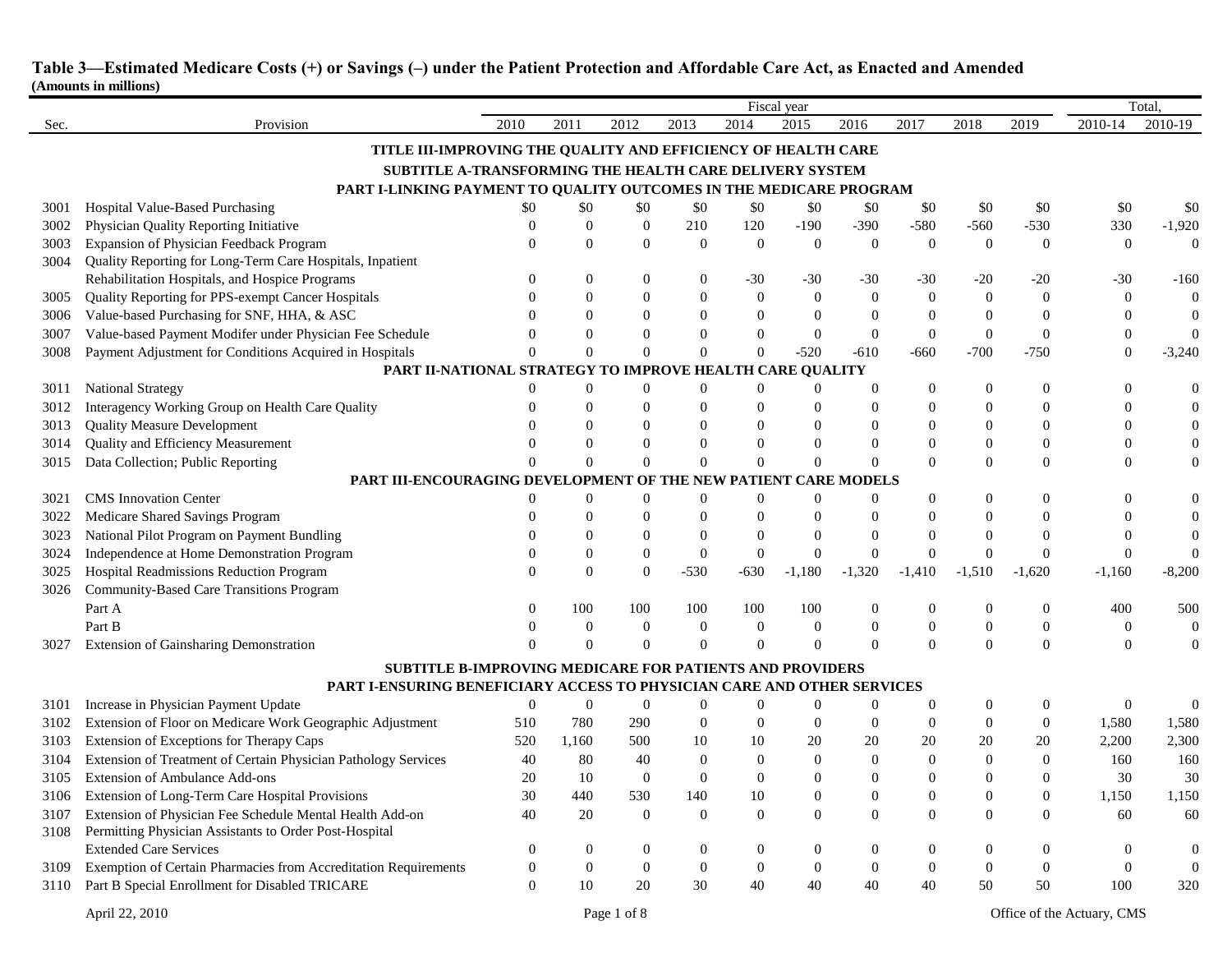|      |                                                                 | Fiscal year                                     |                |                                  |                                    |                  |                                    |                  |                            | Total,           |                  |                   |                  |
|------|-----------------------------------------------------------------|-------------------------------------------------|----------------|----------------------------------|------------------------------------|------------------|------------------------------------|------------------|----------------------------|------------------|------------------|-------------------|------------------|
| Sec. | Provision                                                       | 2010                                            | 2011           | 2012                             | 2013                               | 2014             | 2015                               | 2016             | 2017                       | 2018             | 2019             | 2010-14           | 2010-19          |
| 3111 | <b>Bone Density Tests</b>                                       | 20                                              | 40             | 20                               | $\overline{0}$                     | $\overline{0}$   | $\overline{0}$                     | $\mathbf{0}$     | $\overline{0}$             | $\overline{0}$   | $\overline{0}$   | 80                | 80               |
| 3112 | Revision to Medicare Improvement Fund                           |                                                 |                |                                  |                                    |                  |                                    |                  |                            |                  |                  |                   |                  |
|      | Part A                                                          | $\theta$                                        | $\theta$       | $\theta$                         | $\overline{0}$                     | $-15,350$        | $\boldsymbol{0}$                   | $\theta$         | $\boldsymbol{0}$           | $\theta$         | $\mathbf{0}$     | $-15,350$         | $-15,350$        |
|      | Part B                                                          | $\Omega$                                        | $\theta$       | $\overline{0}$                   | $\overline{0}$                     | $-11,890$        | $\boldsymbol{0}$                   | $\boldsymbol{0}$ | $\boldsymbol{0}$           | $\boldsymbol{0}$ | $\boldsymbol{0}$ | $-11,890$         | $-11,890$        |
| 3113 | Treatment of Certain Complex Diagnostic Lab Tests               | $\Omega$                                        | $\theta$       | $\overline{0}$                   | $\theta$                           | $\theta$         | $\mathbf{0}$                       | $\boldsymbol{0}$ | $\overline{0}$             | $\theta$         | $\mathbf{0}$     | $\boldsymbol{0}$  | $\boldsymbol{0}$ |
| 3114 | Improved Access for Certified Midwife Services                  | $\theta$                                        | $\Omega$       | $\mathbf{0}$                     | $\overline{0}$                     | $\overline{0}$   | $\overline{0}$                     | $\overline{0}$   | $\overline{0}$             | $\mathbf{0}$     | $\mathbf{0}$     | $\mathbf{0}$      | $\mathbf{0}$     |
|      |                                                                 |                                                 |                | <b>PART II-RURAL PROTECTIONS</b> |                                    |                  |                                    |                  |                            |                  |                  |                   |                  |
| 3121 | Extend of Outpatient Hold Harmless Provision                    | 50                                              | 20             | $\mathbf{0}$                     | $\overline{0}$                     | $\boldsymbol{0}$ | $\boldsymbol{0}$                   | $\boldsymbol{0}$ | $\boldsymbol{0}$           | $\overline{0}$   | $\theta$         | 70                | 70               |
| 3122 | Extend Reasonable Cost Reimbursement for Laboratory Services in |                                                 |                |                                  |                                    |                  |                                    |                  |                            |                  |                  |                   |                  |
|      |                                                                 | $\theta$                                        |                |                                  |                                    |                  |                                    |                  |                            | $\Omega$         |                  |                   |                  |
|      | <b>Small Rural Hospitals</b>                                    | $\Omega$                                        | $\theta$       | $\mathbf{0}$<br>$\overline{0}$   | $\boldsymbol{0}$<br>$\overline{0}$ | $\boldsymbol{0}$ | $\boldsymbol{0}$<br>$\overline{0}$ | $\boldsymbol{0}$ | $\overline{0}$<br>$\theta$ | $\overline{0}$   | $\overline{0}$   | 0<br>$\mathbf{0}$ | $\boldsymbol{0}$ |
| 3123 | Extend Rural Community Hospital Demonstration Program           |                                                 | $\overline{0}$ |                                  |                                    | $\boldsymbol{0}$ |                                    | $\boldsymbol{0}$ |                            |                  | $\theta$         |                   | $\boldsymbol{0}$ |
| 3124 | Extend Medicare Dependent Hospital Program                      | $\overline{0}$<br>$\Omega$                      | $\mathbf{0}$   | 100                              | 10                                 | $\boldsymbol{0}$ | $\boldsymbol{0}$                   | $\overline{0}$   | $\overline{0}$             | $\theta$         | $\boldsymbol{0}$ | 110               | 110              |
| 3125 | Improvements to Hospital Payments for Low-volume Hospitals      |                                                 | 100            | 110                              | 10                                 | $\boldsymbol{0}$ | $\Omega$                           | $\boldsymbol{0}$ | $\Omega$                   | $\Omega$         | $\Omega$         | 220               | 220              |
| 3126 | Demonstration Project on Community Health Integration Models    | $\Omega$                                        | $\overline{0}$ | $\Omega$                         | $\theta$                           | $\theta$         | $\mathbf{0}$                       | $\mathbf{0}$     | $\Omega$                   | $\Omega$         | $\Omega$         | $\overline{0}$    | $\boldsymbol{0}$ |
| 3127 | MEDPAC Study on Payments in Rural Areas                         | $\Omega$                                        | $\overline{0}$ | $\Omega$                         | $\Omega$                           | $\theta$         | $\mathbf{0}$                       | $\mathbf{0}$     | $\theta$                   | $\Omega$         | $\theta$         | $\overline{0}$    | $\theta$         |
| 3128 | Technical Correction to Critical Access Hospital Services       | $\Omega$                                        | $\mathbf{0}$   | $\Omega$                         | $\boldsymbol{0}$                   | $\theta$         | $\mathbf{0}$                       | $\mathbf{0}$     | $\boldsymbol{0}$           | $\boldsymbol{0}$ | $\boldsymbol{0}$ | $\mathbf{0}$      | $\mathbf{0}$     |
| 3129 | Medicare Rural Hospital Flexibilty Program                      | $\Omega$                                        | $\Omega$       | $\mathbf{0}$                     | $\overline{0}$                     | $\overline{0}$   | $\Omega$                           | $\theta$         | $\theta$                   | $\theta$         | $\theta$         | $\Omega$          | $\overline{0}$   |
|      |                                                                 | PART III-IMPROVING PAYMENT ACCURACY             |                |                                  |                                    |                  |                                    |                  |                            |                  |                  |                   |                  |
| 3131 | Payment Adjustment for Home Health Care                         |                                                 |                |                                  |                                    |                  |                                    |                  |                            |                  |                  |                   |                  |
|      | Part A                                                          | 20                                              | $-220$         | $-370$                           | $-410$                             | $-690$           | $-1,140$                           | $-1,710$         | $-2,340$                   | $-2,700$         | $-2,900$         | $-1,670$          | $-12,460$        |
|      | Part B                                                          | 20                                              | $-260$         | $-450$                           | $-510$                             | $-860$           | $-1,410$                           | $-2,120$         | $-2,900$                   | $-3,350$         | $-3,600$         | $-2,060$          | $-15,440$        |
| 3132 | Hospice Reform                                                  | $\theta$                                        | $\overline{0}$ | $\mathbf{0}$                     | $\mathbf{0}$                       | $\mathbf{0}$     | $\theta$                           | $\overline{0}$   | $\overline{0}$             | $\theta$         | $\theta$         | $\overline{0}$    | $\mathbf{0}$     |
| 3133 | Improvement to Medicare DSH Payments                            | $\theta$                                        | $\overline{0}$ | $\mathbf{0}$                     | $\mathbf{0}$                       | $-110$           | $-7,100$                           | $-9,170$         | $-10,610$                  | $-11,180$        | $-11,760$        | $-110$            | $-49,930$        |
| 3134 | Misvalued Codes under Physician Fee Schedule                    | $\boldsymbol{0}$                                | $\overline{0}$ | $\mathbf{0}$                     | $\boldsymbol{0}$                   | $\boldsymbol{0}$ | $\overline{0}$                     | $\boldsymbol{0}$ | $\mathbf{0}$               | $\boldsymbol{0}$ | $\overline{0}$   | $\overline{0}$    | $\overline{0}$   |
| 3135 | Equipment Utilization Factor for Advanced Imaging Services      | $\overline{0}$                                  | $-110$         | $-170$                           | $-200$                             | $-210$           | $-230$                             | $-240$           | $-260$                     | $-270$           | $-290$           | $-690$            | $-1,980$         |
| 3136 | Revision of Payment for Power Wheelchairs                       | $\theta$                                        | $-40$          | $-50$                            | $-50$                              | $-50$            | $-60$                              | $-70$            | $-70$                      | $-80$            | $-80$            | $-190$            | $-550$           |
| 3137 | Hospital Wage Index Improvement                                 | 260                                             | 30             | $\theta$                         | $\mathbf{0}$                       | $\mathbf{0}$     | $\theta$                           | $\mathbf{0}$     | $\mathbf{0}$               | $\theta$         | $\overline{0}$   | 290               | 290              |
| 3138 | Treatment of Certain Cancer Hospitals                           | $\theta$                                        | $\theta$       | $\theta$                         | $\mathbf{0}$                       | $\overline{0}$   | $\overline{0}$                     | $\overline{0}$   | $\overline{0}$             | $\theta$         | $\Omega$         | $\overline{0}$    | $\theta$         |
| 3139 | Payment for Biosimilar Biological Products                      |                                                 |                |                                  |                                    |                  |                                    |                  |                            |                  |                  |                   |                  |
|      | Part B                                                          | $\mathbf{0}$                                    | $\theta$       | $\theta$                         | 10                                 | 20               | -350                               | $-810$           | $-960$                     | $-1,150$         | $-1,360$         | 30                | $-4,600$         |
|      | Part D                                                          | $\Omega$                                        | $\Omega$       | $\Omega$                         | 10                                 | $-20$            | $-80$                              | $-130$           | $-150$                     | $-180$           | $-220$           | $-10$             | $-770$           |
| 3140 | Hospice Concurrent Care Demonstration                           | $\Omega$                                        | $\Omega$       | $\Omega$                         | $\mathbf{0}$                       | $\overline{0}$   | $\overline{0}$                     | $\boldsymbol{0}$ | $\mathbf{0}$               | $\theta$         | $\overline{0}$   | $\overline{0}$    | $\overline{0}$   |
| 3141 | Budget Neutrality in Calculation of Hospital Wage Index Floor   | $\Omega$                                        | $\Omega$       | $\theta$                         | $\theta$                           | $\theta$         | $\mathbf{0}$                       | $\mathbf{0}$     | $\boldsymbol{0}$           | $\theta$         | $\overline{0}$   | $\mathbf{0}$      | $\mathbf{0}$     |
| 3142 | Study on Urban Medicare-dependent Hospitals                     | $\Omega$                                        | $\Omega$       | $\mathbf{0}$                     | $\theta$                           | $\theta$         | $\Omega$                           | $\Omega$         | $\theta$                   | $\Omega$         | $\Omega$         | $\Omega$          | $\Omega$         |
|      |                                                                 | <b>SUBTITLE C-PROVISIONS RELATING TO PART C</b> |                |                                  |                                    |                  |                                    |                  |                            |                  |                  |                   |                  |
| 3201 | Medicare Advantage Payment                                      |                                                 |                |                                  |                                    |                  |                                    |                  |                            |                  |                  |                   |                  |
|      | Part A                                                          | 0                                               | $-3,170$       | $-5,170$                         | $-7,170$                           | $-9,000$         | $-10,160$                          | $-11,350$        | $-12,480$                  | $-13,270$        | $-14,190$        | $-24,510$         | -85,960          |
|      | Part B                                                          | $\Omega$                                        | $-2,090$       | $-3,400$                         | $-4,720$                           | $-5,840$         | $-6,700$                           | $-7,700$         | $-8,670$                   | $-9,560$         | $-10,390$        | $-16,050$         | $-59,070$        |
| 3202 | Benefit Protection and Simplification                           | $\Omega$                                        | $\overline{0}$ | $\boldsymbol{0}$                 | $\boldsymbol{0}$                   | $\boldsymbol{0}$ | $\mathbf{0}$                       | $\mathbf{0}$     | $\boldsymbol{0}$           | $\mathbf{0}$     | $\overline{0}$   | $\mathbf{0}$      | $\mathbf{0}$     |
| 3203 | Coding Intensity Adjustment During MA Payment Transition        |                                                 | $\Omega$       | $\Omega$                         | $\boldsymbol{0}$                   | $\boldsymbol{0}$ | $\Omega$                           | $\mathbf{0}$     | $\Omega$                   | $\Omega$         | $\boldsymbol{0}$ | $\Omega$          | $\Omega$         |
| 3204 | Simplification of Annual Beneficiary Election Periods           | $\Omega$                                        | $\Omega$       | $\Omega$                         | $\mathbf{0}$                       | $\overline{0}$   | $\mathbf{0}$                       | $\theta$         | $\theta$                   | $\theta$         | $\overline{0}$   | $\Omega$          | $\Omega$         |
| 3205 | Specialized MA Plans for Special Needs Individuals              | $\theta$                                        | $\Omega$       | $\theta$                         | $\theta$                           | $\boldsymbol{0}$ | $\mathbf{0}$                       | $\mathbf{0}$     | $\overline{0}$             | $\theta$         | $\overline{0}$   | $\overline{0}$    | $\mathbf{0}$     |
| 3206 | <b>Extension of Reasonable Cost Contracts</b>                   | $\theta$                                        | $\Omega$       | $\Omega$                         | $\theta$                           | $\overline{0}$   | $\Omega$                           | $\mathbf{0}$     | $\theta$                   | $\theta$         | $\Omega$         | $\Omega$          | $\mathbf{0}$     |
|      |                                                                 |                                                 |                |                                  |                                    |                  |                                    |                  |                            |                  |                  |                   |                  |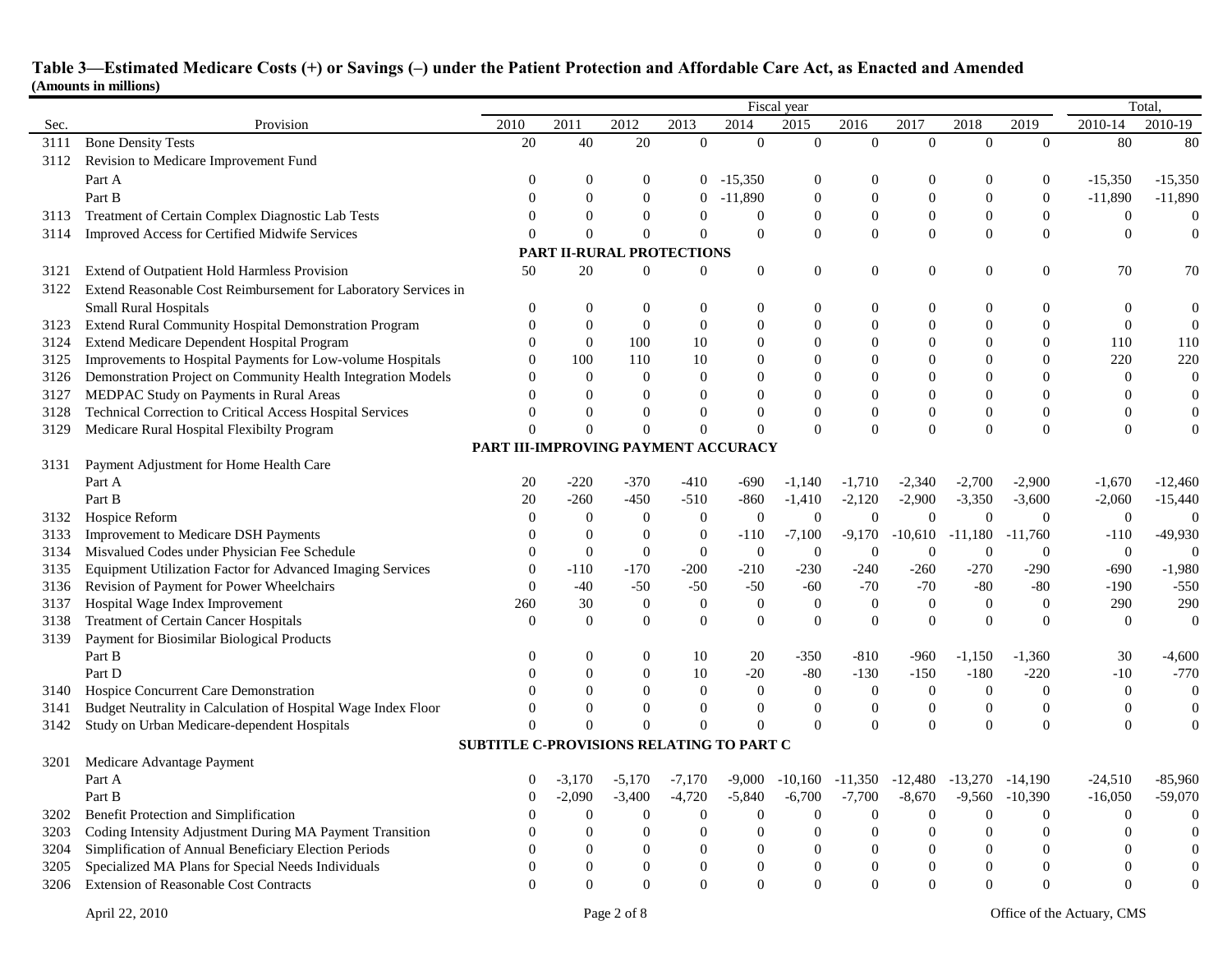|      |                                                                                     | Fiscal year      |                  |                                             |                  |                  |                  |                  |                  | Total,           |                  |                  |                  |
|------|-------------------------------------------------------------------------------------|------------------|------------------|---------------------------------------------|------------------|------------------|------------------|------------------|------------------|------------------|------------------|------------------|------------------|
| Sec. | Provision                                                                           | 2010             | 2011             | 2012                                        | 2013             | 2014             | 2015             | 2016             | 2017             | 2018             | 2019             | 2010-14          | 2010-19          |
| 3207 | Technical Correction to MA Private FFS Plans                                        | $\boldsymbol{0}$ | $\mathbf{0}$     | $\mathbf{0}$                                | $\overline{0}$   | $\boldsymbol{0}$ | $\boldsymbol{0}$ | $\boldsymbol{0}$ | $\boldsymbol{0}$ | $\mathbf{0}$     | $\overline{0}$   | $\overline{0}$   | $\overline{0}$   |
| 3208 | Making Senior Housing Facility Demonstration Permanent                              | $\Omega$         | $\theta$         | $\theta$                                    | $\overline{0}$   | $\boldsymbol{0}$ | $\overline{0}$   | $\overline{0}$   | $\overline{0}$   | $\theta$         | $\overline{0}$   | $\overline{0}$   | $\overline{0}$   |
| 3209 | Authority to Deny Plan Bids                                                         | $\Omega$         | $\mathbf{0}$     | $\theta$                                    | $\overline{0}$   | $\boldsymbol{0}$ | $\overline{0}$   | $\overline{0}$   | $\overline{0}$   | $\theta$         | $\overline{0}$   | $\overline{0}$   | $\overline{0}$   |
| 3210 | Development of New Standards for Certain Medigap Plans                              |                  |                  |                                             |                  |                  |                  |                  |                  |                  |                  |                  |                  |
|      | Part A                                                                              | $\Omega$         | $\Omega$         | $\Omega$                                    | $\theta$         | $\boldsymbol{0}$ | $\boldsymbol{0}$ | $\mathbf{0}$     | $\overline{0}$   | $\theta$         | $\Omega$         | $\overline{0}$   | $\mathbf{0}$     |
|      | Part B                                                                              | $\Omega$         | $\boldsymbol{0}$ | $\mathbf{0}$                                | $\boldsymbol{0}$ | $\boldsymbol{0}$ | $-50$            | $-70$            | $-80$            | $-90$            | $-90$            | $\boldsymbol{0}$ | $-380$           |
| 1103 | Savings from limits on MA adminstrative costs                                       | $\Omega$         | $\theta$         | $\theta$                                    | $\Omega$         | $\overline{0}$   | $\overline{0}$   | $\Omega$         | $\theta$         | $\Omega$         | $\theta$         | $\mathbf{0}$     | $\overline{0}$   |
|      | SUBTITLE D-MEDICARE PART D IMPROVEMENTS FOR PRESCRIPTION DRUG PLANS AND MA-PD PLANS |                  |                  |                                             |                  |                  |                  |                  |                  |                  |                  |                  |                  |
| 3301 | Medicare Coverage Gap Discount Program                                              | $\theta$         | 110              | 140                                         | 160              | 180              | 200              | 240              | 250              | 250              | 310              | 590              | 1,840            |
| 3302 | Improving the Determination of Part D Low-Income Benchmarks                         | $\theta$         | 90               | 120                                         | 130              | 140              | 140              | 150              | 170              | 180              | 190              | 480              | 1,310            |
| 3303 | Voluntary De Minimus Policy for Low-Income Subsidy Plans                            | $\theta$         | 20               | 20                                          | 20               | 20               | 30               | 30               | 30               | 30               | 30               | 80               | 230              |
| 3304 | Special Rule for Widows and Widowers Regarding Eligibility for                      |                  |                  |                                             |                  |                  |                  |                  |                  |                  |                  |                  |                  |
|      | Low-Income Assistance                                                               | $\mathbf{0}$     | $\overline{0}$   | $\mathbf{0}$                                | $\boldsymbol{0}$ | $\boldsymbol{0}$ | $\boldsymbol{0}$ | $\boldsymbol{0}$ | $\boldsymbol{0}$ | $\theta$         | $\overline{0}$   | $\overline{0}$   | $\boldsymbol{0}$ |
| 3305 | Improved Information for Subsidy Eligible Individuals                               | $\overline{0}$   | $\mathbf{0}$     | $\mathbf{0}$                                | $\overline{0}$   | $\boldsymbol{0}$ | $\boldsymbol{0}$ | $\boldsymbol{0}$ | $\boldsymbol{0}$ | $\theta$         | $\mathbf{0}$     | $\mathbf{0}$     | $\overline{0}$   |
| 3306 | Funding Outreach and Assistance of Low-Income Programs                              | 45               | 45               | 45                                          | $\boldsymbol{0}$ | $\boldsymbol{0}$ | $\boldsymbol{0}$ | $\mathbf{0}$     | $\boldsymbol{0}$ | $\boldsymbol{0}$ | $\overline{0}$   | 135              | 135              |
| 3307 | Improving Formularies with Respect to Certain Categories or Classes                 |                  |                  |                                             |                  |                  |                  |                  |                  |                  |                  |                  |                  |
|      | of Drugs                                                                            | $\boldsymbol{0}$ | $\overline{0}$   | $\theta$                                    | $\mathbf{0}$     | $\overline{0}$   | $\boldsymbol{0}$ | $\theta$         | $\overline{0}$   | $\theta$         | $\Omega$         | $\overline{0}$   | $\theta$         |
| 3308 | Reducing the Part D Premium Subsidy for High-Income Beneficiaries                   | $\overline{0}$   | $-390$           | $-590$                                      | $-670$           | $-760$           | $-860$           | -980             | $-1,110$         | $-1,260$         | $-1,430$         | $-2,410$         | $-8,050$         |
| 3309 | Elimination of Cost Sharing for Certain Dual Eligible Individuals                   | $\overline{0}$   | $\overline{0}$   | $\mathbf{0}$                                | $\mathbf{0}$     | $\theta$         | $\mathbf{0}$     | $\overline{0}$   | $\mathbf{0}$     | $\theta$         | $\Omega$         | $\theta$         | $\mathbf{0}$     |
| 3310 | Reducing Wasteful Dispensing of Outpatient Prescription Drugs                       | $\Omega$         | $\boldsymbol{0}$ | $\Omega$                                    | $\boldsymbol{0}$ | $\boldsymbol{0}$ | $\boldsymbol{0}$ | $\boldsymbol{0}$ | $\boldsymbol{0}$ | $\overline{0}$   | $\boldsymbol{0}$ | 0                | $\boldsymbol{0}$ |
| 3311 | <b>Improved Plan Complaint System</b>                                               | $\Omega$         | $\mathbf{0}$     | $\Omega$                                    | $\theta$         | $\boldsymbol{0}$ | $\mathbf{0}$     | $\mathbf{0}$     | $\theta$         | $\Omega$         | $\theta$         | $\overline{0}$   | $\mathbf{0}$     |
| 3312 | Uniform Exception and Appeals Process                                               | $\Omega$         | $\Omega$         | $\Omega$                                    | $\theta$         | $\overline{0}$   | $\overline{0}$   | $\theta$         | $\overline{0}$   | $\Omega$         | $\Omega$         | $\Omega$         | $\mathbf{0}$     |
| 3313 | OIG Studies and Reports                                                             |                  | $\mathbf{0}$     | $\theta$                                    | $\boldsymbol{0}$ | $\boldsymbol{0}$ | $\boldsymbol{0}$ | $\mathbf{0}$     | $\boldsymbol{0}$ | $\theta$         | $\theta$         | $\theta$         | $\overline{0}$   |
| 3314 | Cost Incurred by AIDS Drug Assistance and HIS                                       | $\Omega$         | 50               | 70                                          | 70               | 80               | 90               | 100              | 110              | 120              | 130              | 270              | 820              |
| 9012 | Elimination of deduction for Medicare Part D subsidy                                | $\theta$         | $\overline{0}$   | $\mathbf{0}$                                | 40               | 100              | 130              | 170              | 190              | 190              | 200              | 140              | 1,020            |
| 1101 | Closing the Medicare presription drug "donut hole"                                  | $\theta$         | 990              | 170                                         | 380              | 560              | 860              | 1,250            | 1,760            | 2,340            | 3,470            | 2,100            | 11,780           |
|      | Reducing growth rate of out-of-pocket threshold                                     | $\overline{0}$   | $\overline{0}$   | $\Omega$                                    | $\theta$         | 40               | 70               | 170              | 240              | 320              | 480              | 40               | 1,320            |
| 1206 | Drug rebates for new formulations of existing drugs                                 | $\Omega$         | $\Omega$         | $\Omega$                                    | $\theta$         | $\boldsymbol{0}$ | $\boldsymbol{0}$ | $\theta$         | $\boldsymbol{0}$ | $\theta$         | $\Omega$         | $\overline{0}$   | $\mathbf{0}$     |
|      |                                                                                     |                  |                  | SUBTITLE E-ENSURING MEDICARE SUSTAINABILITY |                  |                  |                  |                  |                  |                  |                  |                  |                  |
| 3401 | Market Basket Revisions and Productivity Adjustments                                |                  |                  |                                             |                  |                  |                  |                  |                  |                  |                  |                  |                  |
|      | <b>Skilled Nursing Faciltities</b>                                                  | $\mathbf{0}$     | $-30$            | $-440$                                      | $-1,000$         | $-1,560$         | $-2,160$         | $-2,920$         | $-3,700$         | $-4,530$         | $-5,660$         | $-3,030$         | $-22,000$        |
|      | Long-Term Care Hospitals                                                            | $-10$            | $-50$            | $-120$                                      | $-220$           | $-340$           | $-450$           | $-590$           | $-780$           | $-980$           | $-1,250$         | $-740$           | $-4,790$         |
|      | <b>Inpatient Rehabilitation Facilities</b>                                          | $-10$            | $-40$            | $-130$                                      | $-250$           | $-390$           | $-530$           | $-700$           | $-930$           | $-1,180$         | $-1,510$         | $-820$           | $-5,670$         |
|      | Hospitals Paid Under the Inpatient Prospective Payment System                       | $-140$           | $-870$           | $-2,670$                                    | $-4,940$         | $-7,630$         | $-10,360$        | $-13,940$        | $-18,550$        | $-23,510$        | $-29,990$        | $-16,250$        | $-112,600$       |
|      | Inpatient Psychiatric Facilities--Productivity Adjustments                          | $-10$            | $-30$            | $-100$                                      | $-190$           | $-290$           | $-400$           | $-530$           | $-700$           | $-890$           | $-1,130$         | $-620$           | $-4,270$         |
|      | Inpatient Psychiatric Facilities--Quality Reporting                                 | $\Omega$         | $\overline{0}$   | $\overline{0}$                              | $\mathbf{0}$     | $-10$            | $-10$            | $-10$            | $-10$            | $-10$            | $\overline{0}$   | $-10$            | $-50$            |
|      | Hospice                                                                             | $\Omega$         | $\overline{0}$   | $\overline{0}$                              | $-220$           | $-450$           | $-690$           | $-980$           | $-1,330$         | $-1,700$         | $-2,120$         | $-670$           | $-7,490$         |
|      | <b>Hospital Outpatient Services</b>                                                 | $\theta$         | $\overline{0}$   | $-820$                                      | $-1,280$         | $-1,850$         | $-2,460$         | $-3,180$         | $-4,210$         | $-5,490$         | $-6,970$         | $-3,950$         | $-26,260$        |
|      | Durable Medical Equipment                                                           | $\Omega$         | $-20$            | $-50$                                       | $-80$            | $-110$           | $-140$           | $-180$           | $-230$           | $-280$           | $-330$           | $-260$           | $-1,420$         |
|      | All Other Part B Fee Schedules, Except Physicians' Services                         | $\Omega$         | $-100$           | $-300$                                      | $-520$           | $-750$           | $-1,010$         | $-1,310$         | $-1,680$         | $-2,100$         | $-2,600$         | $-1,670$         | $-10,370$        |
|      | Home Health--Part A                                                                 | $\theta$         | $-60$            | $-160$                                      | $-290$           | $-350$           | $-440$           | $-610$           | $-780$           | $-970$           | $-1,230$         | $-860$           | $-4,890$         |
|      | Home Health--Part B                                                                 | $\theta$         | $-70$            | $-180$                                      | $-320$           | $-380$           | $-490$           | $-680$           | $-870$           | $-1,080$         | $-1,370$         | $-950$           | $-5,440$         |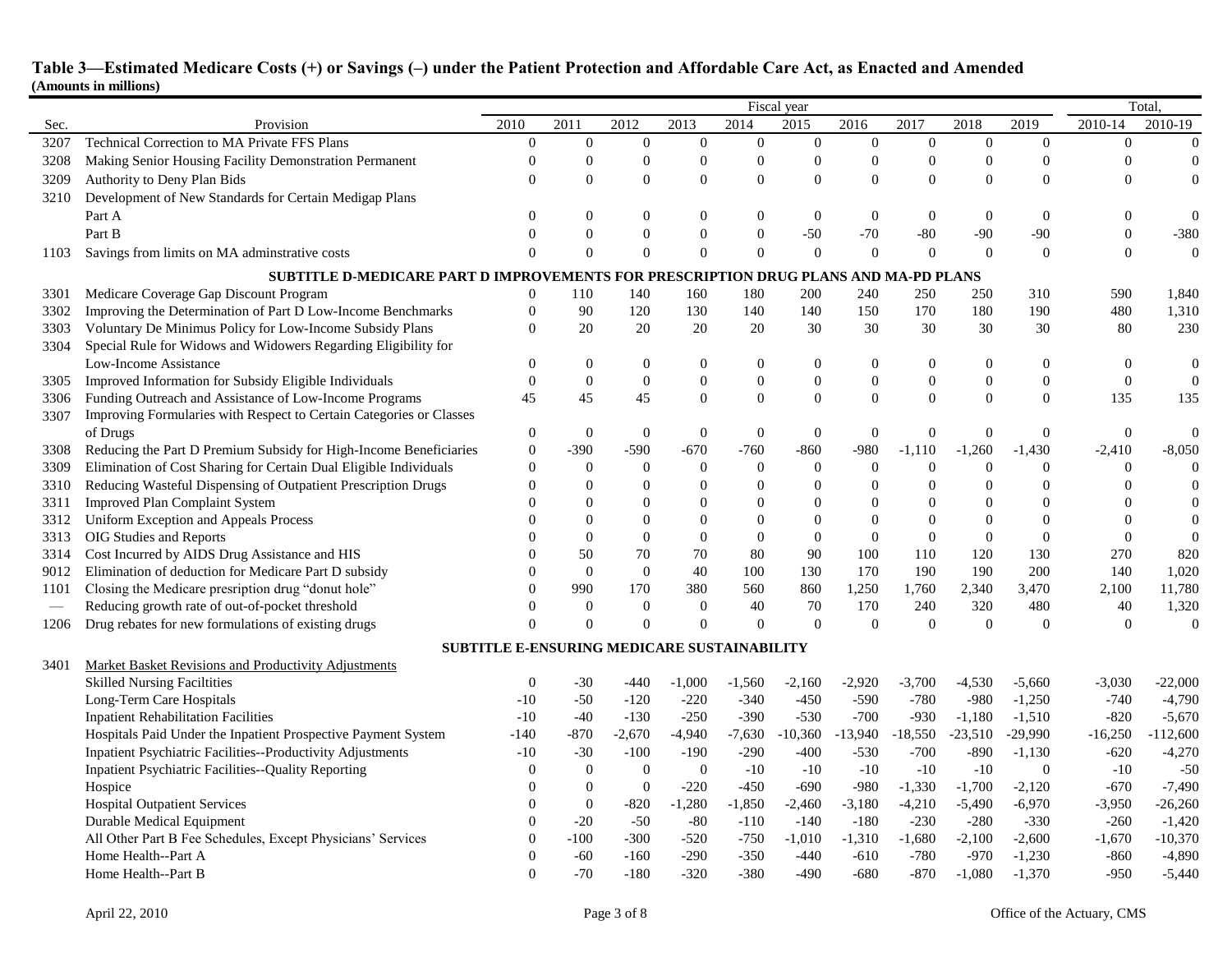|       |                                                            | Fiscal year                                 |                |                  |                  |                  |                  |                  |                |                     |                  | Total            |                  |  |
|-------|------------------------------------------------------------|---------------------------------------------|----------------|------------------|------------------|------------------|------------------|------------------|----------------|---------------------|------------------|------------------|------------------|--|
| Sec.  | Provision                                                  | 2010                                        | 2011           | 2012             | 2013             | 2014             | 2015             | 2016             | 2017           | 2018                | 2019             | 2010-14          | 2010-19          |  |
| 3402  | Temporary Adjustment to Calculation of Part B Premiums     |                                             |                |                  |                  |                  |                  |                  |                |                     |                  |                  |                  |  |
|       | Part B Income (additional premiums)                        | $\boldsymbol{0}$                            | -70            | $-190$           | $-320$           | $-510$           | $-740$           | -990             | $-1,320$       | $-1,700$            | $-2,300$         | $-1,090$         | $-8,140$         |  |
|       | Part B Benefits                                            | $\mathbf{0}$                                | $\overline{0}$ | $\theta$         | $-10$            | $-10$            | $-10$            | $-20$            | $-20$          | $-50$               | $-70$            | $-20$            | $-190$           |  |
| 3403  | Independent Payment Advisory Board                         |                                             |                |                  |                  |                  |                  |                  |                |                     |                  |                  |                  |  |
|       | Part A                                                     | $\Omega$                                    | $\overline{0}$ | $\mathbf{0}$     | $\theta$         | $\boldsymbol{0}$ | $-370$           | $-710$           | $-1,200$       | $-2,010$            | $-3,000$         | $\overline{0}$   | $-7,290$         |  |
|       | Part B                                                     | $\theta$                                    | $\mathbf{0}$   | $\mathbf{0}$     | $\theta$         | $\boldsymbol{0}$ | $-440$           | $-830$           | $-1,430$       | $-2,420$            | $-3,680$         | $\overline{0}$   | $-8,800$         |  |
|       | Part D                                                     | $\Omega$                                    | $\theta$       | $\mathbf{0}$     | $\boldsymbol{0}$ | $\boldsymbol{0}$ | $-330$           | $-670$           | $-1,190$       | $-2,090$            | $-3,290$         | $\theta$         | $-7,570$         |  |
| 10323 | Hazards                                                    |                                             |                |                  |                  |                  |                  |                  |                |                     |                  |                  |                  |  |
|       | Part A                                                     | 10                                          | 10             | 10               | 10               | 10               | 20               | 20               | 20             | 20                  | 20               | 50               | 150              |  |
|       | Part B                                                     | $\theta$                                    | 10             | 10               | 10               | 10               | 10               | 10               | 10             | 10                  | 20               | 40               | 100              |  |
| 10324 | <b>Protection for Frontier States</b>                      |                                             |                |                  |                  |                  |                  |                  |                |                     |                  |                  |                  |  |
|       | Part A                                                     | $\mathbf{0}$                                | 190            | 230              | 250              | 260              | 280              | 300              | 320            | 340                 | 370              | 930              | 2,540            |  |
|       | Part B                                                     | $\Omega$                                    | 80             | 150              | 170              | 170              | 190              | 200              | 230            | 240                 | 280              | 570              | 1,710            |  |
|       | 10325 Delay Implementation of RUG-IV                       | $\Omega$                                    | $\mathbf{0}$   | $\boldsymbol{0}$ | $\mathbf{0}$     | $\mathbf{0}$     | $\mathbf{0}$     | $\mathbf{0}$     | $\mathbf{0}$   | $\overline{0}$      | $\boldsymbol{0}$ | $\boldsymbol{0}$ | $\mathbf{0}$     |  |
| 10326 | Pilot Testing for Pay-for-Performance                      | $\Omega$                                    | $\Omega$       | $\Omega$         | $\theta$         | $\overline{0}$   | $\theta$         | $\theta$         | $\Omega$       | $\Omega$            | $\Omega$         | $\Omega$         | $\boldsymbol{0}$ |  |
| 10327 | Improvments to Physician Quality Reporting System          | $\Omega$                                    | $\Omega$       | $\mathbf{0}$     | 110              | 120              | 140              | 160              | $\Omega$       | $\Omega$            | $\Omega$         | 230              | 530              |  |
| 10328 | Improvments to Part D Medication Therapy Management        | $\Omega$                                    | $\theta$       | $\theta$         | 0                | $\boldsymbol{0}$ | $\boldsymbol{0}$ | $\boldsymbol{0}$ | $\overline{0}$ | $\theta$            | $\theta$         | $\theta$         | $\boldsymbol{0}$ |  |
| 10329 | Methodology to Assess Health Plan Value                    |                                             | $\Omega$       |                  | $\theta$         | $\boldsymbol{0}$ | $\mathbf{0}$     | $\theta$         | $\theta$       | $\Omega$            | $\theta$         | $\overline{0}$   | $\theta$         |  |
| 10330 | Modernizing CMS Computer and Data System                   |                                             | $\theta$       |                  | $\theta$         | $\boldsymbol{0}$ | $\mathbf{0}$     | $\theta$         | $\theta$       | $\Omega$            | $\theta$         | $\overline{0}$   | $\boldsymbol{0}$ |  |
| 10331 | Public Reporting of Performance Information                | ∩                                           | $\Omega$       |                  | $\Omega$         | $\boldsymbol{0}$ | $\Omega$         | $\theta$         | $\Omega$       | $\Omega$            | $\Omega$         | $\Omega$         | $\boldsymbol{0}$ |  |
| 10332 | Availability of Medicare Data for Perfomance Measurement   | $\Omega$                                    | $\Omega$       |                  | $\theta$         | $\theta$         | $\mathbf{0}$     | $\theta$         | $\theta$       | $\Omega$            | $\theta$         | $\overline{0}$   | $\boldsymbol{0}$ |  |
| 10333 | Community Based Collaborative Care Networks                |                                             | $\Omega$       |                  | $\theta$         | $\overline{0}$   | $\mathbf{0}$     | $\boldsymbol{0}$ | $\theta$       | $\Omega$            | $\theta$         | $\theta$         | $\boldsymbol{0}$ |  |
|       | 10334 Minority Health                                      | $\Omega$                                    | $\Omega$       | $\Omega$         | $\Omega$         | $\Omega$         | $\mathbf{0}$     | $\theta$         | $\Omega$       | $\Omega$            | $\Omega$         | $\overline{0}$   | $\overline{0}$   |  |
| 10335 | Technical Correction to Hospital Value-based Purchasing    | $\Omega$                                    | $\mathbf{0}$   | $\mathbf{0}$     | $\theta$         | $\theta$         | $\mathbf{0}$     | $\mathbf{0}$     | $\overline{0}$ | $\theta$            | $\theta$         | $\overline{0}$   | $\boldsymbol{0}$ |  |
|       | 10336 Report on Access to High-quality Dialysis Services   | $\Omega$                                    | $\Omega$       | $\Omega$         | $\Omega$         | $\overline{0}$   | $\mathbf{0}$     | $\Omega$         | $\overline{0}$ | $\Omega$            | $\Omega$         | $\overline{0}$   | $\boldsymbol{0}$ |  |
|       |                                                            | SUBTITLE F-HEALTH CARE QUALITY IMPROVEMENTS |                |                  |                  |                  |                  |                  |                |                     |                  |                  |                  |  |
| 3501  | Health Care Delivery System Research                       | $\Omega$                                    | $\theta$       | $\mathbf{0}$     | $\overline{0}$   | $\boldsymbol{0}$ | $\mathbf{0}$     | $\overline{0}$   | $\overline{0}$ | $\theta$            | $\theta$         | $\overline{0}$   | $\boldsymbol{0}$ |  |
| 3502  | Support Patient-Sentered Medical Home                      |                                             | $\theta$       | $\Omega$         | $\theta$         | $\boldsymbol{0}$ | $\mathbf{0}$     | $\boldsymbol{0}$ | $\theta$       | $\theta$            | $\theta$         | 0                | $\boldsymbol{0}$ |  |
| 3503  | <b>Medication Management Services</b>                      | $\Omega$                                    | $\Omega$       | $\Omega$         | $\theta$         | $\theta$         | $\mathbf{0}$     | $\overline{0}$   | $\theta$       | $\Omega$            | $\theta$         | 0                | $\boldsymbol{0}$ |  |
| 3504  | Regionalized Systems for Emergency Care                    | $\Omega$                                    | 0              | 0                | $\Omega$         | $\overline{0}$   | $\Omega$         | $\theta$         | 0              | $\Omega$            | $\Omega$         | $\Omega$         | $\overline{0}$   |  |
| 3505  | Trauma Care Centers                                        |                                             | $\Omega$       |                  | $\mathbf{0}$     | $\overline{0}$   | $\mathbf{0}$     | $\theta$         | $\theta$       | $\Omega$            | $\overline{0}$   | $\overline{0}$   | $\overline{0}$   |  |
| 3506  | Shared Decisionmaking                                      |                                             |                |                  | $\mathbf{0}$     | $\boldsymbol{0}$ | $\mathbf{0}$     | $\overline{0}$   | $\theta$       | $\theta$            | $\boldsymbol{0}$ | 0                | $\mathbf{0}$     |  |
| 3507  | Prescription Drug Benefit and Risk Information             |                                             | $\Omega$       |                  | $\theta$         | $\theta$         | $\mathbf{0}$     | $\theta$         | $\Omega$       | $\Omega$            | $\theta$         | $\overline{0}$   | $\overline{0}$   |  |
| 3508  | Demonstration to Integrate Quality Care and Patient Safety | $\Omega$                                    | $\Omega$       |                  | $\mathbf{0}$     | $\theta$         | $\mathbf{0}$     | $\boldsymbol{0}$ | $\theta$       | $\Omega$            | $\overline{0}$   | $\overline{0}$   | $\overline{0}$   |  |
| 3509  | Improving Woman's Health                                   | $\Omega$                                    | 0              |                  | $\Omega$         | $\Omega$         | $\Omega$         | $\theta$         | $\Omega$       | $\Omega$            | $\Omega$         | 0                | $\mathbf{0}$     |  |
| 3510  | Patient Navigator Program                                  | $\Omega$                                    | $\Omega$       |                  | $\Omega$         | $\Omega$         | $\theta$         | $\Omega$         | $\Omega$       | $\Omega$            | $\Omega$         | $\Omega$         | $\Omega$         |  |
| 3511  | Authorization of Appropriations                            | $\Omega$                                    | $\Omega$       | $\mathbf{0}$     | $\theta$         | $\theta$         | $\mathbf{0}$     | $\Omega$         | $\overline{0}$ | $\theta$            | $\Omega$         | $\Omega$         | $\mathbf{0}$     |  |
|       | <b>TOTAL, TITLE III</b>                                    | 1.415                                       | $-3,235$       | $-12,685$        | $-22,020$        | $-58,080$        | $-48,770$        | $-62,690$        | -77,850        | $-92,760 - 110,160$ |                  | $-94,605$        | $-486,835$       |  |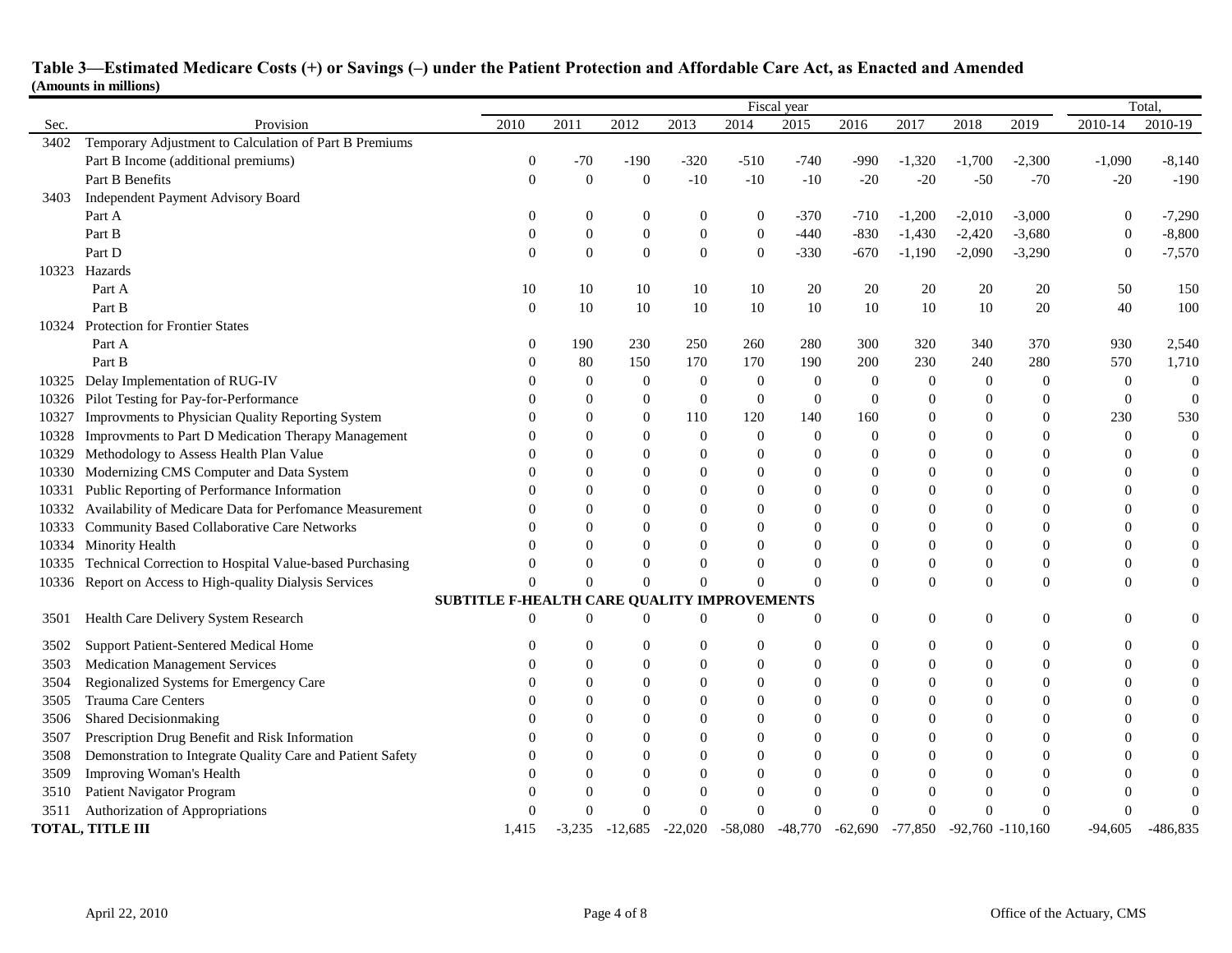|                 |                                                                             |                  |                |                                                  |                  |                  | Fiscal year      |                  |                |              |                |                  | Total            |
|-----------------|-----------------------------------------------------------------------------|------------------|----------------|--------------------------------------------------|------------------|------------------|------------------|------------------|----------------|--------------|----------------|------------------|------------------|
| Sec.            | Provision                                                                   | 2010             | 2011           | 2012                                             | 2013             | 2014             | 2015             | 2016             | 2017           | 2018         | 2019           | 2010-14          | 2010-19          |
|                 | TITLE IV-PREVENTION OF CHRONIC DISEASE AND IMPROVING PUBLIC HEALTH          |                  |                |                                                  |                  |                  |                  |                  |                |              |                |                  |                  |
|                 | <b>SUBTITLE A-MODERNINZING DISEASE PREVENTION AND PUBLIC HEALTH SYSTEMS</b> |                  |                |                                                  |                  |                  |                  |                  |                |              |                |                  |                  |
| 4001-4004       |                                                                             | $\Omega$         | $\Omega$       | $\overline{0}$                                   | $\overline{0}$   | $\Omega$         | $\mathbf{0}$     | $\overline{0}$   | $\overline{0}$ | $\Omega$     | $\Omega$       | $\mathbf{0}$     |                  |
|                 | SUBTITLE B-INCREASING ACCESS TO CLINICAL PREVENTIVE SERVICES                |                  |                |                                                  |                  |                  |                  |                  |                |              |                |                  |                  |
| 4103            | Annual Wellness Visit Providing a Personalized Plan                         | $\theta$         | 230            | 380                                              | 380              | 390              | 420              | 470              | 530            | 590          | 650            | 1,380            | 4,040            |
| 4104            | Removing Barriers to Preventive Services                                    | $\Omega$         | 110            | 190                                              | 200              | 210              | 230              | 250              | 270            | 300          | 330            | 710              | 2,090            |
| 4105            | Evidence-Based Coverage of Preventive Services                              | $-60$            | $-140$         | $-160$                                           | $-170$           | $-170$           | $-180$           | $-200$           | $-220$         | $-240$       | $-260$         | $-700$           | $-1,800$         |
|                 |                                                                             |                  |                | <b>SUBTITLE C-CREATING HEALTHIER COMMUNITIES</b> |                  |                  |                  |                  |                |              |                |                  |                  |
| 4201-4207       |                                                                             | $\mathbf{0}$     | $\Omega$       | $\mathbf{0}$                                     | $\overline{0}$   | $\theta$         | $\mathbf{0}$     | $\overline{0}$   | $\theta$       | $\theta$     | $\overline{0}$ | $\mathbf{0}$     | $\mathbf{0}$     |
|                 | SUBTITLE D-SUPPORT FOR PREVENTION AND PUBLIC HEALTH INNOVATION              |                  |                |                                                  |                  |                  |                  |                  |                |              |                |                  |                  |
| 4301-4306       |                                                                             | $\mathbf{0}$     | $\Omega$       | $\mathbf{0}$                                     | $\overline{0}$   | $\mathbf{0}$     | $\mathbf{0}$     | 0                | $\mathbf{0}$   | $\Omega$     | $\overline{0}$ | $\mathbf{0}$     | $\mathbf{0}$     |
|                 | <b>Additional Provisions</b>                                                | $\Omega$         | $\Omega$       | $\Omega$                                         | $\Omega$         | $\Omega$         | $\mathbf{0}$     | $\overline{0}$   | $\Omega$       | $\Omega$     | $\Omega$       | $\theta$         |                  |
|                 |                                                                             |                  |                | <b>SUBTITLE E-MISCELLENEOUS PROVISIONS</b>       |                  |                  |                  |                  |                |              |                |                  |                  |
| 4401-4402       |                                                                             | $\boldsymbol{0}$ | $\Omega$       | $\boldsymbol{0}$                                 | $\boldsymbol{0}$ | $\boldsymbol{0}$ | $\boldsymbol{0}$ | $\boldsymbol{0}$ | $\Omega$       | $\Omega$     | $\Omega$       | $\boldsymbol{0}$ | $\Omega$         |
| TOTAL, TITLE IV |                                                                             |                  |                |                                                  |                  |                  |                  |                  |                |              |                |                  |                  |
|                 |                                                                             | $-60$            | 200            | 410                                              | 410              | 430              | 470              | 520              | 580            | 650          | 720            | 1,390            | 4,330            |
|                 |                                                                             |                  |                | <b>TITLE V-HEALTH CARE WORKFORCE</b>             |                  |                  |                  |                  |                |              |                |                  |                  |
|                 |                                                                             |                  |                | <b>SUBTITLE A-PURPOSE AND DEFINITIONS</b>        |                  |                  |                  |                  |                |              |                |                  |                  |
| 5001-5002       |                                                                             | $\Omega$         | $\Omega$       | $\overline{0}$                                   | $\overline{0}$   | $\mathbf{0}$     | $\mathbf{0}$     | $\overline{0}$   | $\theta$       | $\Omega$     | $\theta$       | $\mathbf{0}$     |                  |
|                 | <b>SUBTITLE B-INNOVATIONS IN HEALTH CARE WORKFORCE</b>                      |                  |                |                                                  |                  |                  |                  |                  |                |              |                |                  |                  |
| 5101-5103       |                                                                             | $\mathbf{0}$     | $\Omega$       | $\overline{0}$                                   | $\overline{0}$   | $\Omega$         | $\mathbf{0}$     | $\overline{0}$   | $\overline{0}$ | $\Omega$     | $\Omega$       | $\theta$         |                  |
|                 |                                                                             |                  |                |                                                  |                  |                  |                  |                  |                |              |                |                  |                  |
| 5201-5210       | <b>SUBTITLE C- INCREASING THE SUPPLY OF THE HEALTH CARE WORKFORCE</b>       | $\boldsymbol{0}$ | $\overline{0}$ | $\mathbf{0}$                                     | $\boldsymbol{0}$ | $\mathbf{0}$     | $\mathbf{0}$     | 0                | $\mathbf{0}$   | $\theta$     | $\theta$       | $\boldsymbol{0}$ |                  |
|                 |                                                                             |                  |                |                                                  |                  |                  |                  |                  |                |              |                |                  |                  |
|                 | SUBTITLE D-EHANCING HEALTH CARE WORKFORCE EDUCATION AND TRAINING            |                  |                |                                                  |                  |                  |                  |                  |                |              |                |                  |                  |
| 5301-5315       |                                                                             | $\mathbf{0}$     | $\overline{0}$ | $\overline{0}$                                   | $\boldsymbol{0}$ | $\mathbf{0}$     | $\mathbf{0}$     | $\boldsymbol{0}$ | $\theta$       | $\theta$     | $\theta$       | $\mathbf{0}$     | $\mathbf{0}$     |
|                 | SUBTITLE E-SUPPORTING THE EXISTING HEALTH CARE WORKFORCE                    |                  |                |                                                  |                  |                  |                  |                  |                |              |                |                  |                  |
| 5401-5405       |                                                                             | $\mathbf{0}$     | $\Omega$       | $\overline{0}$                                   | $\overline{0}$   | $\mathbf{0}$     | $\boldsymbol{0}$ | $\overline{0}$   | $\Omega$       | $\theta$     | $\theta$       | $\mathbf{0}$     | $\Omega$         |
|                 | SUBTITLE F-STRENGTHENING PRIMARY CARE AND OTHER WORKFORCE IMPROVEMENTS      |                  |                |                                                  |                  |                  |                  |                  |                |              |                |                  |                  |
| 5501            | Expanding Access to Primary Care/General Surgery Services                   | $\mathbf{0}$     | 170            | 260                                              | 260              | 260              | 270              | 110              | $\theta$       | $\mathbf{0}$ | $\overline{0}$ | 950              | 1,330            |
| 5502            | Medicare Federally Qualified Health Center Improvements                     | $\Omega$         | 10             | 10                                               | 20               | 20               | 70               | 90               | 100            | 100          | 110            | 60               | 530              |
| 5503            | Distribution of Additional Residency Positions                              | $\Omega$         | $\Omega$       | $\theta$                                         | $\Omega$         | $\mathbf{0}$     | $\mathbf{0}$     | $\mathbf{0}$     | $\mathbf{0}$   | $\Omega$     | $\Omega$       | $\boldsymbol{0}$ | $\mathbf{0}$     |
| 5504            | Counting Resident Time in Outpatient Setting                                | $\Omega$         | $\mathbf{0}$   | $\Omega$                                         | $\Omega$         | $\theta$         | $\Omega$         | $\theta$         | $\theta$       | $\Omega$     | $\theta$       | $\theta$         | $\theta$         |
| 5505            | Rules for Counting Resident Time for Didactic/Scholarly Activities          | $\Omega$         | $\Omega$       | $\Omega$                                         | $\Omega$         | $\Omega$         | $\Omega$         | $\boldsymbol{0}$ | $\Omega$       | $\Omega$     | $\Omega$       | $\Omega$         | $\boldsymbol{0}$ |
| 5506            | Preservation of Resident Cap Positions                                      | $\Omega$         | $\Omega$       | $\Omega$                                         | $\theta$         | $\theta$         | $\Omega$         | $\theta$         | $\Omega$       | $\Omega$     | $\Omega$       | $\Omega$         | $\mathbf{0}$     |
| 5507            | Demonstration to Address Health Professions Workforce Needs                 | $\Omega$         | $\Omega$       | $\Omega$                                         | $\Omega$         | $\theta$         | $\Omega$         | $\mathbf{0}$     | $\overline{0}$ | $\Omega$     | $\theta$       | $\theta$         |                  |
| 5508            | Increasing Teaching Capacity                                                | $\Omega$         | $\Omega$       | $\Omega$                                         | $\Omega$         | $\theta$         | $\Omega$         | $\theta$         | $\Omega$       | $\Omega$     | $\Omega$       | $\Omega$         |                  |
| 5509            | Graduate Nurse Education Demonstration Program                              | $\Omega$         | $\Omega$       | $\Omega$                                         | $\Omega$         | $\Omega$         | $\Omega$         | $\Omega$         | $\Omega$       | $\Omega$     | $\Omega$       | $\Omega$         | $\theta$         |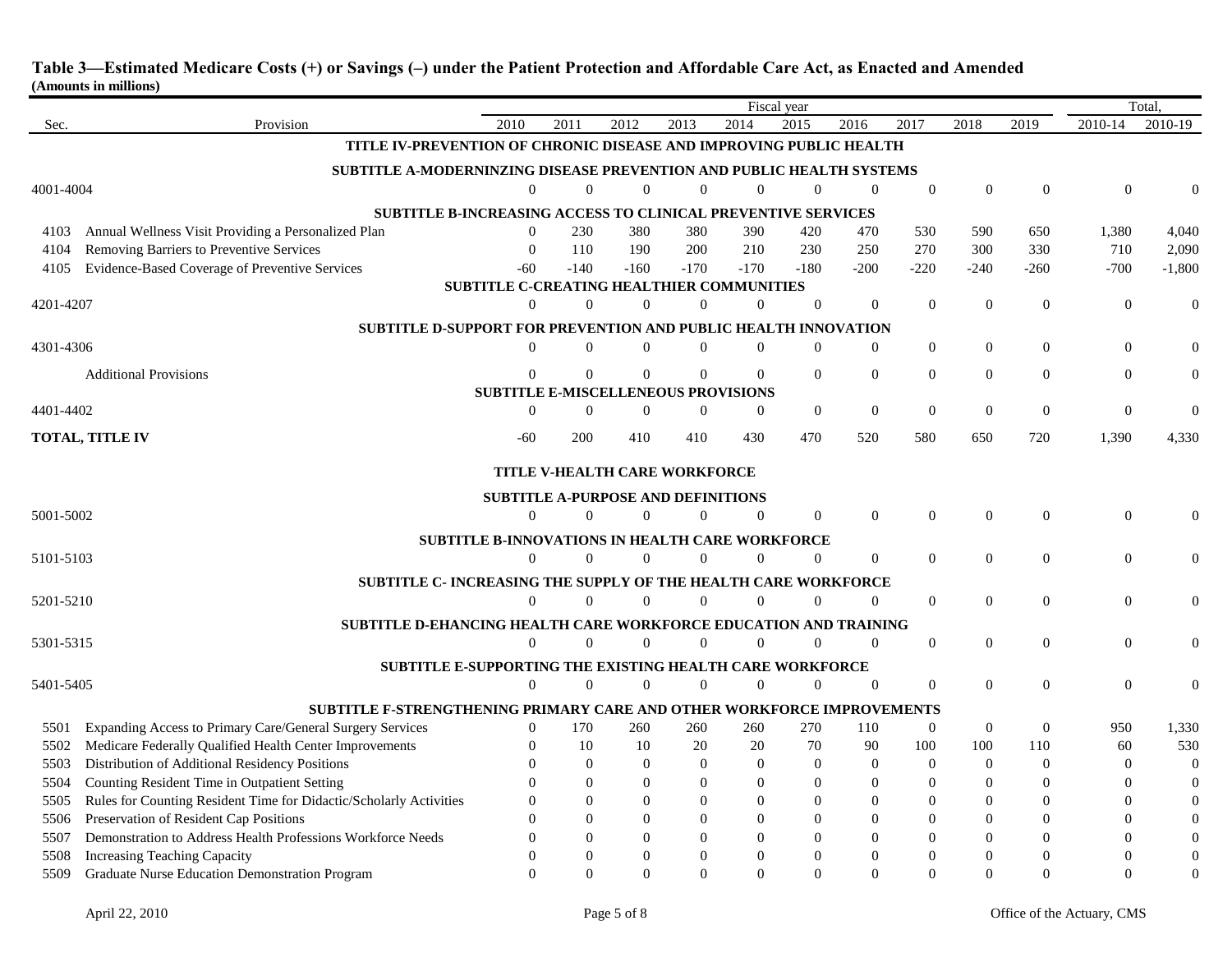|           |                                                                                                     | Fiscal year      |                   |                                                      |                   |                  |                   | Total,           |                  |                  |                  |                                      |                  |
|-----------|-----------------------------------------------------------------------------------------------------|------------------|-------------------|------------------------------------------------------|-------------------|------------------|-------------------|------------------|------------------|------------------|------------------|--------------------------------------|------------------|
| Sec.      | Provision                                                                                           | 2010             | $\overline{2011}$ | 2012                                                 | $\overline{2013}$ | 2014             | $\overline{2015}$ | 2016             | 2017             | 2018             | 2019             | 2010-14                              | 2010-19          |
|           | SUBTITLE G-IMPROVING ACCESS TO HEALTH CARE SERVICES                                                 |                  |                   |                                                      |                   |                  |                   |                  |                  |                  |                  |                                      |                  |
| 5601-5605 |                                                                                                     | $\overline{0}$   | $\mathbf{0}$      | $\overline{0}$                                       | $\theta$          | $\overline{0}$   | $\boldsymbol{0}$  | $\Omega$         | $\Omega$         | $\theta$         | $\Omega$         | $\Omega$                             |                  |
|           |                                                                                                     |                  |                   | <b>SUBTITLE H-GENERAL PROVISIONS</b>                 |                   |                  |                   |                  |                  |                  |                  |                                      |                  |
|           | 5701 Reports                                                                                        | $\Omega$         | $\Omega$          | $\mathbf{0}$                                         | $\mathbf{0}$      | $\mathbf{0}$     | $\boldsymbol{0}$  | $\mathbf{0}$     | $\boldsymbol{0}$ | $\boldsymbol{0}$ | $\Omega$         | $\Omega$                             | $\Omega$         |
|           |                                                                                                     |                  |                   |                                                      |                   |                  |                   |                  |                  |                  |                  |                                      |                  |
|           | TOTAL, TITLE V                                                                                      | $\Omega$         | 180               | 270                                                  | 280               | 280              | 340               | 200              | 100              | 100              | 110              | 1,010                                | 1,860            |
|           |                                                                                                     |                  |                   | TITLE VI-TRANSPARENCY AND PROGRAM INTEGRITY          |                   |                  |                   |                  |                  |                  |                  |                                      |                  |
|           | SUBTITLE A-PHYSICIAN OWNERSHIP AND OTHER TRANSPARENCY                                               |                  |                   |                                                      |                   |                  |                   |                  |                  |                  |                  |                                      |                  |
| 6001      | Limitation on Medicare Exception to the Prohibition on Certain                                      |                  |                   |                                                      |                   |                  |                   |                  |                  |                  |                  |                                      |                  |
|           | Physician Referrals for Hospitals                                                                   | $\boldsymbol{0}$ | $\mathbf{0}$      | $\boldsymbol{0}$                                     | $\boldsymbol{0}$  | $\mathbf{0}$     | $\boldsymbol{0}$  | $\boldsymbol{0}$ | $\boldsymbol{0}$ | $\theta$         | $\boldsymbol{0}$ | $\bf{0}$                             | $\Omega$         |
| 6002      | Transparency Reports on Physician Ownership                                                         | $\theta$         | $\mathbf{0}$      | $\theta$                                             | $\overline{0}$    | $\mathbf{0}$     | $\boldsymbol{0}$  | $\boldsymbol{0}$ | $\mathbf{0}$     | $\overline{0}$   | $\boldsymbol{0}$ | $\theta$                             | $\mathbf{0}$     |
| 6003      | Disclosure Requirements for in-Office Ancillary Services                                            | $\theta$         | $\overline{0}$    | $\Omega$                                             | $\theta$          | $\overline{0}$   | $\overline{0}$    | $\overline{0}$   | $\mathbf{0}$     | $\overline{0}$   | $\overline{0}$   | $\mathbf{0}$                         | $\mathbf{0}$     |
| 6004      | Prescription Drug Sample Transparency                                                               | $\Omega$         | $\Omega$          | $\Omega$                                             | $\Omega$          | $\Omega$         | $\Omega$          | $\Omega$         | $\Omega$         | $\theta$         | $\Omega$         | $\Omega$                             | $\mathbf{0}$     |
| 6005      | Pharmacy Benefit Managers Transparency Requirements                                                 | $\Omega$         | $\Omega$          | $\Omega$                                             | $\Omega$          | $\Omega$         | $\Omega$          | $\Omega$         | $\Omega$         | $\theta$         | $\Omega$         | $\mathbf{0}$                         | $\mathbf{0}$     |
|           | <b>SUBTITLE B-NURSING HOME TRANSPARENCY AND IMPROVEMENT</b>                                         |                  |                   |                                                      |                   |                  |                   |                  |                  |                  |                  |                                      |                  |
| 6101-6121 |                                                                                                     | $\overline{0}$   | $\overline{0}$    | $\overline{0}$                                       | $\theta$          | $\mathbf{0}$     | $\overline{0}$    | $\theta$         | $\Omega$         | $\theta$         | $\Omega$         | $\overline{0}$                       | $\Omega$         |
|           | SUBTITLE C-NATIONWIDE PROGRAM FOR BACKGROUND CHECKS ON DIRECT PATIENT ACCESS EMPLOYEES OF LONG-TERM |                  |                   |                                                      |                   |                  |                   |                  |                  |                  |                  | <b>CARE FACILITIES AND PROVIDERS</b> |                  |
| 6201      | Nationwide Program for Background Checks                                                            | $\overline{0}$   | $\mathbf{0}$      | $\overline{0}$                                       | $\overline{0}$    | $\boldsymbol{0}$ | $\boldsymbol{0}$  | $\mathbf{0}$     | $\boldsymbol{0}$ | $\boldsymbol{0}$ | $\mathbf{0}$     | $\mathbf{0}$                         | $\mathbf{0}$     |
|           |                                                                                                     |                  |                   |                                                      |                   |                  |                   |                  |                  |                  |                  |                                      |                  |
|           |                                                                                                     |                  |                   | <b>SUBTITLE D-PATIENT CENTERED OUTCOMES RESEARCH</b> |                   |                  |                   |                  |                  |                  |                  |                                      |                  |
| 6301      | <b>Patient Centered Outcomes Research</b>                                                           | $\boldsymbol{0}$ | $\overline{0}$    | $\mathbf{0}$                                         | $\theta$          | $\mathbf{0}$     | $\boldsymbol{0}$  | $\mathbf{0}$     | $\mathbf{0}$     | $\boldsymbol{0}$ | $\mathbf{0}$     | $\boldsymbol{0}$                     | $\mathbf{0}$     |
| 6302      | Federal Coordinating Council for CER                                                                | $\Omega$         | $\theta$          | $\Omega$                                             | $\Omega$          | $\mathbf{0}$     | $\boldsymbol{0}$  | $\Omega$         | $\mathbf{0}$     | $\theta$         | $\Omega$         | $\overline{0}$                       | $\Omega$         |
|           | SUBTITLE E-MEDICARE, MEDICAID, AND CHIP PROGRAM INTEGRITY                                           |                  |                   |                                                      |                   |                  |                   |                  |                  |                  |                  |                                      |                  |
| 6401      | Provider Screening and Other Enrollment Requirements                                                |                  |                   |                                                      |                   |                  |                   |                  |                  |                  |                  |                                      |                  |
|           | Part A                                                                                              | $\mathbf{0}$     | $\theta$          | $\mathbf{0}$                                         | $\boldsymbol{0}$  | $\mathbf{0}$     | $\boldsymbol{0}$  | $\mathbf{0}$     | $\mathbf{0}$     | $\mathbf{0}$     | $\mathbf{0}$     | $\mathbf{0}$                         | $\mathbf{0}$     |
|           | Part B                                                                                              | $-10$            | $-20$             | $-20$                                                | $-30$             | $-30$            | $-30$             | $-30$            | $-30$            | $-40$            | $-40$            | $-110$                               | $-280$           |
| 6402      | <b>Enhanced Program Integrity Provisions</b>                                                        |                  |                   |                                                      |                   |                  |                   |                  |                  |                  |                  |                                      |                  |
|           | Part A                                                                                              | $\boldsymbol{0}$ | $\mathbf{0}$      | $-10$                                                | $-20$             | $-30$            | $-30$             | $-30$            | $-40$            | $-40$            | $-40$            | $-60$                                | $-240$           |
|           | Part B                                                                                              | $\Omega$         | $\Omega$          | $-10$                                                | $-10$             | $-20$            | $-20$             | $-20$            | $-20$            | $-20$            | $-20$            | $-40$                                | $-140$           |
| 6403      | Elimination of Duplication between Data Banks                                                       |                  |                   |                                                      |                   |                  |                   |                  |                  |                  |                  |                                      |                  |
|           | Part A                                                                                              | $\mathbf{0}$     | $\boldsymbol{0}$  | $\mathbf{0}$                                         | $\mathbf{0}$      | $\boldsymbol{0}$ | $\boldsymbol{0}$  | $\mathbf{0}$     | $\boldsymbol{0}$ | $\mathbf{0}$     | $\mathbf{0}$     | $\mathbf{0}$                         | $\boldsymbol{0}$ |
|           | Part B                                                                                              | $\theta$         | $\Omega$          | $\Omega$                                             | $\overline{0}$    | $\mathbf{0}$     | $\mathbf{0}$      | $\Omega$         | $\Omega$         | $\theta$         | $\Omega$         | $\overline{0}$                       | $\overline{0}$   |
| 6404      | Maximum Period for Submission of Medicare Claims to Not More                                        |                  |                   |                                                      |                   |                  |                   |                  |                  |                  |                  |                                      |                  |
|           | Than 12 Months                                                                                      |                  |                   |                                                      |                   |                  |                   |                  |                  |                  |                  |                                      |                  |
|           | Part A                                                                                              | $\boldsymbol{0}$ | 60                | 70                                                   | 70                | 80               | 80                | 90               | 100              | 100              | 110              | 280                                  | 760              |
|           | Part B                                                                                              | $\theta$         | 50                | 50                                                   | 50                | 50               | 60                | 60               | 70               | 70               | 80               | 200                                  | 540              |
| 6405      | Physicians Required to Be Enrolled Physicians                                                       |                  |                   |                                                      |                   |                  |                   |                  |                  |                  |                  |                                      |                  |
|           | Part A                                                                                              | $-10$            | $-20$             | $-20$                                                | $-20$             | $-30$            | $-30$             | $-30$            | $-30$            | $-30$            | -40              | $-100$                               | $-260$           |
|           | Part B                                                                                              | $-30$            | $-50$             | $-50$                                                | $-50$             | $-60$            | $-60$             | $-60$            | $-70$            | $-70$            | $-80$            | $-240$                               | $-580$           |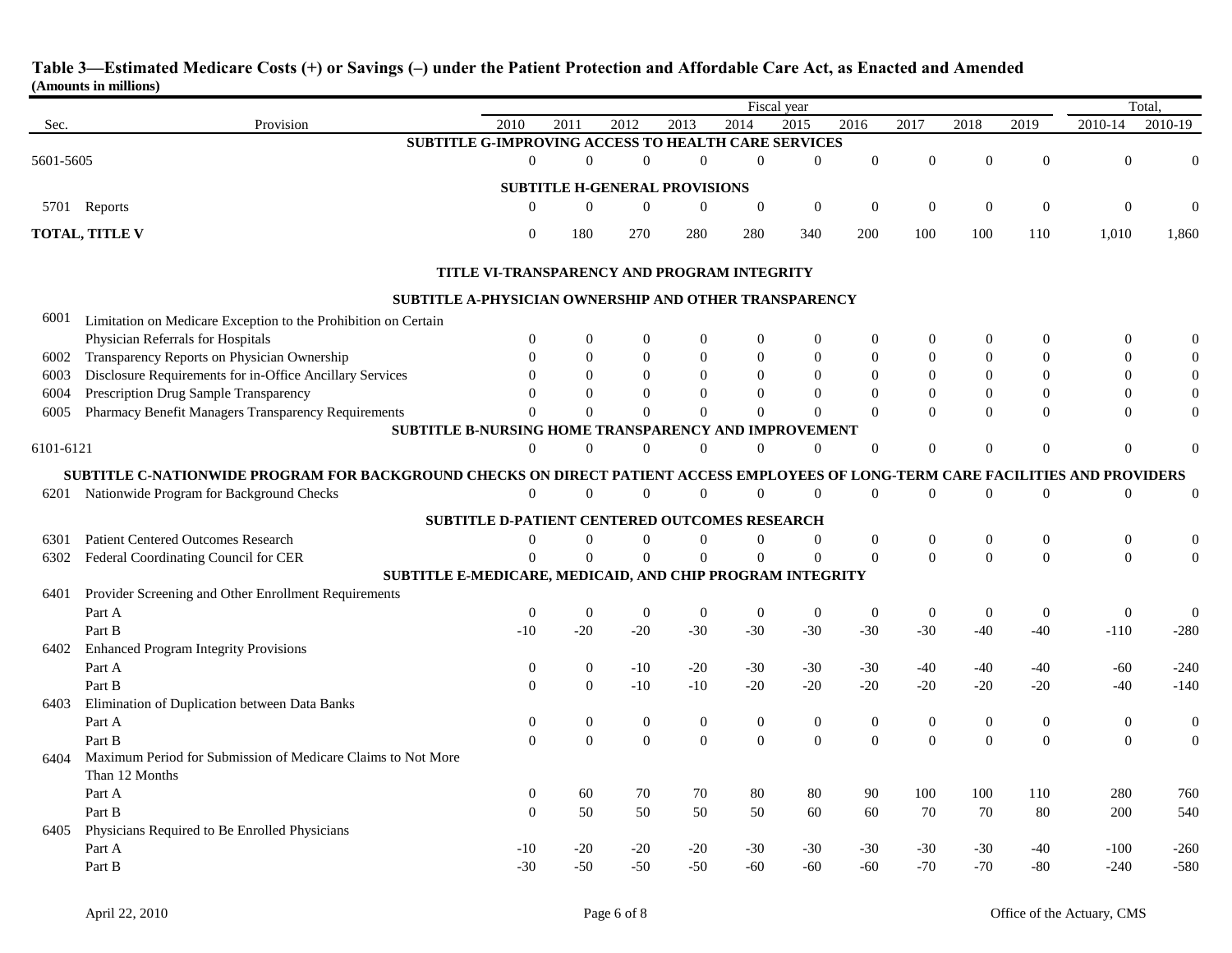|      |                                                                   |                              |                          |                                      |                                      |                                  | Fiscal year               |                  |                  |                  |                  | Total,                               |                       |  |
|------|-------------------------------------------------------------------|------------------------------|--------------------------|--------------------------------------|--------------------------------------|----------------------------------|---------------------------|------------------|------------------|------------------|------------------|--------------------------------------|-----------------------|--|
| Sec. | Provision                                                         | 2010                         | 2011                     | 2012                                 | 2013                                 | 2014                             | 2015                      | 2016             | 2017             | 2018             | 2019             | 2010-14                              | 2010-19               |  |
| 6406 | Documentaion on Referrals to Programs at High Risk of Waste and   |                              |                          |                                      |                                      |                                  |                           |                  |                  |                  |                  |                                      |                       |  |
|      | Abuse                                                             |                              |                          |                                      |                                      |                                  |                           |                  |                  |                  |                  |                                      |                       |  |
|      | Part A                                                            | $\boldsymbol{0}$             | $\boldsymbol{0}$         | $\mathbf{0}$                         | $\boldsymbol{0}$                     | $\bf{0}$                         | $\boldsymbol{0}$          | 0                | $\boldsymbol{0}$ | $\boldsymbol{0}$ | 0                | $\mathbf 0$                          | $\boldsymbol{0}$      |  |
|      | Part B                                                            | $\theta$                     | $\Omega$                 | $\overline{0}$                       | $\overline{0}$                       | $\mathbf{0}$                     | $\mathbf{0}$              | $\overline{0}$   | $\mathbf{0}$     | $\Omega$         | $\overline{0}$   | $\mathbf{0}$                         | $\theta$              |  |
| 6407 | Face to Face Encounter with Patient Required Before Physician May |                              |                          |                                      |                                      |                                  |                           |                  |                  |                  |                  |                                      |                       |  |
|      | Certify for HHA or DME                                            |                              |                          |                                      |                                      |                                  |                           |                  |                  |                  |                  |                                      |                       |  |
|      | Part A                                                            | $-50$                        | $-70$                    | $-70$                                | $-80$                                | $-80$                            | $-90$                     | $-100$           | $-100$           | $-110$           | $-120$           | $-350$                               | $-870$                |  |
|      | Part B                                                            | $-70$                        | $-110$                   | $-120$                               | $-130$                               | $-140$                           | $-150$                    | $-160$           | $-170$           | $-180$           | $-190$           | $-570$                               | $-1,420$              |  |
| 6408 | <b>Enhanced Penalties</b>                                         |                              |                          |                                      |                                      |                                  |                           |                  |                  |                  |                  |                                      |                       |  |
|      | Part A                                                            | $\boldsymbol{0}$             | $\mathbf{0}$             | $\boldsymbol{0}$                     | $\boldsymbol{0}$                     | $\boldsymbol{0}$                 | $\boldsymbol{0}$          | $\boldsymbol{0}$ | $\boldsymbol{0}$ | $\boldsymbol{0}$ | $\boldsymbol{0}$ | $\boldsymbol{0}$                     | $\mathbf{0}$          |  |
|      | Part B                                                            | $\mathbf{0}$                 | $\Omega$                 | $\overline{0}$                       | $\overline{0}$                       | $\overline{0}$                   | $\mathbf{0}$              | $\overline{0}$   | $\overline{0}$   | $\Omega$         | $\overline{0}$   | $\theta$                             | $\overline{0}$        |  |
| 6409 | Medicare Self-referral Disclosure Protocal                        |                              |                          |                                      |                                      |                                  |                           |                  |                  |                  |                  |                                      |                       |  |
|      | Part A                                                            | $\boldsymbol{0}$             | $\mathbf{0}$             | $\boldsymbol{0}$                     | $\boldsymbol{0}$                     | $\mathbf{0}$                     | $\boldsymbol{0}$          | $\boldsymbol{0}$ | $\boldsymbol{0}$ | $\mathbf{0}$     | $\boldsymbol{0}$ | $\boldsymbol{0}$                     | $\boldsymbol{0}$      |  |
|      | Part B                                                            | $\theta$                     | $\Omega$                 | $\boldsymbol{0}$                     | $\mathbf{0}$                         | $\boldsymbol{0}$                 | $\boldsymbol{0}$          | $\Omega$         | $\boldsymbol{0}$ | $\Omega$         | $\overline{0}$   | $\mathbf{0}$                         | $\boldsymbol{0}$      |  |
|      | Adjustments to DME, Prosthetics, Orthotics, and Supplies          |                              |                          |                                      |                                      |                                  |                           |                  |                  |                  |                  |                                      |                       |  |
| 6410 | <b>Competitive Acquisition Program</b>                            |                              |                          |                                      |                                      |                                  |                           |                  |                  |                  |                  |                                      |                       |  |
|      | Part A                                                            | $\boldsymbol{0}$             | $\mathbf{0}$             | $\boldsymbol{0}$                     | $\boldsymbol{0}$                     | $\boldsymbol{0}$                 | $\boldsymbol{0}$          | $\boldsymbol{0}$ | $\boldsymbol{0}$ | $\mathbf{0}$     | $\mathbf{0}$     | $\boldsymbol{0}$                     | $\boldsymbol{0}$      |  |
|      | Part B                                                            | $\overline{0}$               | $-10$                    | $-20$                                | $-20$                                | $-20$                            | $-20$                     | $-80$            | $-120$           | $-130$           | $-140$           | $-70$                                | $-560$                |  |
| 6411 | Expansion of Recovery Audit Contractor (RAC) program              |                              |                          |                                      |                                      |                                  |                           |                  |                  |                  |                  |                                      |                       |  |
|      | Part A                                                            | $\boldsymbol{0}$             | $-20$                    | $-30$                                | $-40$                                | $-40$                            | $-40$                     | -50              | $-50$            | $-50$            | $-60$            | $-130$                               | $-380$                |  |
|      | Part B                                                            | $\theta$                     | $\overline{0}$           | $-10$                                | $-10$                                | $-10$                            | $-10$                     | $-10$            | $-10$            | $-10$            | $-10$            | $-30$                                | $-80$                 |  |
|      | Part D                                                            | $\overline{0}$               | $-10$                    | $-20$                                | $-30$                                | $-30$                            | $-30$                     | $-30$            | $-40$            | $-40$            | $-50$            | $-90$                                | $-280$                |  |
| 1301 | Limit MH Center Providers                                         |                              |                          |                                      |                                      |                                  |                           |                  |                  |                  |                  |                                      |                       |  |
|      | Part A                                                            | $\boldsymbol{0}$             | $\boldsymbol{0}$         | $\boldsymbol{0}$                     | $\boldsymbol{0}$                     | $\boldsymbol{0}$                 | $\boldsymbol{0}$          | $\boldsymbol{0}$ | $\boldsymbol{0}$ | $\mathbf{0}$     | $\boldsymbol{0}$ | $\boldsymbol{0}$                     | $\boldsymbol{0}$      |  |
|      | Part B                                                            | $\overline{0}$               | $\mathbf{0}$             | $-10$                                | $-10$                                | $-20$                            | $-20$                     | $-20$            | $-20$            | $-20$            | $-30$            | $-40$                                | $-150$                |  |
| 1302 | Repeal Limits on Claims Review                                    |                              |                          |                                      |                                      |                                  |                           |                  |                  |                  |                  |                                      |                       |  |
|      | Part A                                                            | $\boldsymbol{0}$<br>$\theta$ | $\mathbf{0}$<br>$\Omega$ | $\boldsymbol{0}$<br>$\boldsymbol{0}$ | $\boldsymbol{0}$<br>$\boldsymbol{0}$ | $\mathbf{0}$<br>$\boldsymbol{0}$ | $\boldsymbol{0}$<br>$-10$ | $\boldsymbol{0}$ | $\overline{0}$   | $\mathbf{0}$     | $\mathbf{0}$     | $\boldsymbol{0}$<br>$\boldsymbol{0}$ | $\mathbf{0}$<br>$-50$ |  |
|      | Part B                                                            |                              |                          |                                      |                                      |                                  |                           | $-10$            | $-10$            | $-10$            | $-10$            |                                      |                       |  |
| 1303 | CMS-IRS Data Match to Find Fraudulent Providers<br>Part A         |                              | $\mathbf{0}$             |                                      | $\mathbf{0}$                         | $\mathbf{0}$                     | $-10$                     | $-10$            | $-10$            | $-10$            | $-10$            |                                      | $-50$                 |  |
|      | Part B                                                            | $\mathbf{0}$<br>$\mathbf{0}$ | $\mathbf{0}$             | $\boldsymbol{0}$<br>$\boldsymbol{0}$ | $-20$                                | $-60$                            | $-110$                    | $-130$           | $-140$           | $-150$           | $-160$           | $\boldsymbol{0}$<br>$-80$            | $-770$                |  |
| 1304 | Funding for Fraud and Abuse Activities                            |                              |                          |                                      |                                      |                                  |                           |                  |                  |                  |                  |                                      |                       |  |
|      | Part A                                                            | $\boldsymbol{0}$             | $\mathbf{0}$             | $\mathbf{0}$                         | $\boldsymbol{0}$                     | $\mathbf{0}$                     | $\boldsymbol{0}$          | $\boldsymbol{0}$ | $\boldsymbol{0}$ | $\boldsymbol{0}$ | $\mathbf{0}$     | $\boldsymbol{0}$                     | $\mathbf{0}$          |  |
|      | Part B                                                            | $\theta$                     | $\mathbf{0}$             | $\overline{0}$                       | $\overline{0}$                       | $\overline{0}$                   | $\overline{0}$            | $\overline{0}$   | $\overline{0}$   | $\mathbf{0}$     | $\overline{0}$   | $\boldsymbol{0}$                     | $\boldsymbol{0}$      |  |
| 1305 | Enhanced Claims Review of New DME Providers                       |                              |                          |                                      |                                      |                                  |                           |                  |                  |                  |                  |                                      |                       |  |
|      | Part A                                                            | $\mathbf{0}$                 | $\mathbf{0}$             | $\mathbf{0}$                         | $\boldsymbol{0}$                     | $\mathbf{0}$                     | $\boldsymbol{0}$          | $\boldsymbol{0}$ | $\boldsymbol{0}$ | $\mathbf{0}$     | $\mathbf{0}$     | $\boldsymbol{0}$                     | $\boldsymbol{0}$      |  |
|      | Part B                                                            | $\theta$                     | $\mathbf{0}$             | $-10$                                | $-10$                                | $-10$                            | $-10$                     | $-10$            | $-20$            | $-20$            | $-20$            | $-30$                                | $-110$                |  |
|      | SUBTITLE G-ADDITIONAL PROGRAM INTEGRITY PROVISIONS                |                              |                          |                                      |                                      |                                  |                           |                  |                  |                  |                  |                                      |                       |  |
| 6601 | Prohibition on false Statements and Representations               | $\overline{0}$               | $\mathbf{0}$             | $\mathbf{0}$                         | $\boldsymbol{0}$                     | $\mathbf{0}$                     | $\overline{0}$            | $\boldsymbol{0}$ | $\mathbf{0}$     | $\overline{0}$   | $\mathbf{0}$     | $\boldsymbol{0}$                     | $\mathbf{0}$          |  |
| 6602 | <b>Clarifying Definition</b>                                      | $\Omega$                     | $\mathbf{0}$             | $\overline{0}$                       | $\mathbf{0}$                         | $\overline{0}$                   | $\mathbf{0}$              | $\theta$         | $\overline{0}$   | $\Omega$         | $\theta$         | $\mathbf{0}$                         | $\boldsymbol{0}$      |  |
| 6603 | Development of Model Uniform Report Form                          | $\Omega$                     | $\mathbf{0}$             | $\Omega$                             | $\Omega$                             | $\overline{0}$                   | $\mathbf{0}$              | $\boldsymbol{0}$ | $\overline{0}$   | $\Omega$         | $\overline{0}$   | $\overline{0}$                       | $\boldsymbol{0}$      |  |
|      | Applicability of State Law to Combat Fraud and Abuse              | $\Omega$                     | $\Omega$                 | $\boldsymbol{0}$                     | $\theta$                             | $\mathbf{0}$                     | $\boldsymbol{0}$          | $\boldsymbol{0}$ | $\boldsymbol{0}$ | $\Omega$         | $\boldsymbol{0}$ | $\mathbf{0}$                         | $\boldsymbol{0}$      |  |
| 6604 |                                                                   |                              |                          |                                      | $\theta$                             |                                  |                           |                  | $\theta$         |                  |                  |                                      |                       |  |
| 6605 | Administrative Summary Cease and Desist Orders                    | $\Omega$                     | $\Omega$                 | $\Omega$                             |                                      | $\Omega$                         | $\Omega$                  | $\Omega$         |                  | $\Omega$         | $\Omega$         | $\theta$                             | $\boldsymbol{0}$      |  |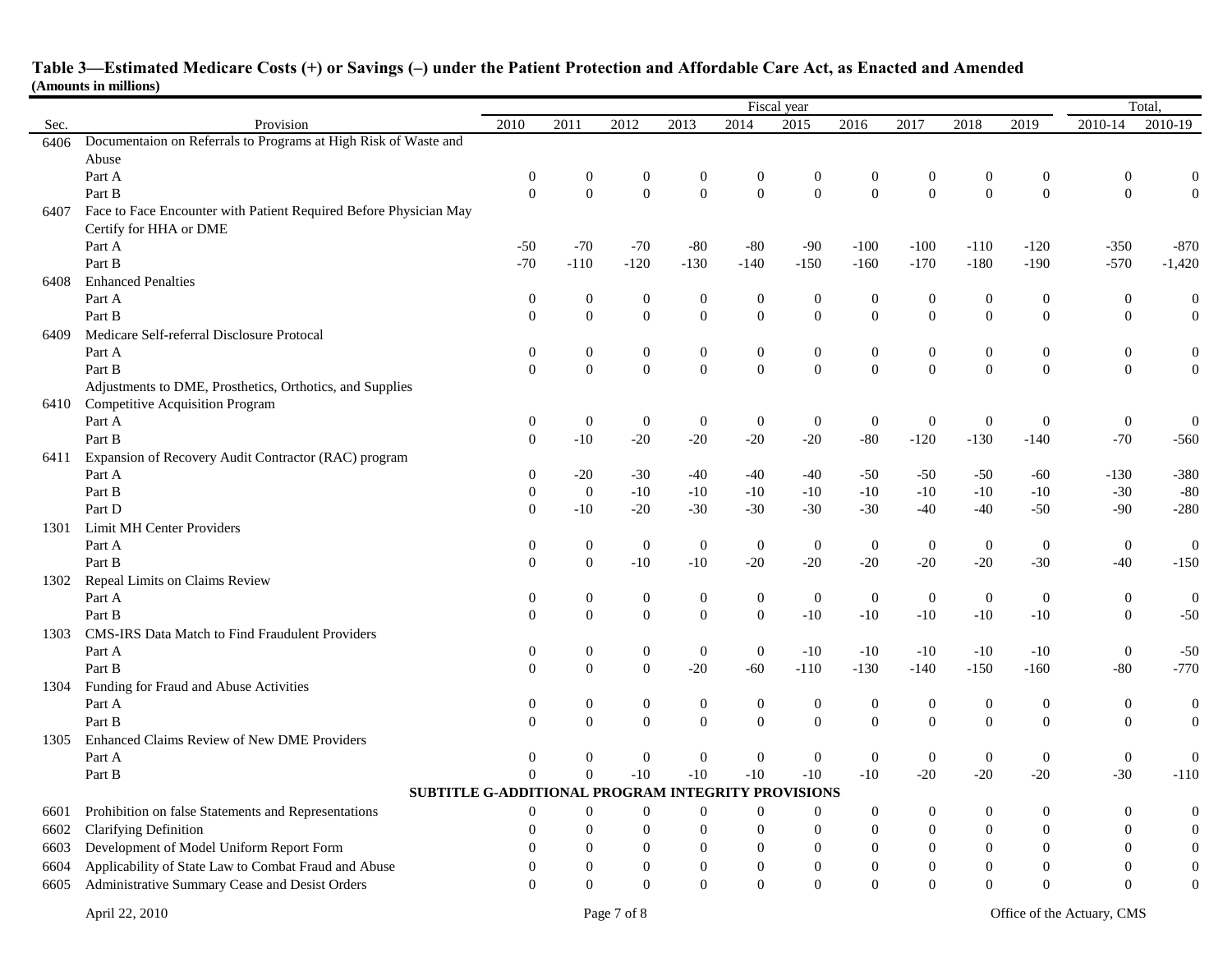|      |                                                                         | Fiscal year |          |                                     |           |                |                                          |           |           |                                 |           | Total,     |            |  |
|------|-------------------------------------------------------------------------|-------------|----------|-------------------------------------|-----------|----------------|------------------------------------------|-----------|-----------|---------------------------------|-----------|------------|------------|--|
| Sec. | Provision                                                               | 2010        | 2011     | 2012                                | 2013      | 2014           | 2015                                     | 2016      | 2017      | 2018                            | 2019      | 2010-14    | 2010-19    |  |
| 6606 | <b>MEWA Plan Registration</b>                                           |             | 0        | $\mathbf{\Omega}$                   |           | 0              | $\Omega$                                 | $\Omega$  | 0         |                                 | $\Omega$  |            | $\Omega$   |  |
| 6607 | Permitting Evidentiary Privilege and Confidential Communications        |             | $\Omega$ | $\Omega$                            |           | $\theta$       | $\Omega$                                 | $\Omega$  | $\Omega$  | $\Omega$                        | $\Omega$  |            | $\theta$   |  |
|      | <b>Additional Provisions</b>                                            |             | $\Omega$ | $\Omega$                            |           | $\Omega$       | $\Omega$                                 | $\Omega$  | $\Omega$  | $\Omega$                        | $\Omega$  | $\Omega$   | $\Omega$   |  |
|      |                                                                         |             |          | <b>SUBTITLE H-ELDER JUSTICE ACT</b> |           |                |                                          |           |           |                                 |           |            |            |  |
| 6701 | <b>Short Title of Subtitle</b>                                          |             | $\Omega$ | 0                                   |           | $\bf{0}$       | $\theta$                                 | $\Omega$  | $\theta$  | 0                               | $\Omega$  | $\theta$   | $\Omega$   |  |
| 6702 | Definitions                                                             |             | $\Omega$ | $\Omega$                            |           | $\Omega$       | $\Omega$                                 | $\Omega$  | $\Omega$  | $\Omega$                        | $\Omega$  |            | $\Omega$   |  |
| 6703 | <b>Elder Justice</b>                                                    |             | $\Omega$ | $\Omega$                            |           | $\Omega$       | $\Omega$                                 | $\Omega$  | $\Omega$  | $\Omega$                        | $\Omega$  | $\Omega$   | $\Omega$   |  |
|      | <b>SUBTITLE I-SENSE OF</b>                                              |             |          |                                     |           |                | THE SENATE REGARDING MEDICAL MALPRACTICE |           |           |                                 |           |            |            |  |
| 6801 | Sense of the Senate Regarding Medical Malpractice                       | $\theta$    | $\theta$ | $\mathbf{0}$                        | $\Omega$  | $\overline{0}$ | $\overline{0}$                           | $\Omega$  | $\theta$  | $\Omega$                        | $\Omega$  | $\theta$   | $\theta$   |  |
|      | <b>TOTAL, TITLE VI</b>                                                  | $-170$      | $-200$   | $-280$                              | $-360$    | $-450$         | $-530$                                   | $-630$    | $-710$    | $-760$                          | $-830$    | $-1,460$   | $-4,920$   |  |
|      |                                                                         |             |          | <b>TITLE IX-REVENUE PROVISIONS</b>  |           |                |                                          |           |           |                                 |           |            |            |  |
| 9008 | Fees on Brand-Name Pharmaceutical Manufacturers & Importers             | $\Omega$    | $-1,650$ | $-2,590$                            | $-2,720$  | $-2,850$       | $-2,900$                                 | $-2,900$  | $-3,640$  | $-3,970$                        | $-3,060$  | $-9,810$   | $-26,280$  |  |
| 9015 | Additional hospital insurance tax on high-income taxpayers <sup>1</sup> | $\Omega$    | $\Omega$ | $\overline{0}$                      | $-1,936$  | $-8,090$       | $-8,901$                                 | $-9,735$  | $-10,580$ | $-11,504$                       | $-12,484$ | $-10,026$  | $-63,230$  |  |
|      | <b>TOTAL, TITLE IX</b>                                                  | $\Omega$    | $-1,650$ | $-2,590$                            | -4,656    | -10,940        | $-11,801$                                | $-12,635$ | $-14,220$ | -15,474                         | $-15,544$ | $-19,836$  | $-89,510$  |  |
|      | TOTAL IMPACT, III-VI and IX                                             | 1,185       | $-4.705$ | -14.875                             | $-26.346$ | -68.760        | $-60,291$                                | $-75,235$ |           | $-92,100$ $-108,244$ $-125,704$ |           | $-113,501$ | $-575,075$ |  |

<sup>1</sup> Estimates prepared by the Office of the Chief Actuary, Social Security Administration.

Notes: The effects of the managers' amendments, in Title X of P.L. 111-148 and in P.L. 111-152, on provisions in other titles have been incorporated with the estimates shown for those titles. New proposals included in Title X have been grouped with the corresponding category of proposal in the estimates shown for earlier titles.

The estimates for provisions affecting Medicare Part B are net of premium offset.

The estimates for Medicare provisions that affect fee-for-service benefits also reflect interactions with payments to managed care plans.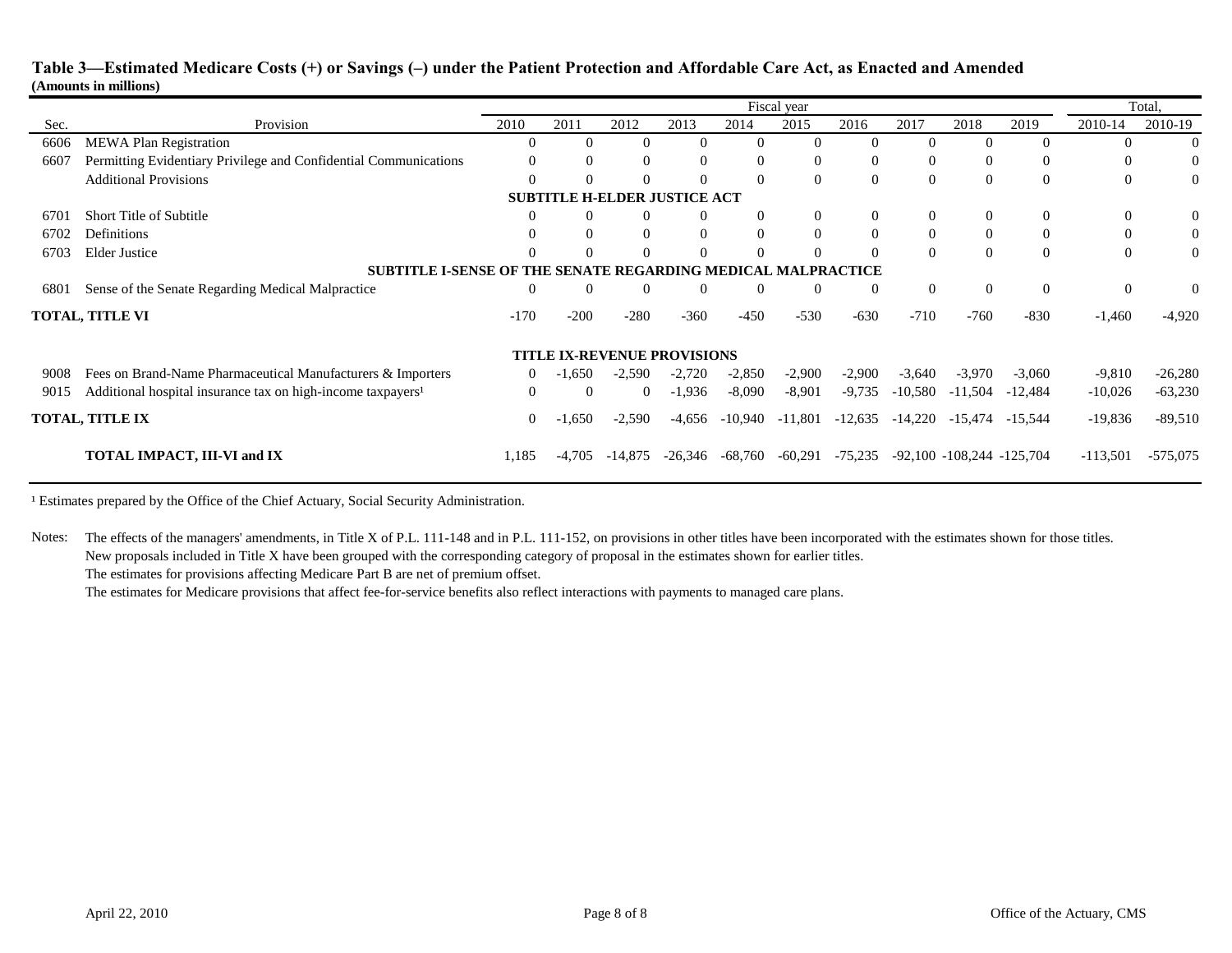|            |                                                                              |                                               |                  |                  |                  |                  | Fiscal Year      |                  |                  |                |                  | Total,           |                  |  |
|------------|------------------------------------------------------------------------------|-----------------------------------------------|------------------|------------------|------------------|------------------|------------------|------------------|------------------|----------------|------------------|------------------|------------------|--|
| Sec.       | Provision                                                                    | 2010                                          | 2011             | 2012             | 2013             | 2014             | 2015             | 2016             | 2017             | 2018           | 2019             | 2010-14          | 2010-19          |  |
|            |                                                                              |                                               |                  |                  |                  |                  |                  |                  |                  |                |                  |                  |                  |  |
|            | Patient Protection and Affordable Care Act (P.L. 111-148)                    |                                               |                  |                  |                  |                  |                  |                  |                  |                |                  |                  |                  |  |
|            |                                                                              |                                               |                  |                  |                  |                  |                  |                  |                  |                |                  |                  |                  |  |
|            | <b>TITLE II-ROLE OF PUBLIC PROGRAMS</b>                                      | <b>Subtitle A-Improved Access to Medicaid</b> |                  |                  |                  |                  |                  |                  |                  |                |                  |                  |                  |  |
| 2001       | Medicaid coverage for the lowest income populations                          | 1/                                            | 1/               | 1/               | 1/               | 1/               | 1/               | 1/               | 1/               | 1/             | 1/               | 1/               | 1/               |  |
|            | Impact of sections not affecting Medicaid expansion                          | \$0                                           | \$0              | \$0              | \$30             | \$1,760          | \$3,010          | \$3,800          | \$4,180          | \$4,960        | \$5,780          | \$1,790          | \$23,520         |  |
| 2002       | Income eligibility for nonelderly determined using modified gross income     | 1/                                            | 1/               | 1/               | 1/               | 1/               | 1/               | 1/               | 1/               | 1/             | 1/               | 1/               | 1/               |  |
| 2003       |                                                                              | 1/                                            | 1/               | 1/               | 1/               | 1/               | 1/               | 1/               | 1/               | 1/             | 1/               | 1/               |                  |  |
|            | Requirement to offer premium assistance for employer-sponsored insurance     | 1/                                            | 1/               | 1/               | 1/               | 1/               | 1/               | 1/               | 1/               | 1/             | 1/               | 1/               | 1/<br>1/         |  |
| 2004       | Medicaid coverage for former foster care children<br>Payments to territories | $\Omega$                                      | 191              | 764              | 764              | 930              | 930              | 930              | 930              | 930            | 930              | 2,648            | 7,300            |  |
| 2005       |                                                                              | $\boldsymbol{0}$                              | 255              |                  | $\boldsymbol{0}$ | $\boldsymbol{0}$ |                  | $\boldsymbol{0}$ | $\boldsymbol{0}$ |                | $\boldsymbol{0}$ |                  |                  |  |
| 2006       | Special adjustment to FMAP for major disaster recovery                       | $\theta$                                      |                  | 90               |                  |                  | $\boldsymbol{0}$ |                  |                  | $\mathbf{0}$   |                  | 345              | 345              |  |
| 2007       | Medicaid Improvement Fund rescission                                         |                                               | $\overline{0}$   | $\overline{0}$   | $\theta$         | $-100$           | $-150$           | $-150$           | $-150$           | $-150$         | $\overline{0}$   | $-100$           | $-700$           |  |
|            |                                                                              | <b>Subtitle B-Enhanced Support for CHIP</b>   |                  |                  |                  |                  |                  |                  |                  |                |                  |                  |                  |  |
| 2101       | Additional federal financial participation for CHIP                          | 1/                                            | 1/               | 1/               | 1/               | 1/               | 1/               | 1/               | 1/               | 1/             | 1/               | 1/               | 1/               |  |
| 2102       | <b>Technical corrections</b>                                                 | $\overline{0}$                                | $\theta$         | $\Omega$         | $\Omega$         | $\overline{0}$   | $\theta$         | $\overline{0}$   | $\theta$         | $\overline{0}$ | $\mathbf{0}$     | $\overline{0}$   | $\mathbf{0}$     |  |
|            |                                                                              | <b>Subtitle C-Enrollment Simplification</b>   |                  |                  |                  |                  |                  |                  |                  |                |                  |                  |                  |  |
| 2201       | Enrollment simplificiation and coordination with State health insurance      |                                               |                  |                  |                  |                  |                  |                  |                  |                |                  |                  |                  |  |
|            | exchanges                                                                    | 1/                                            | 1/               | 1/               | 1/               | 1/               | 1/               | 1/               | 1/               | 1/             | 1/               | 1/               | 1/               |  |
| 2202       | Permitting hospitals to make presumptive eligibility determinations for all  |                                               |                  |                  |                  |                  |                  |                  |                  |                |                  |                  |                  |  |
|            | Medicaid eligible populations                                                | 1/                                            | 1/               | 1/               | 1/               | 1/               | 1/               | 1/               | 1/               | 1/             | 1/               | 1/               | 1/               |  |
|            | <b>Subtitle D-Improvements to Medicaid services</b>                          |                                               |                  |                  |                  |                  |                  |                  |                  |                |                  |                  |                  |  |
| 2301       | Coverage for freestanding birth center services                              | $\mathbf{0}$                                  | $\mathbf{0}$     | $\mathbf{0}$     | $\mathbf{0}$     | $\boldsymbol{0}$ | $\theta$         | $\boldsymbol{0}$ | $\mathbf{0}$     | $\mathbf{0}$   | $\boldsymbol{0}$ | $\boldsymbol{0}$ | $\boldsymbol{0}$ |  |
| 2302       | Concurrent care for children                                                 | 15                                            | 15               | 15               | 15               | 20               | 20               | $20\,$           | $25\,$           | 25             | $25\,$           | $80\,$           | 195              |  |
| 2303       | State eligibility option for family planning services                        | 1                                             | $\overline{0}$   | $\overline{0}$   | $-2$             | $-4$             | $-6$             | $-9$             | $-12$            | $-15$          | $-18$            | $-5$             | $-65$            |  |
| 2304       | Clarification of definition of medical assistance                            | $\Omega$                                      | $\overline{0}$   | $\theta$         | $\theta$         | $\overline{0}$   | $\overline{0}$   | $\overline{0}$   | $\theta$         | $\mathbf{0}$   | $\overline{0}$   | $\boldsymbol{0}$ | $\boldsymbol{0}$ |  |
|            | <b>Subtitle E—New State Options for Long-term Services &amp; Supports</b>    |                                               |                  |                  |                  |                  |                  |                  |                  |                |                  |                  |                  |  |
| 2401       | Community First Choice Option                                                | $\theta$                                      | $\boldsymbol{0}$ | 820              | 1,060            | 1,815            | 2,585            | 3,520            | 3,940            | 4,630          | 5,210            | 3,695            | 23,580           |  |
| 2402       | Removal of barriers to providing home and community-based services           | 25                                            | 50               | 80               | 120              | 170              | 190              | 215              | 240              | 270            | 300              | 445              | 1,660            |  |
| 2403       | Money Follows the Person Rebalancing Demonstration                           | $\Omega$                                      | $\mathbf{0}$     | 450              | 450              | 450              | 450              | 450              | $\overline{0}$   | $\overline{0}$ | $\overline{0}$   | 1,350            | 2,250            |  |
| 2404       | Protection for recipients of home and community-based services against       |                                               |                  |                  |                  |                  |                  |                  |                  |                |                  |                  |                  |  |
|            | spousal impoverishment                                                       | $\mathbf{0}$                                  | $\boldsymbol{0}$ | $\mathbf{0}$     | $\mathbf{0}$     | 125              | 190              | 215              | 240              | 270            | 75               | 125              | 1,115            |  |
| 2405       | Funding to expand State Aging and Disability Resource Centers                | 10                                            | 10               | 10               | 10               | 10               | $\theta$         | $\boldsymbol{0}$ | $\boldsymbol{0}$ | $\mathbf{0}$   | $\mathbf{0}$     | 50               | 50               |  |
| 2406       | Sense of the Senate regarding long-term care                                 | $\theta$                                      | $\overline{0}$   | $\Omega$         | $\theta$         | $\theta$         | $\Omega$         | $\overline{0}$   | $\Omega$         | $\Omega$       | $\Omega$         | $\mathbf{0}$     | $\boldsymbol{0}$ |  |
|            | <b>Subtitle F-Medicaid Prescription Drug Coverage</b>                        |                                               |                  |                  |                  |                  |                  |                  |                  |                |                  |                  |                  |  |
| 2501(a)(1) | Increase minimum rebate percentage for brand drugs                           | $-240$                                        | $-440$           | $-440$           | $-470$           | $-500$           | $-530$           | $-560$           | $-590$           | $-630$         | $-670$           | $-2,090$         | $-5,070$         |  |
| 2501(a)(2) | Recapture of total savings                                                   | $-230$                                        | $-610$           | $-680$           | $-720$           | $-770$           | $-820$           | $-870$           | $-920$           | $-980$         | $-1,040$         | $-3,010$         | $-7,640$         |  |
| 2501(b)    | Increase rebate percentage for generic drugs                                 | $-20$                                         | $-30$            | $-30$            | $-30$            | $-40$            | $-40$            | $-40$            | $-40$            | $-50$          | $-50$            | $-150$           | $-370$           |  |
| 2501(c)    | Extension of prescription drug discounts to enrollees of Medicaid managed    |                                               |                  |                  |                  |                  |                  |                  |                  |                |                  |                  |                  |  |
|            | care organizations                                                           | $-580$                                        | $-720$           | -720             | $-770$           | -820             | -870             | -930             | -990             | $-1,040$       | $-1,100$         | $-3,610$         | $-8,540$         |  |
| 2501(d)    | Rebates on new drug formulations                                             | $-110$                                        | $-210$           | $-210$           | $-220$           | $-230$           | $-250$           | $-260$           | $-280$           | $-290$         | $-310$           | -980             | $-2,370$         |  |
| 2501(e)    | Maximum rebate amount                                                        | $\overline{0}$                                | $\boldsymbol{0}$ | $\boldsymbol{0}$ | $\mathbf{0}$     | $\mathbf{0}$     | $\theta$         | $\mathbf{0}$     | $\theta$         | $\mathbf{0}$   | $\overline{0}$   | $\boldsymbol{0}$ | $\boldsymbol{0}$ |  |
| 2501(f)    | Conforming Amendment                                                         | $\theta$                                      | $\theta$         | $\overline{0}$   | $\overline{0}$   | $\overline{0}$   | $\Omega$         | $\mathbf{0}$     | $\theta$         | $\overline{0}$ | $\overline{0}$   | $\mathbf{0}$     | $\boldsymbol{0}$ |  |
| 2502       | Elimination of exclusion of coverage of certain drugs                        | $\mathbf{0}$                                  | $\overline{0}$   | $\overline{0}$   | $\mathbf{0}$     | 25               | 30               | 30               | 40               | 45             | 45               | 25               | 215              |  |

#### **Table 4— Estimated Federal Medicaid and CHIP Costs (+) or Savings (–) under the Patient Protection and Affordable Care Act, as Enacted and Amended, in millions**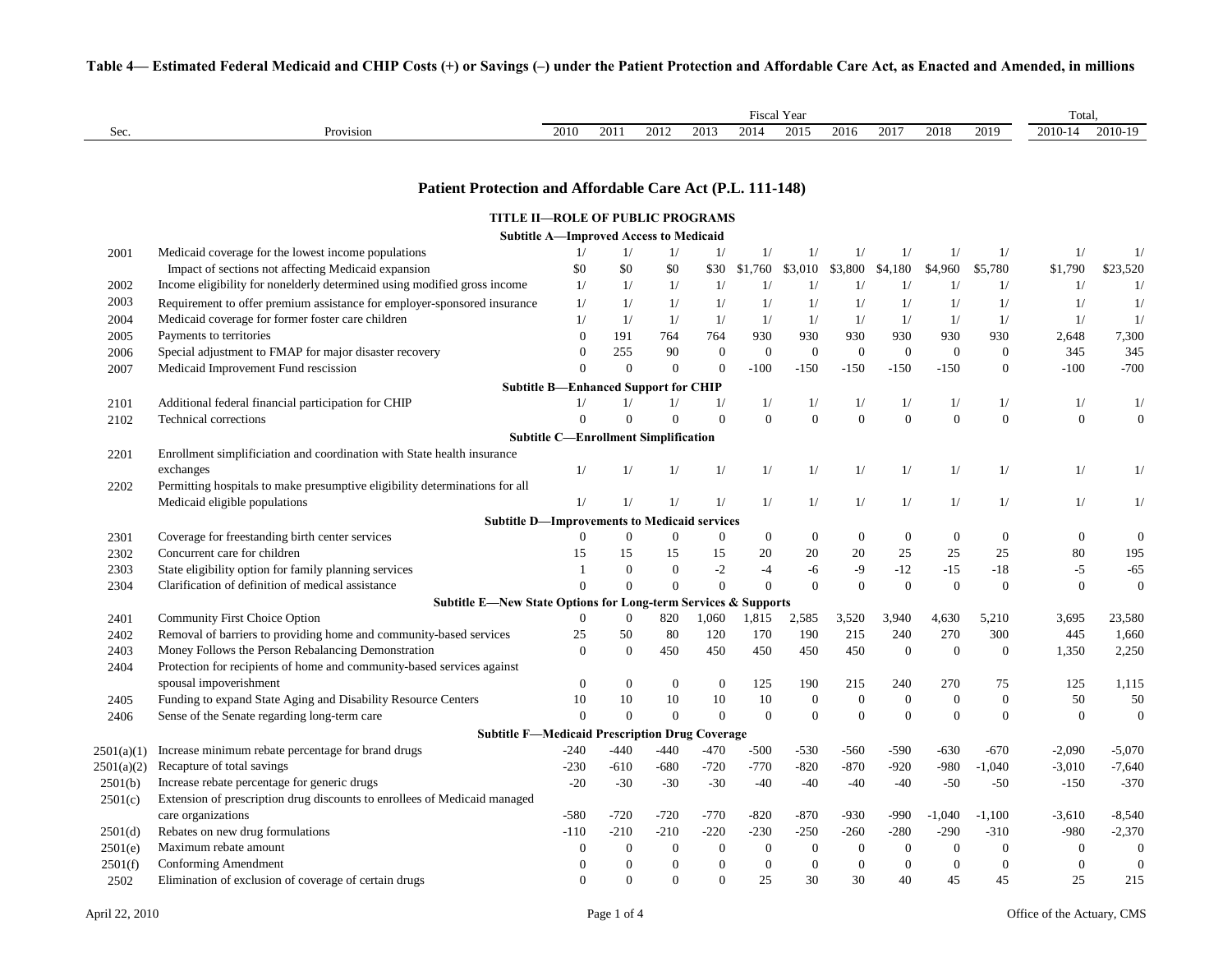#### **Table 4— Estimated Federal Medicaid and CHIP Costs (+) or Savings (–) under the Patient Protection and Affordable Care Act, as Enacted and Amended, in millions**

|              |                                                                                                                                           |                                            |                                  |                  |                  |                  | <b>Fiscal Year</b> |                  |                  |                  |                  | Total,           |                  |
|--------------|-------------------------------------------------------------------------------------------------------------------------------------------|--------------------------------------------|----------------------------------|------------------|------------------|------------------|--------------------|------------------|------------------|------------------|------------------|------------------|------------------|
| Sec.         | Provision                                                                                                                                 | 2010                                       | 2011                             | 2012             | 2013             | 2014             | 2015               | 2016             | 2017             | 2018             | 2019             | 2010-14          | 2010-19          |
|              |                                                                                                                                           |                                            |                                  |                  |                  |                  |                    |                  |                  |                  |                  |                  |                  |
| 2503         | Providing adequate pharmacy reimbursement                                                                                                 | $\mathbf{0}$                               | 135                              | 275              | 290              | 310              | 325                | 345              | 370              | 390              | 415              | 1,010            | 2,855            |
|              | <b>Subtitle G-Medicaid Disproportionate Share Hospital Payments</b>                                                                       |                                            |                                  |                  |                  |                  |                    |                  |                  |                  |                  |                  |                  |
| 2551         | Disproportionate share hospital payments                                                                                                  | $\theta$                                   | $\Omega$                         | $\Omega$         | $\overline{0}$   | $-500$           | $-600$             | $-600$           | -1,800           | $-5,000$         | $-5,600$         | $-500$           | $-14,100$        |
|              |                                                                                                                                           |                                            | <b>Subtitle H-Dual Eligibles</b> |                  |                  |                  |                    |                  |                  |                  |                  |                  |                  |
| 2601         | 5-year period for demonstration projects                                                                                                  | $\Omega$                                   | $\overline{0}$                   | $\overline{0}$   | $\mathbf{0}$     | $\boldsymbol{0}$ | $\mathbf{0}$       | $\overline{0}$   | $\boldsymbol{0}$ | $\mathbf{0}$     | $\mathbf{0}$     | $\boldsymbol{0}$ | $\overline{0}$   |
| 2602         | Providing Federal coverage and payment coordination for low-income                                                                        |                                            |                                  |                  |                  |                  |                    |                  |                  |                  |                  |                  |                  |
|              | Medicare beneficiaries                                                                                                                    | $\mathbf{0}$                               | $\Omega$                         | $\overline{0}$   | $\mathbf{0}$     | $\boldsymbol{0}$ | $\boldsymbol{0}$   | $\boldsymbol{0}$ | $\boldsymbol{0}$ | $\boldsymbol{0}$ | $\boldsymbol{0}$ | $\boldsymbol{0}$ | $\boldsymbol{0}$ |
|              |                                                                                                                                           | <b>Subtitle I-Medicaid Quality</b>         |                                  |                  |                  |                  |                    |                  |                  |                  |                  |                  |                  |
| 2701         | Adult health quality measures                                                                                                             | 40                                         | 50                               | 60               | 70               | 80               | $\mathbf{0}$       | $\mathbf{0}$     | $\overline{0}$   | $\theta$         | $\mathbf{0}$     | 300              | 300              |
| 2702         | Payment Adjustment for Health Care-Acquired Conditions                                                                                    | $\mathbf{0}$                               | $-1$                             | $-4$             | $-5$             | $-5$             | $-5$               | $-6$             | $-6$             | $-7$             | $-7$             | $-15$            | $-46$            |
| 2703         | State option to provide health homes for enrollees with chronic conditions                                                                | $\overline{0}$                             | 35                               | 90               | 115              | 145              | 175                | 150              | 135              | 135              | 135              | 385              | 1,115            |
| 2704         | Demonstration project to evaluate integrated care around a hopitalization                                                                 | $\overline{0}$                             | $\mathbf{0}$                     | $\boldsymbol{0}$ | $\overline{0}$   | $\mathbf{0}$     | $\mathbf{0}$       | $\mathbf{0}$     | $\overline{0}$   | $\mathbf{0}$     | $\mathbf{0}$     | $\mathbf{0}$     | $\mathbf{0}$     |
| 2705         | Medicaid Global Payment System Demonstration Project                                                                                      | $\overline{0}$                             | $\boldsymbol{0}$                 | $\overline{0}$   | $\mathbf{0}$     | $\boldsymbol{0}$ | $\mathbf{0}$       | $\mathbf{0}$     | $\boldsymbol{0}$ | $\mathbf{0}$     | $\mathbf{0}$     | $\boldsymbol{0}$ | $\boldsymbol{0}$ |
| 2706         | Pediatric Accountable Care Organization Demonstration Project                                                                             | $\theta$                                   | $\mathbf{0}$                     | $\overline{0}$   | $\overline{0}$   | $\boldsymbol{0}$ | $\Omega$           | $\mathbf{0}$     | $\overline{0}$   | $\Omega$         | $\mathbf{0}$     | $\overline{0}$   | $\boldsymbol{0}$ |
| 2707         | Medicaid emergency psychiatric demonstration project                                                                                      | 15                                         | 15                               | 15               | 15               | 15               | $\Omega$           | $\theta$         | $\Omega$         | $\Omega$         | $\Omega$         | 75               | 75               |
|              | Subtitle J—Improvements to the Medicaid and CHIP Payment and Access Commission (MACPAC)                                                   |                                            |                                  |                  |                  |                  |                    |                  |                  |                  |                  |                  |                  |
| 2801         | MACPAC assessment of policies affecting all Medicaid beneficiaries                                                                        | $\Omega$                                   | $\mathbf{0}$                     | $\Omega$         | $\theta$         | $\mathbf{0}$     | $\mathbf{0}$       | $\mathbf{0}$     | $\boldsymbol{0}$ | $\mathbf{0}$     | $\mathbf{0}$     | $\boldsymbol{0}$ | $\boldsymbol{0}$ |
|              | <b>Subtitle K-American Indians and Alaska Natives</b>                                                                                     |                                            |                                  |                  |                  |                  |                    |                  |                  |                  |                  |                  |                  |
| 2901         | Special rules relating to Indians                                                                                                         | 1/                                         | 1/                               | 1/               | 1/               | 1/               | 1/                 | 1/               | 1/               | 1/               | 1/               | 1/               | 1/               |
| 2902         | Elimination of sunset for reimbursement for all Medicare Part B services                                                                  |                                            |                                  |                  |                  |                  |                    |                  |                  |                  |                  |                  |                  |
|              | furnished by certain Indian hospitals and clinics                                                                                         | $\mathbf{0}$                               | 20                               | 20               | 20               | 30               | 30                 | 30               | 30               | 30               | 30               | 90               | 240              |
|              | <b>TITLE III—IMPROVING THE QUALITY AND EFFICIENCY OF HEALTH CARE</b>                                                                      |                                            |                                  |                  |                  |                  |                    |                  |                  |                  |                  |                  |                  |
|              | <b>Subtitle B-Improving Medicare for Patients and Providers</b>                                                                           |                                            |                                  |                  |                  |                  |                    |                  |                  |                  |                  |                  |                  |
|              |                                                                                                                                           | <b>PART III—Improving payment accuracy</b> |                                  |                  |                  |                  |                    |                  |                  |                  |                  |                  |                  |
| 3139         | Payment for biosimilar biological products - Medicaid impact                                                                              | $\Omega$                                   | $\Omega$                         | $\Omega$         | $\Omega$         | $-10$            | $-30$              | $-50$            | $-60$            | $-80$            | $-90$            | $-10$            | $-320$           |
|              |                                                                                                                                           |                                            |                                  |                  |                  |                  |                    |                  |                  |                  |                  |                  |                  |
|              | TITLE IV—PREVENTION OF CHRONIC DISEASE AND IMPROVING PUBLIC HEALTH                                                                        |                                            |                                  |                  |                  |                  |                    |                  |                  |                  |                  |                  |                  |
| 4004(i)      | <b>Subtitle A—Modernizing Disease prevention and Public Health Systems</b><br>Public awareness of preventive and obesity-related services | $\Omega$                                   | $\Omega$                         | $\Omega$         | $\Omega$         | $\mathbf{0}$     | $\boldsymbol{0}$   | $\boldsymbol{0}$ | $\mathbf{0}$     | $\overline{0}$   | $\mathbf{0}$     | $\boldsymbol{0}$ | $\boldsymbol{0}$ |
|              |                                                                                                                                           |                                            |                                  |                  |                  |                  |                    |                  |                  |                  |                  |                  |                  |
|              | <b>Subtitle B-Increasing Access to clinical Preventive Services</b>                                                                       |                                            |                                  |                  |                  |                  |                    |                  |                  |                  |                  |                  |                  |
| 4101         | School-based health centers                                                                                                               | 155<br>$\mathbf{0}$                        | 200                              | 105              | 115              | 125              | 135<br>9           | 145<br>10        | 160              | 175              | 190<br>12        | 700              | 1,505            |
| 4106<br>4107 | Improving access to preventive services for eligible adults                                                                               |                                            | $\boldsymbol{0}$                 | $\mathbf{0}$     | 6                | 9                |                    |                  | 11               | 11               |                  | 15               | 68               |
|              | Coverage of comprehensive tobacco cessation services for pregnant women                                                                   | $\mathbf{0}$                               | $\boldsymbol{0}$                 | $\boldsymbol{0}$ | $\mathbf{0}$     | $-10$            | $-10$              | $-10$            | $-10$            | $-10$            | $-20$            | $-10$            | $-70$            |
| 4108         | Incentives for prevention of chronic disease                                                                                              | $\Omega$                                   | 20                               | 20               | 20               | 20               | 20                 | $\mathbf{0}$     | $\overline{0}$   | $\overline{0}$   | $\theta$         | 80               | 100              |
|              | Subtitle D-Support for Prevention and Public Health Innovation                                                                            |                                            |                                  |                  |                  |                  |                    |                  |                  |                  |                  |                  |                  |
| 4302(b)      | Addressing health care disparities in Medicaid and CHIP                                                                                   | $\mathbf{0}$                               | $\boldsymbol{0}$                 | $\boldsymbol{0}$ | $\boldsymbol{0}$ | $\boldsymbol{0}$ | $\boldsymbol{0}$   | $\boldsymbol{0}$ | $\boldsymbol{0}$ | $\boldsymbol{0}$ | $\Omega$         | $\boldsymbol{0}$ | $\boldsymbol{0}$ |
| 4306         | Funding for Childhood Obesity Demonstration Project                                                                                       | 5                                          | 5                                | 5                | $\overline{5}$   | 5                | $\Omega$           | $\Omega$         | $\Omega$         | $\Omega$         | $\Omega$         | 25               | 25               |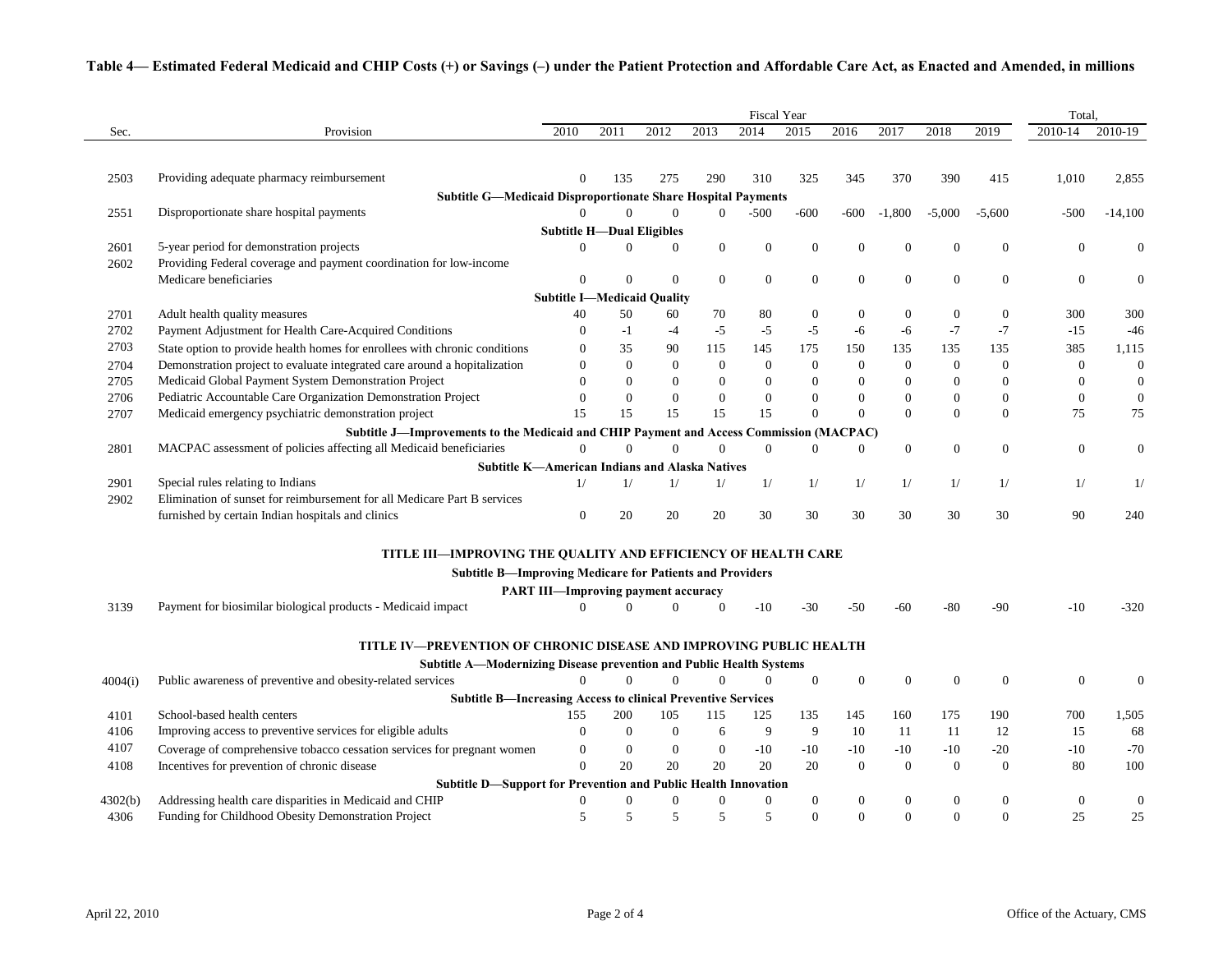|         |                                                                                                                                | <b>Fiscal Year</b>                                |                  |                                |                              |                  |                |                                |                          |              |                              |                                | Total.                         |  |  |
|---------|--------------------------------------------------------------------------------------------------------------------------------|---------------------------------------------------|------------------|--------------------------------|------------------------------|------------------|----------------|--------------------------------|--------------------------|--------------|------------------------------|--------------------------------|--------------------------------|--|--|
| Sec.    | Provision                                                                                                                      | 2010                                              | 2011             | 2012                           | 2013                         | 2014             | 2015           | 2016                           | 2017                     | 2018         | 2019                         | 2010-14                        | 2010-19                        |  |  |
|         |                                                                                                                                |                                                   |                  |                                |                              |                  |                |                                |                          |              |                              |                                |                                |  |  |
|         |                                                                                                                                |                                                   |                  |                                |                              |                  |                |                                |                          |              |                              |                                |                                |  |  |
|         | TITLE VI-TRANSPARENCY AND PROGRAM INTEGRITY                                                                                    |                                                   |                  |                                |                              |                  |                |                                |                          |              |                              |                                |                                |  |  |
| 6201    | Subtitle E-Medicare, Medicaid & CHIP Program Integrity Provisions<br>Background checks for certain employees of LTC facilities | $\overline{0}$                                    | 30               | 20                             | 30                           | 30               | 30             | 30                             | 30                       | 30           | 30                           | 110                            | 260                            |  |  |
| 6401    | Provider screening and other enrollment requirements under Medicare,                                                           |                                                   |                  |                                |                              |                  |                |                                |                          |              |                              |                                |                                |  |  |
|         | Medicaid & CHIP                                                                                                                | $\theta$                                          | $\boldsymbol{0}$ | $\mathbf{0}$                   | $\mathbf{0}$                 | $\boldsymbol{0}$ | $\mathbf{0}$   | $\mathbf{0}$                   | $\mathbf{0}$             | $\mathbf{0}$ | $\boldsymbol{0}$             | $\mathbf{0}$                   | $\mathbf{0}$                   |  |  |
|         | Enhanced Medicare and Medicaid program integrity provisions                                                                    | $\overline{0}$                                    | $\mathbf{0}$     | $\overline{0}$                 | $\mathbf{0}$                 | $\mathbf{0}$     | $\overline{0}$ | $\boldsymbol{0}$               | $\theta$                 | $\mathbf{0}$ | $\boldsymbol{0}$             | $\mathbf{0}$                   | $\mathbf{0}$                   |  |  |
| 6402    | Elimination of duplication between the Healthcare Integrity and Protection                                                     |                                                   |                  |                                |                              |                  |                |                                |                          |              |                              |                                |                                |  |  |
| 6403    | Data Bank and the National Practitioner Data Bank                                                                              | $\boldsymbol{0}$                                  | $\boldsymbol{0}$ | $\Omega$                       | $\overline{0}$               | $\boldsymbol{0}$ | $\overline{0}$ | $\boldsymbol{0}$               | $\overline{0}$           | $\mathbf{0}$ |                              |                                |                                |  |  |
| 6407    |                                                                                                                                |                                                   |                  |                                |                              |                  |                |                                |                          |              | $\boldsymbol{0}$             | $\boldsymbol{0}$               | $\boldsymbol{0}$               |  |  |
|         | Face to face encounter with patient required before physicians may certify                                                     |                                                   |                  |                                |                              |                  |                |                                |                          |              |                              |                                |                                |  |  |
|         | eligibility for home health services or durable medical equipment under                                                        | $\mathbf{0}$                                      | $\theta$         |                                |                              | $\boldsymbol{0}$ | $\theta$       |                                |                          | $\mathbf{0}$ |                              |                                |                                |  |  |
|         | Medicare                                                                                                                       | $\Omega$                                          | $\theta$         | $\mathbf{0}$<br>$\overline{0}$ | $\mathbf{0}$<br>$\mathbf{0}$ | $\mathbf{0}$     | $\overline{0}$ | $\mathbf{0}$<br>$\overline{0}$ | $\mathbf{0}$<br>$\theta$ | $\mathbf{0}$ | $\mathbf{0}$<br>$\mathbf{0}$ | $\mathbf{0}$<br>$\overline{0}$ | $\mathbf{0}$<br>$\overline{0}$ |  |  |
| 6408    | <b>Enhanced</b> penalties                                                                                                      | $\theta$                                          |                  |                                |                              |                  |                |                                |                          |              |                              |                                |                                |  |  |
| 6411    | Expansion of the Recovery Audit Contractor Program                                                                             |                                                   | $-80$            | $-170$                         | $-250$                       | $-310$           | $-330$         | $-360$                         | $-390$                   | $-420$       | $-450$                       | $-810$                         | $-2,760$                       |  |  |
|         | <b>Subtitle F-Additional Medicaid Program Integrity Provisions</b>                                                             |                                                   |                  |                                |                              |                  |                |                                |                          |              |                              |                                |                                |  |  |
| 6501    | Termination of provider participation under Medicaid if terminated under                                                       |                                                   |                  |                                |                              |                  |                |                                |                          |              |                              |                                |                                |  |  |
|         | Medicare or other State plan                                                                                                   | $\mathbf{0}$                                      | $\mathbf{0}$     | $\Omega$                       | $\Omega$                     | $\boldsymbol{0}$ | $\mathbf{0}$   | $\mathbf{0}$                   | $\mathbf{0}$             | $\mathbf{0}$ | $\mathbf{0}$                 | $\mathbf{0}$                   | $\mathbf{0}$                   |  |  |
| 6502    | Medicaid exclusion from participation relating to certain ownership,                                                           |                                                   |                  |                                |                              |                  |                |                                |                          |              |                              |                                |                                |  |  |
|         | control, and management affiliations                                                                                           | $\mathbf{0}$                                      | $\boldsymbol{0}$ | $\theta$                       | $\mathbf{0}$                 | $\boldsymbol{0}$ | $\mathbf{0}$   | $\boldsymbol{0}$               | $\theta$                 | $\mathbf{0}$ | $\boldsymbol{0}$             | $\overline{0}$                 | $\mathbf{0}$                   |  |  |
| 6503    | Billing agents, clearninghouses, or other alternate payees required to                                                         |                                                   |                  |                                |                              |                  |                |                                |                          |              |                              |                                |                                |  |  |
|         | register under Medicaid                                                                                                        | $\overline{0}$                                    | $\overline{0}$   | $\overline{0}$                 | $\overline{0}$               | $\boldsymbol{0}$ | $\overline{0}$ | $\mathbf{0}$                   | $\overline{0}$           | $\Omega$     | $\mathbf{0}$                 | $\overline{0}$                 | $\boldsymbol{0}$               |  |  |
| 6504    | Requirement to report expanded set of data elements under MMIS to detect                                                       |                                                   |                  |                                |                              |                  |                |                                |                          |              |                              |                                |                                |  |  |
|         | fraud and abuse                                                                                                                | $\overline{0}$                                    | $\mathbf{0}$     | $\overline{0}$                 | $\mathbf{0}$                 | $\overline{0}$   | $\Omega$       | $\mathbf{0}$                   | $\overline{0}$           | $\mathbf{0}$ | $\mathbf{0}$                 | $\overline{0}$                 | $\mathbf{0}$                   |  |  |
| 6505    | Prohibition on payments to institutions or entities located outside of the                                                     |                                                   |                  |                                |                              |                  |                |                                |                          |              |                              |                                |                                |  |  |
|         | <b>United States</b>                                                                                                           | $\mathbf{0}$                                      | $\boldsymbol{0}$ | $\mathbf{0}$                   | $\mathbf{0}$                 | $\mathbf{0}$     | $\theta$       | $\mathbf{0}$                   | $\mathbf{0}$             | $\theta$     | $\mathbf{0}$                 | $\overline{0}$                 | $\boldsymbol{0}$               |  |  |
| 6506    | Overpayments                                                                                                                   | 260                                               | 480              | $-65$                          | $-70$                        | $-75$            | $-80$          | $-85$                          | $-90$                    | $-95$        | $-105$                       | 530                            | 75                             |  |  |
| 6507    | Mandatory State use of national correct coding initiative                                                                      | $-10$                                             | $-25$            | $-40$                          | $-45$                        | $-55$            | $-75$          | $-85$                          | $-90$                    | $-95$        | $-100$                       | $-175$                         | $-620$                         |  |  |
| 6508    | General effective date                                                                                                         | $\theta$                                          | $\Omega$         | $\Omega$                       | $\Omega$                     | $\Omega$         | $\Omega$       | $\theta$                       | $\Omega$                 | $\Omega$     | $\Omega$                     | $\mathbf{0}$                   | $\Omega$                       |  |  |
|         | <b>TITLE VII—IMPROVING ACCESS TO INNOVATIVE MEDICAL THERAPIES</b>                                                              |                                                   |                  |                                |                              |                  |                |                                |                          |              |                              |                                |                                |  |  |
|         | Subtitle B—More Affordable Medicines for Children and Underserved Communities                                                  |                                                   |                  |                                |                              |                  |                |                                |                          |              |                              |                                |                                |  |  |
| 7101(d) | Expanded participation in 340B programs - Medicaid credits                                                                     | 2/                                                | 2/               | 2/                             | 2/                           | 2/               | 2/             | 2/                             | 2/                       | 2/           | 2/                           | 2/                             | 2/                             |  |  |
|         |                                                                                                                                |                                                   |                  |                                |                              |                  |                |                                |                          |              |                              |                                |                                |  |  |
|         | TITLE X-STRENGTHENING QUALITY, AFFORDABLE HEALTH CARE FOR ALL AMERICANS                                                        |                                                   |                  |                                |                              |                  |                |                                |                          |              |                              |                                |                                |  |  |
|         |                                                                                                                                | <b>Subtitle B-Provisions Relating to Title II</b> |                  |                                |                              |                  |                |                                |                          |              |                              |                                |                                |  |  |
|         |                                                                                                                                | <b>Part I-Medicaid and CHIP</b>                   |                  |                                |                              |                  |                |                                |                          |              |                              |                                |                                |  |  |
| 10202   | Incentives for States to offer home and community-based services as a long-                                                    |                                                   |                  |                                |                              |                  |                |                                |                          |              |                              |                                |                                |  |  |
|         | term care alternative to nursing homes                                                                                         | $\mathbf{0}$                                      |                  | 800                            | 910                          | 1,030            | 260            | $\Omega$                       | $\Omega$                 | $\Omega$     | $\theta$                     | 2,740                          | 3,000                          |  |  |
|         | <b>SUBTOTAL, P.L. 111-148</b>                                                                                                  | -664                                              | -605             | 1.279                          | .463                         | 3.675            | 4.593          | 5.875                          | 4.903                    | 3.040        | 3.617                        | 5.149                          | 27.177                         |  |  |

#### **Table 4— Estimated Federal Medicaid and CHIP Costs (+) or Savings (–) under the Patient Protection and Affordable Care Act, as Enacted and Amended, in millions**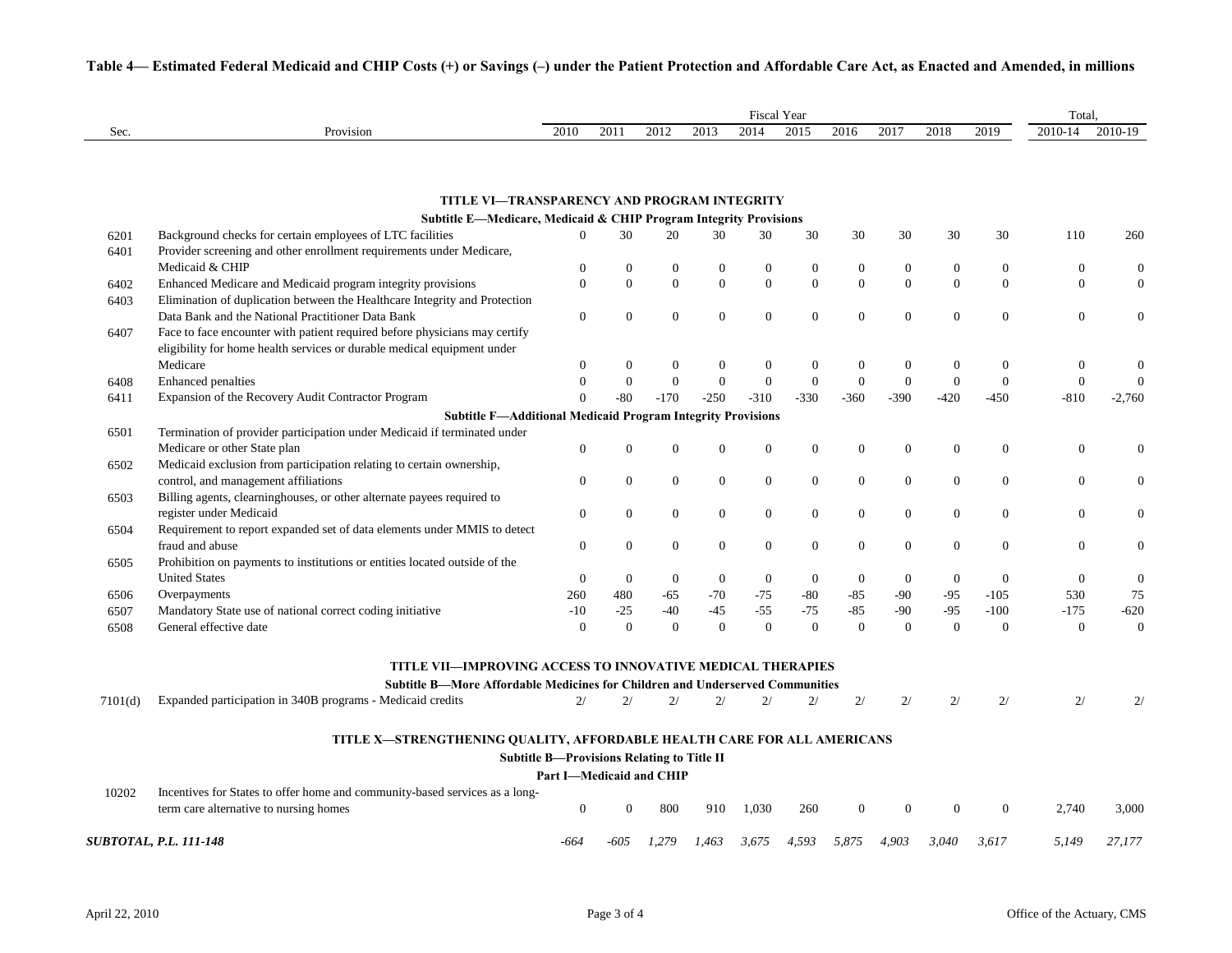| Table 4— Estimated Federal Medicaid and CHIP Costs (+) or Savings (-) under the Patient Protection and Affordable Care Act, as Enacted and Amended, in millions |  |  |  |
|-----------------------------------------------------------------------------------------------------------------------------------------------------------------|--|--|--|
|-----------------------------------------------------------------------------------------------------------------------------------------------------------------|--|--|--|

|      |                                                                                                                                 | Fiscal Year |                            |                |                |        |        |                |                |                |                |          | Total,   |  |  |
|------|---------------------------------------------------------------------------------------------------------------------------------|-------------|----------------------------|----------------|----------------|--------|--------|----------------|----------------|----------------|----------------|----------|----------|--|--|
| Sec. | Provision                                                                                                                       | 2010        | 2011                       | 2012           | 2013           | 2014   | 2015   | 2016           | 2017           | 2018           | 2019           | 2010-14  | 2010-19  |  |  |
|      |                                                                                                                                 |             |                            |                |                |        |        |                |                |                |                |          |          |  |  |
|      | Health Care and Education Reconciliation Act of 2010 (P.L. 111-152)<br><b>TITLE I—Coverage Medicare, Medicaid, and Revenues</b> |             |                            |                |                |        |        |                |                |                |                |          |          |  |  |
|      |                                                                                                                                 |             | <b>Subtitle C-Medicaid</b> |                |                |        |        |                |                |                |                |          |          |  |  |
| 1202 | Payment to primary care physicians                                                                                              | $\Omega$    | $\overline{0}$             | $\overline{0}$ | 3,670          | 5,460  | 1,450  | $\overline{0}$ | $\overline{0}$ | $\overline{0}$ | $\overline{0}$ | 9,130    | 10,580   |  |  |
|      | <b>SUBTOTAL, P.L. 111-152</b>                                                                                                   | $\theta$    | $\theta$                   | 0              | 3,670          | 5,460  | 1,450  | $\theta$       | $\theta$       | 0              | $\theta$       | 9,130    | 10,580   |  |  |
|      | Interaction - Prescription Drugs                                                                                                | $-190$      | $-250$                     | $-270$         | $-280$         | $-300$ | $-320$ | $-330$         | $-360$         | $-390$         | $-410$         | $-1,290$ | $-3,100$ |  |  |
|      | Interaction - Medicaid Expansion                                                                                                | $\Omega$    | $\theta$                   | $\Omega$       | $\overline{0}$ | 200    | -90    | $-270$         | $-300$         | $-320$         | $-350$         | 200      | $-1,130$ |  |  |
|      | Interaction with Medicare Premium Provisions                                                                                    | $\Omega$    | $-70$                      | $-220$         | $-320$         | $-400$ | $-520$ | $-670$         | $-840$         | $-1,010$       | $-1,140$       | $-1,010$ | $-5,190$ |  |  |
|      | TOTAL, P.L. 111-148 and P.L. 111-152, with interactions                                                                         | $-854$      | $-925$                     | 789            | 4,533          | 8,635  | 5,113  | 4,605          | 3,403          | 1,320          | 1,717          | 12,179   | 28,337   |  |  |
|      | lar a a shekarar a shekarar 1970 a shekarar 1970 a shekarar 1970 a shekarar 1970 a shekarar 1970 a shekarar 19                  |             |                            |                |                |        |        |                |                |                |                |          |          |  |  |

<sup>1</sup> Included with Title I impacts.

<sup>2</sup> Insufficient detail for estimation.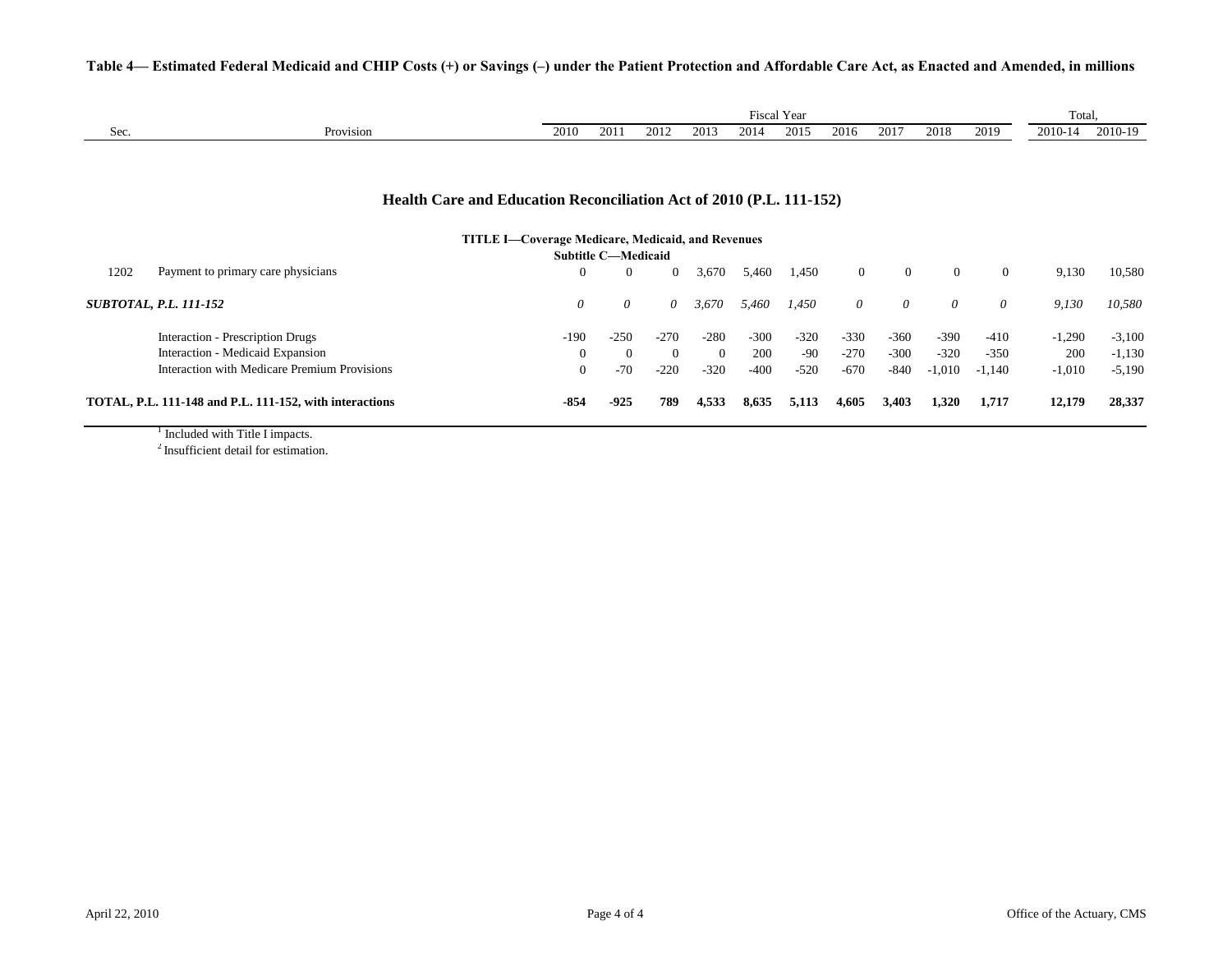**Table 5 — Estimated Increases (+) or Decreases (–) in National Health Expenditures under the Patient Protection and Affordable Care Act, as Enacted and Amended, in billions**

|                                                             |           |           |           |           | Calendar Year |           |           |           |           |           | Total, CY  |
|-------------------------------------------------------------|-----------|-----------|-----------|-----------|---------------|-----------|-----------|-----------|-----------|-----------|------------|
| Prior Law Baseline                                          | 2010      | 2011      | 2012      | 2013      | 2014          | 2015      | 2016      | 2017      | 2018      | 2019      | 2010-2019  |
| Total National Health Expenditures (NHE)                    | \$2,632.2 | \$2,778.7 | \$2,944.4 | \$3,125.4 | \$3,325.5     | \$3,551.5 | \$3,798.5 | \$4,067.7 | \$4,358.8 | \$4,670.6 | \$35,253.3 |
| Medicare                                                    | 515.5     | 550.5     | 591.0     | 634.1     | 679.7         | 732.1     | 790.4     | 857.2     | 930.9     | 1,010.9   | 7,292.3    |
| Medicaid/CHIP                                               | 436.1     | 473.0     | 512.4     | 553.4     | 593.9         | 641.7     | 696.6     | 755.9     | 821.7     | 893.2     | 6,377.9    |
| Federal                                                     | 282.2     | 277.9     | 292.7     | 315.9     | 337.8         | 364.3     | 395.0     | 427.9     | 464.6     | 504.5     | 3,662.8    |
| State & Local                                               | 153.9     | 195.1     | 219.6     | 237.6     | 256.1         | 277.4     | 301.5     | 328.0     | 357.1     | 388.7     | 2,715.1    |
| Other Public                                                | 307.7     | 325.1     | 343.9     | 364.6     | 386.6         | 410.5     | 436.4     | 464.0     | 493.2     | 523.6     | 4,055.5    |
| Out of Pocket                                               | 285.1     | 297.7     | 308.9     | 322.3     | 340.3         | 359.4     | 379.1     | 400.2     | 422.8     | 446.7     | 3,562.4    |
| Employer-Sponsored Private Health Insurance                 | 847.0     | 879.0     | 919.3     | 966.0     | 1,024.5       | 1,088.4   | 1,156.0   | 1,228.7   | 1,305.6   | 1,387.3   | 10,801.8   |
| Other Private Health Insurance*                             | 49.2      | 51.0      | 54.6      | 57.7      | 59.4          | 61.5      | 63.5      | 65.9      | 68.2      | 70.6      | 601.7      |
| Other Private <sup>†</sup>                                  | 191.6     | 202.4     | 214.5     | 227.3     | 241.1         | 257.8     | 276.4     | 296.0     | 316.4     | 338.3     | 2,561.8    |
| NHE as percent of Gross Domestic Product (GDP) <sup>†</sup> | 17.8%     | 17.9%     | 18.1%     | 18.3%     | 18.6%         | 19.0%     | 19.4%     | 19.8%     | 20.3%     | 20.8%     |            |

|                                                 |           |           |           |                                                                                                                                                                                                                                                                                                                                                                                               | Calendar Year |           |           |           |           |           | Total, CY  |
|-------------------------------------------------|-----------|-----------|-----------|-----------------------------------------------------------------------------------------------------------------------------------------------------------------------------------------------------------------------------------------------------------------------------------------------------------------------------------------------------------------------------------------------|---------------|-----------|-----------|-----------|-----------|-----------|------------|
| $New Law - PPACA$                               | 2010      | 2011      | 2012      | 2013                                                                                                                                                                                                                                                                                                                                                                                          | 2014          | 2015      | 2016      | 2017      | 2018      | 2019      | 2010-2019  |
| Total National Health Expenditures (NHE)        | \$2,636.4 | \$2,774.4 | \$2,932.7 | \$3,101.5                                                                                                                                                                                                                                                                                                                                                                                     | \$3,358.8     | \$3,615.9 | \$3,875.2 | \$4,139.6 | \$4,413.1 | \$4,716.5 | \$35,564.0 |
| Medicare                                        | 516.0     | 545.7     | 577.1     | 604.8                                                                                                                                                                                                                                                                                                                                                                                         | 626.1         | 682.1     | 726.1     | 778.1     | 836.4     | 897.9     | 6,790.2    |
| Medicaid/CHIP                                   | 434.2     | 471.4     | 513.3     | 557.7                                                                                                                                                                                                                                                                                                                                                                                         | 657.3         | 716.6     | 779.4     | 832.7     | 900.8     | 977.9     | 6,841.4    |
| Federal                                         | 281.2     | 277.4     | 294.5     | 321.4                                                                                                                                                                                                                                                                                                                                                                                         | 398.3         | 435.7     | 478.2     | 503.6     | 543.8     | 588.7     | 4,122.7    |
| State & Local                                   | 153.0     | 194.1     | 218.9     | 236.3                                                                                                                                                                                                                                                                                                                                                                                         | 259.0         | 280.8     | 301.2     | 329.1     | 357.1     | 389.2     | 2,718.7    |
| Other Public                                    | 312.3     | 325.2     | 344.0     | 364.9                                                                                                                                                                                                                                                                                                                                                                                         | 381.7         | 406.2     | 434.6     | 463.4     | 493.5     | 523.6     | 4,049.4    |
| Out of Pocket                                   | 285.1     | 297.9     | 308.6     | 321.6                                                                                                                                                                                                                                                                                                                                                                                         | 313.6         | 323.9     | 334.7     | 352.5     | 381.4     | 405.8     | 3,325.1    |
| Employer-Sponsored Private Health Insurance     | 848.2     | 881.0     | 921.3     | 968.3                                                                                                                                                                                                                                                                                                                                                                                         | 1,038.8       | 1,112.3   | 1,160.7   | 1,212.2   | 1,259.7   | 1,336.1   | 10,738.7   |
| Other Private Health Insurance*                 | 49.3      | 50.9      | 54.1      | 57.0                                                                                                                                                                                                                                                                                                                                                                                          | 14.9          | 14.9      | 14.5      | 14.2      | 13.9      | 13.6      | 297.4      |
| Other Private <sup>†</sup>                      | 191.4     | 202.3     | 214.3     | 227.2                                                                                                                                                                                                                                                                                                                                                                                         | 234.8         | 251.9     | 272.8     | 293.4     | 314.5     | 335.6     | 2,538.1    |
| Exchanges                                       |           |           |           | $\hspace{1.0cm} \overline{\hspace{1.0cm} \hspace{1.0cm} \hspace{1.0cm} } \hspace{1.0cm} \hspace{1.0cm} \overline{\hspace{1.0cm} \hspace{1.0cm} \hspace{1.0cm} } \hspace{1.0cm} \hspace{1.0cm} \overline{\hspace{1.0cm} \hspace{1.0cm} \hspace{1.0cm} } \hspace{1.0cm} \hspace{1.0cm} \overline{\hspace{1.0cm} \hspace{1.0cm} \hspace{1.0cm} } \hspace{1.0cm} \hspace{1.0cm} \hspace{1.0cm} }$ | 91.7          | 107.9     | 152.4     | 193.1     | 212.8     | 225.8     | 983.7      |
| NHE as percent of Gross Domestic Product (GDP): | 17.8%     | 17.9%     | 18.0%     | 18.2%                                                                                                                                                                                                                                                                                                                                                                                         | 18.8%         | 19.3%     | 19.8%     | 20.2%     | 20.5%     | 21.0%     |            |